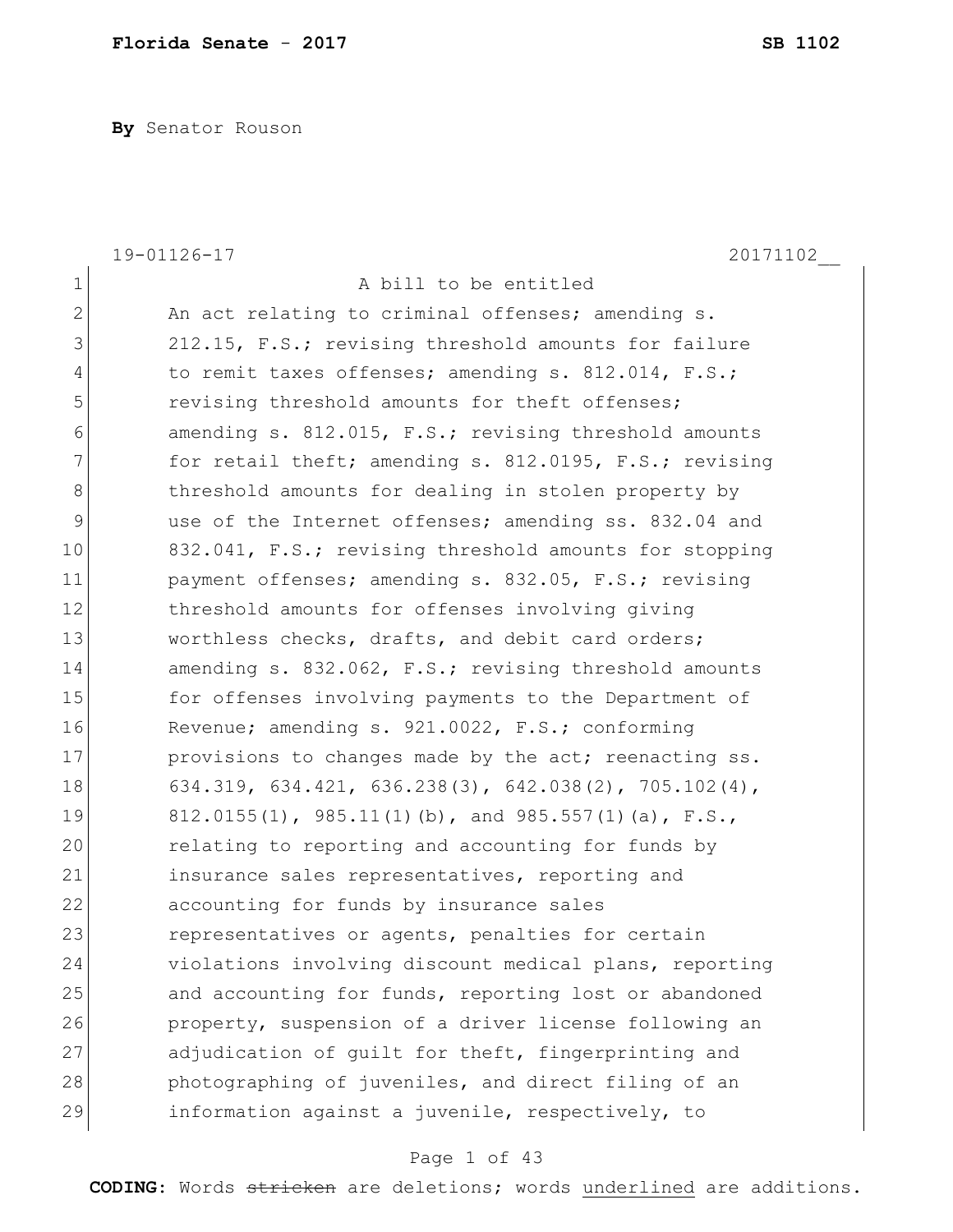|    | 19-01126-17<br>20171102_                                            |  |  |  |  |  |
|----|---------------------------------------------------------------------|--|--|--|--|--|
| 30 | incorporate the amendments made by the act in cross-                |  |  |  |  |  |
| 31 | references to amended provisions; providing an                      |  |  |  |  |  |
| 32 | effective date.                                                     |  |  |  |  |  |
| 33 |                                                                     |  |  |  |  |  |
| 34 | Be It Enacted by the Legislature of the State of Florida:           |  |  |  |  |  |
| 35 |                                                                     |  |  |  |  |  |
| 36 | Section 1. Paragraphs (a) and (b) of subsection (2) of              |  |  |  |  |  |
| 37 | section 212.15, Florida Statutes, are amended to read:              |  |  |  |  |  |
| 38 | 212.15 Taxes declared state funds; penalties for failure to         |  |  |  |  |  |
| 39 | remit taxes; due and delinquent dates; judicial review.-            |  |  |  |  |  |
| 40 | (2) Any person who, with intent to unlawfully deprive or            |  |  |  |  |  |
| 41 | defraud the state of its moneys or the use or benefit thereof,      |  |  |  |  |  |
| 42 | fails to remit taxes collected under this chapter commits is        |  |  |  |  |  |
| 43 | quilty of theft of state funds, punishable as follows:              |  |  |  |  |  |
| 44 | (a) If the total amount of stolen revenue is less than              |  |  |  |  |  |
| 45 | $$1,000$ $$300r$ the offense is a misdemeanor of the second degree, |  |  |  |  |  |
| 46 | punishable as provided in s. 775.082 or s. 775.083. Upon a          |  |  |  |  |  |
| 47 | second conviction, the offender commits is quilty of a              |  |  |  |  |  |
| 48 | misdemeanor of the first degree, punishable as provided in s.       |  |  |  |  |  |
| 49 | 775.082 or s. 775.083. Upon a third or subsequent conviction,       |  |  |  |  |  |
| 50 | the offender commits is quilty of a felony of the third degree,     |  |  |  |  |  |
| 51 | punishable as provided in s. 775.082, s. 775.083, or s. 775.084.    |  |  |  |  |  |
| 52 | (b) If the total amount of stolen revenue is \$1,000 $$300$ or      |  |  |  |  |  |
| 53 | more, but less than \$20,000, the offense is a felony of the        |  |  |  |  |  |
| 54 | third degree, punishable as provided in s. 775.082, s. 775.083,     |  |  |  |  |  |
| 55 | or s. 775.084.                                                      |  |  |  |  |  |
| 56 | Section 2. Subsection (2) of section 812.014, Florida               |  |  |  |  |  |
| 57 | Statutes, is amended to read:                                       |  |  |  |  |  |
| 58 | 812.014 Theft.-                                                     |  |  |  |  |  |
|    |                                                                     |  |  |  |  |  |

# Page 2 of 43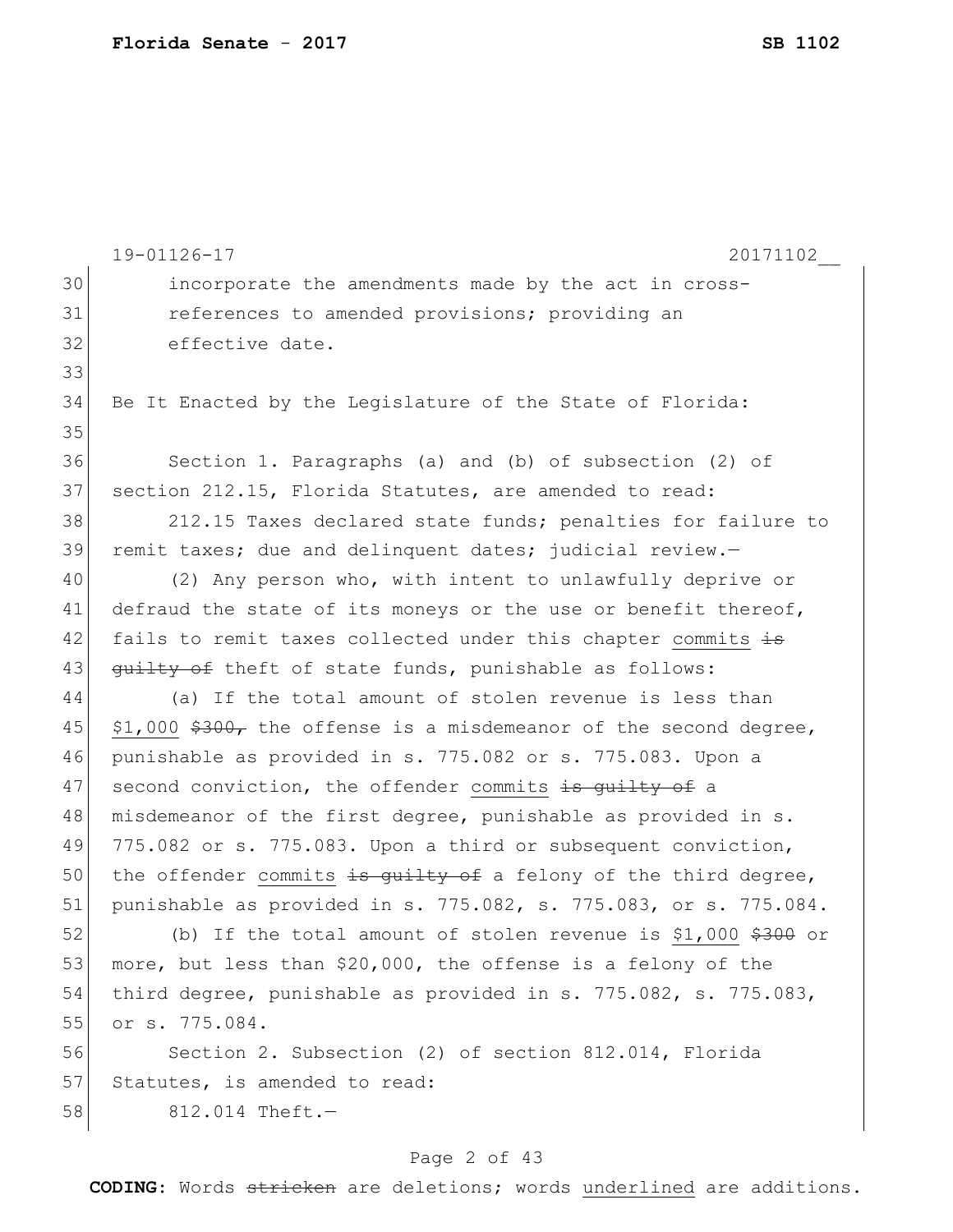|    | 19-01126-17<br>20171102                                          |  |  |  |  |  |  |
|----|------------------------------------------------------------------|--|--|--|--|--|--|
| 59 | $(2)$ (a) 1. If the property stolen is valued at \$100,000 or    |  |  |  |  |  |  |
| 60 | more or is a semitrailer that was deployed by a law enforcement  |  |  |  |  |  |  |
| 61 | officer; or                                                      |  |  |  |  |  |  |
| 62 | 2. If the property stolen is cargo valued at \$50,000 or         |  |  |  |  |  |  |
| 63 | more that has entered the stream of interstate or intrastate     |  |  |  |  |  |  |
| 64 | commerce from the shipper's loading platform to the consignee's  |  |  |  |  |  |  |
| 65 | receiving dock; or                                               |  |  |  |  |  |  |
| 66 | 3. If the offender commits any grand theft and:                  |  |  |  |  |  |  |
| 67 | a. In the course of committing the offense the offender          |  |  |  |  |  |  |
| 68 | uses a motor vehicle as an instrumentality, other than merely as |  |  |  |  |  |  |
| 69 | a getaway vehicle, to assist in committing the offense and       |  |  |  |  |  |  |
| 70 | thereby damages the real property of another; or                 |  |  |  |  |  |  |
| 71 | b. In the course of committing the offense the offender          |  |  |  |  |  |  |
| 72 | causes damage to the real or personal property of another in     |  |  |  |  |  |  |
| 73 | excess of \$1,000,                                               |  |  |  |  |  |  |
| 74 |                                                                  |  |  |  |  |  |  |
| 75 | the offender commits grand theft in the first degree, punishable |  |  |  |  |  |  |
| 76 | as a felony of the first degree, as provided in s. 775.082, s.   |  |  |  |  |  |  |
| 77 | 775.083, or s. 775.084.                                          |  |  |  |  |  |  |
| 78 | (b) 1. If the property stolen is valued at $$20,000$ or more,    |  |  |  |  |  |  |
| 79 | but less than \$100,000;                                         |  |  |  |  |  |  |
| 80 | 2. The property stolen is cargo valued at less than \$50,000     |  |  |  |  |  |  |
| 81 | that has entered the stream of interstate or intrastate commerce |  |  |  |  |  |  |
| 82 | from the shipper's loading platform to the consignee's receiving |  |  |  |  |  |  |
| 83 | dock;                                                            |  |  |  |  |  |  |
| 84 | 3. The property stolen is emergency medical equipment,           |  |  |  |  |  |  |
| 85 | valued at \$1,000 \$300 or more, that is taken from a facility   |  |  |  |  |  |  |
| 86 | licensed under chapter 395 or from an aircraft or vehicle        |  |  |  |  |  |  |
| 87 | permitted under chapter 401; or                                  |  |  |  |  |  |  |

# Page 3 of 43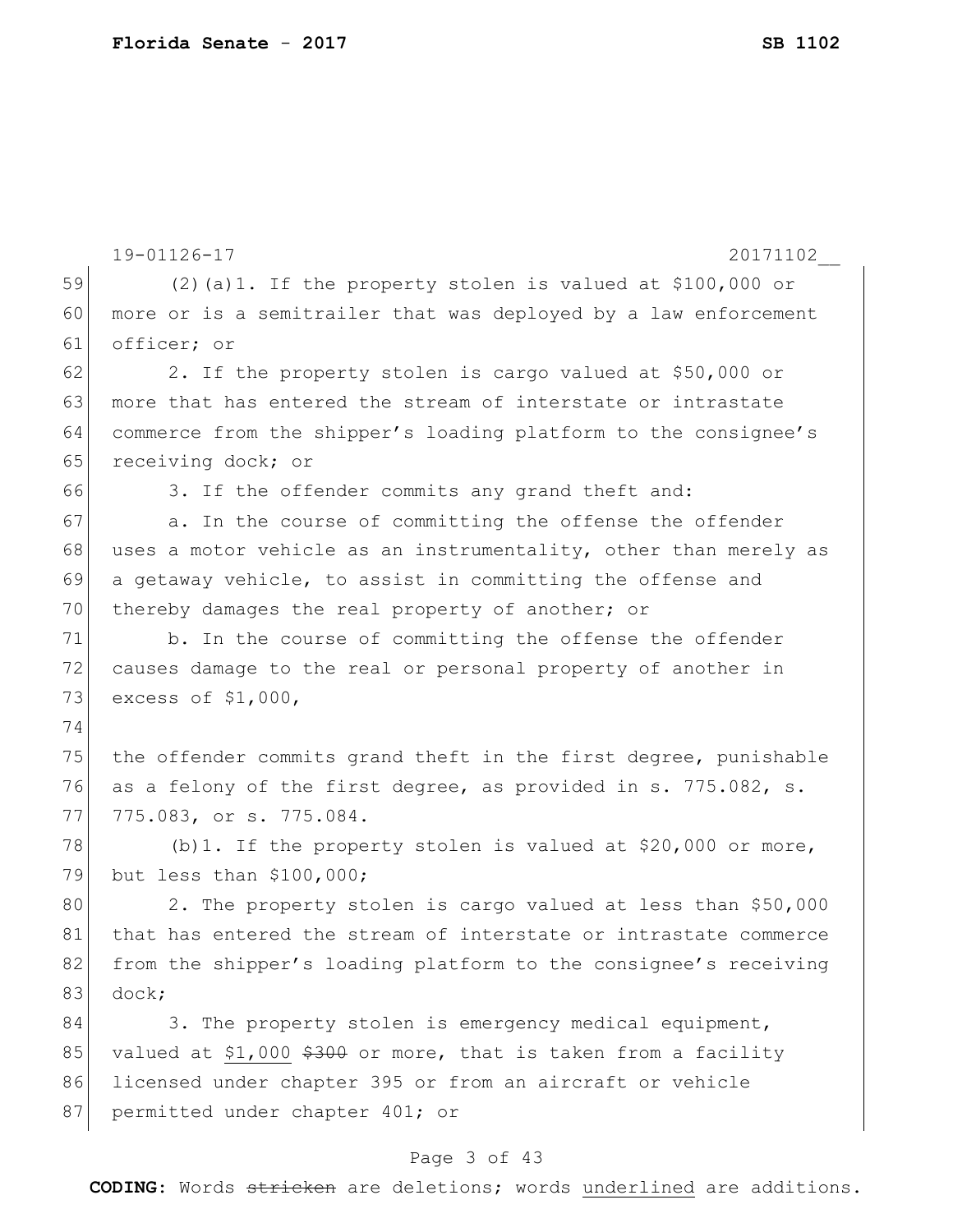|     | 19-01126-17<br>20171102                                          |
|-----|------------------------------------------------------------------|
| 88  | 4. The property stolen is law enforcement equipment, valued      |
| 89  | at \$1,000 \$300 or more, that is taken from an authorized       |
| 90  | emergency vehicle, as defined in s. 316.003,                     |
| 91  |                                                                  |
| 92  | the offender commits grand theft in the second degree,           |
| 93  | punishable as a felony of the second degree, as provided in s.   |
| 94  | 775.082, s. 775.083, or s. 775.084. Emergency medical equipment  |
| 95  | means mechanical or electronic apparatus used to provide         |
| 96  | emergency services and care as defined in s. 395.002(9) or to    |
| 97  | treat medical emergencies. Law enforcement equipment means any   |
| 98  | property, device, or apparatus used by any law enforcement       |
| 99  | officer as defined in s. 943.10 in the officer's official        |
| 100 | business. However, if the property is stolen within a county     |
| 101 | that is subject to a state of emergency declared by the Governor |
| 102 | under chapter 252, the theft is committed after the declaration  |
| 103 | of emergency is made, and the perpetration of the theft is       |
| 104 | facilitated by conditions arising from the emergency, the theft  |
| 105 | is a felony of the first degree, punishable as provided in s.    |
| 106 | 775.082, s. 775.083, or s. 775.084. As used in this paragraph,   |
| 107 | the term "conditions arising from the emergency" means civil     |
| 108 | unrest, power outages, curfews, voluntary or mandatory           |
| 109 | evacuations, or a reduction in the presence of or response time  |
| 110 | for first responders or homeland security personnel. For         |
| 111 | purposes of sentencing under chapter 921, a felony offense that  |
| 112 | is reclassified under this paragraph is ranked one level above   |
| 113 | the ranking under s. 921.0022 or s. 921.0023 of the offense      |
| 114 | committed.                                                       |
| 115 | (c) It is grand theft of the third degree and a felony of        |

116 the third degree, punishable as provided in s. 775.082, s.

#### Page 4 of 43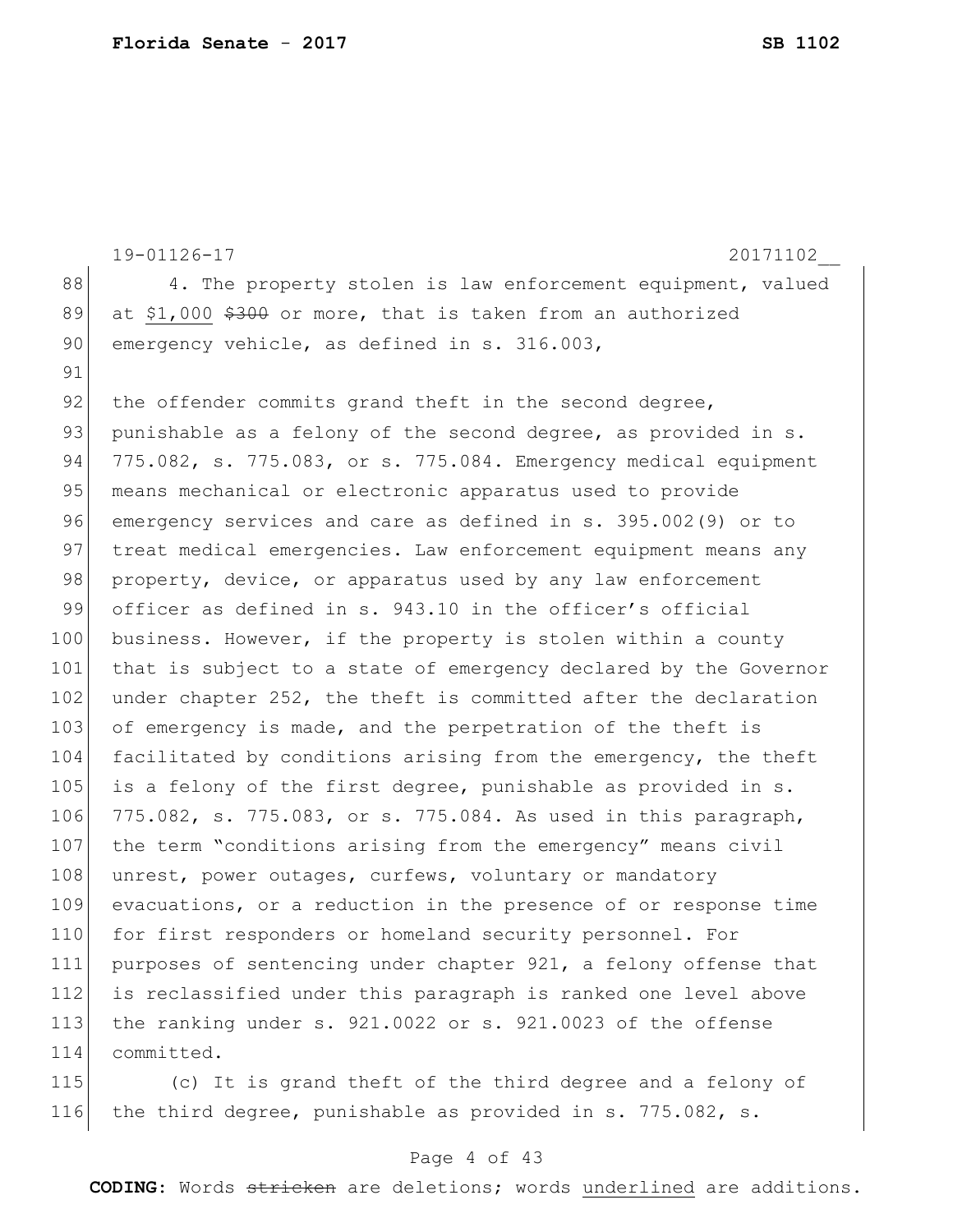|     | 19-01126-17<br>20171102                                         |
|-----|-----------------------------------------------------------------|
| 117 | 775.083, or s. 775.084, if the property stolen is:              |
| 118 | 1. Valued at \$1,000 $$300$ or more, but less than \$5,000.     |
| 119 | 2. Valued at \$5,000 or more, but less than \$10,000.           |
| 120 | 3. Valued at \$10,000 or more, but less than \$20,000.          |
| 121 | 4. A will, codicil, or other testamentary instrument.           |
| 122 | 5. A firearm.                                                   |
| 123 | 6. A motor vehicle, except as provided in paragraph (a).        |
| 124 | 7. Any commercially farmed animal, including any animal of      |
| 125 | the equine, bovine, or swine class or other grazing animal; a   |
| 126 | bee colony of a registered beekeeper; and aquaculture species   |
| 127 | raised at a certified aquaculture facility. If the property     |
| 128 | stolen is aquaculture species raised at a certified aquaculture |
| 129 | facility, then a \$10,000 fine shall be imposed.                |
| 130 | 8. Any fire extinguisher.                                       |
| 131 | 9. Any amount of citrus fruit consisting of 2,000 or more       |
| 132 | individual pieces of fruit.                                     |
| 133 | 10. Taken from a designated construction site identified by     |
| 134 | the posting of a sign as provided for in s. $810.09(2)(d)$ .    |
| 135 | 11. Any stop sign.                                              |
| 136 | 12. Anhydrous ammonia.                                          |
| 137 | 13. Any amount of a controlled substance as defined in s.       |
| 138 | 893.02. Notwithstanding any other law, separate judgments and   |
| 139 | sentences for theft of a controlled substance under this        |
| 140 | subparagraph and for any applicable possession of controlled    |
| 141 | substance offense under s. 893.13 or trafficking in controlled  |
| 142 | substance offense under s. 893.135 may be imposed when all such |
| 143 | offenses involve the same amount or amounts of a controlled     |
| 144 | substance.                                                      |
| 145 |                                                                 |

# Page 5 of 43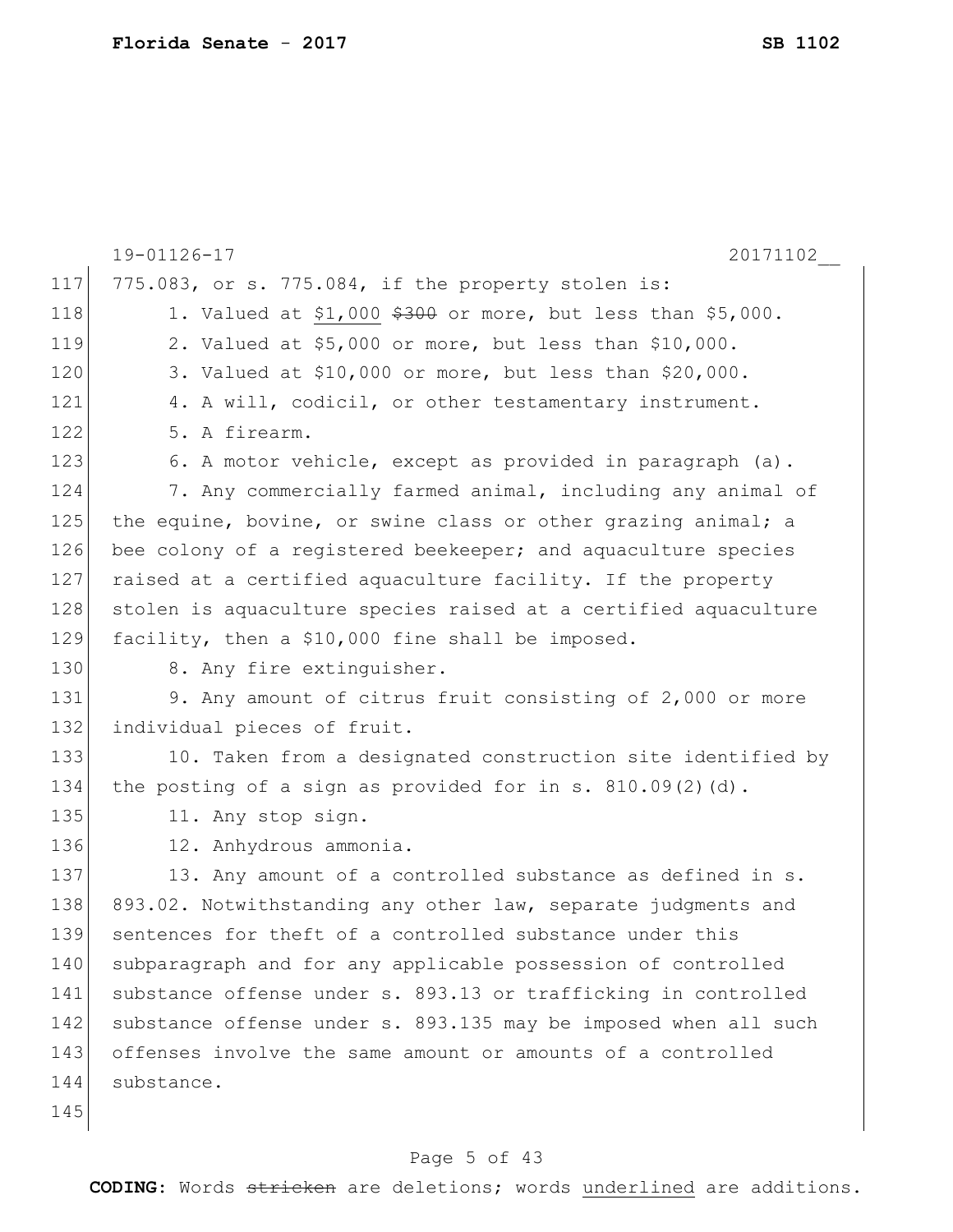19-01126-17 20171102\_\_ 146 However, if the property is stolen within a county that is 147 subject to a state of emergency declared by the Governor under 148 chapter 252, the property is stolen after the declaration of 149 emergency is made, and the perpetration of the theft is 150 facilitated by conditions arising from the emergency, the 151 offender commits a felony of the second degree, punishable as 152 provided in s. 775.082, s. 775.083, or s. 775.084, if the 153 property is valued at \$5,000 or more, but less than \$10,000, as 154 provided under subparagraph 2., or if the property is valued at 155 \$10,000 or more, but less than \$20,000, as provided under 156 subparagraph 3. As used in this paragraph, the term "conditions 157 arising from the emergency" means civil unrest, power outages, 158 curfews, voluntary or mandatory evacuations, or a reduction in 159 the presence of or the response time for first responders or 160 homeland security personnel. For purposes of sentencing under 161 chapter 921, a felony offense that is reclassified under this 162 paragraph is ranked one level above the ranking under s. 163 921.0022 or s. 921.0023 of the offense committed.

 (d) It is grand theft of the third degree and a felony of 165 the third degree, punishable as provided in s. 775.082, s.  $775.083$ , or s. 775.084, if the property stolen is valued at \$300  $$100$  or more, but less than \$1,000 \$300, and is taken from a 168 dwelling as defined in s. 810.011(2) or from the unenclosed curtilage of a dwelling pursuant to s. 810.09(1).

170 (e) Except as provided in paragraph (d), if the property 171 stolen is valued at \$300  $\frac{2100}{1000}$  or more, but less than \$1,000 172  $\frac{172}{172}$   $\frac{172}{172}$  the offender commits petit theft of the first degree, 173 punishable as a misdemeanor of the first degree, as provided in 174 s. 775.082 or s. 775.083.

#### Page 6 of 43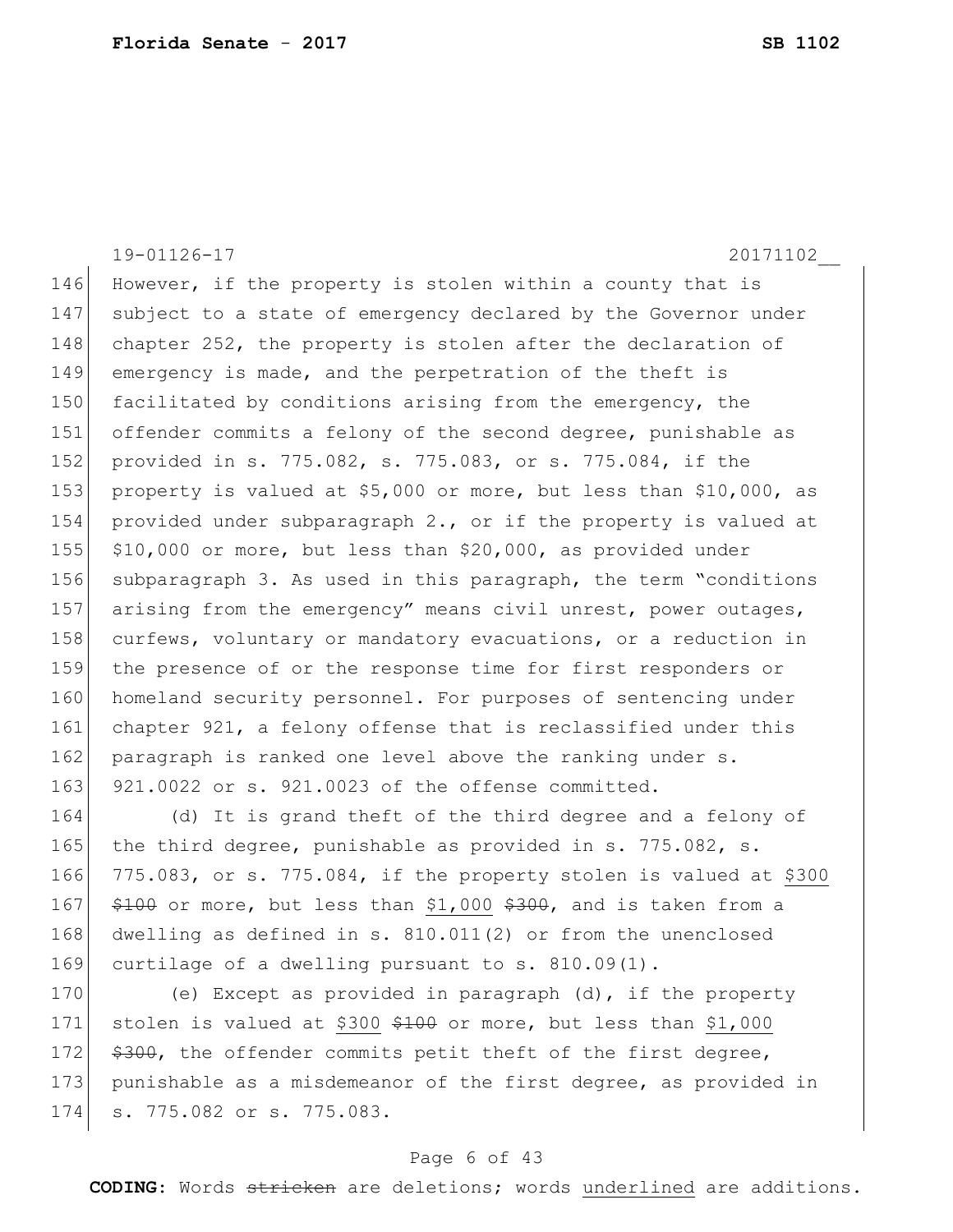```
19-01126-17 20171102__
175 Section 3. Subsection (8) of section 812.015, Florida
176 Statutes, is amended to read:
177 812.015 Retail and farm theft; transit fare evasion;
178 mandatory fine; alternative punishment; detention and arrest;
179 exemption from liability for false arrest; resisting arrest;
180 penalties.-
181 (8) Except as provided in subsection (9), a person who
182 commits retail theft commits a felony of the third degree,
183 punishable as provided in s. 775.082, s. 775.083, or s. 775.084, 
184 if the property stolen is valued at $500 $300 or more, and the
185 person:
186 (a) Individually, or in concert with one or more other
187 persons, coordinates the activities of one or more individuals
188 in committing the offense, in which case the amount of each
189 individual theft is aggregated to determine the value of the 
190 property stolen;
191 (b) Commits theft from more than one location within a 48-
192 hour period, in which case the amount of each individual theft
193 is aggregated to determine the value of the property stolen;
194 (c) Acts in concert with one or more other individuals 
195 within one or more establishments to distract the merchant,
196 merchant's employee, or law enforcement officer in order to 
197 carry out the offense, or acts in other ways to coordinate
198 efforts to carry out the offense; or
199 (d) Commits the offense through the purchase of merchandise 
200 in a package or box that contains merchandise other than, or in
201 addition to, the merchandise purported to be contained in the 
202 package or box.
```
203 Section 4. Section 812.0195, Florida Statutes, is amended

#### Page 7 of 43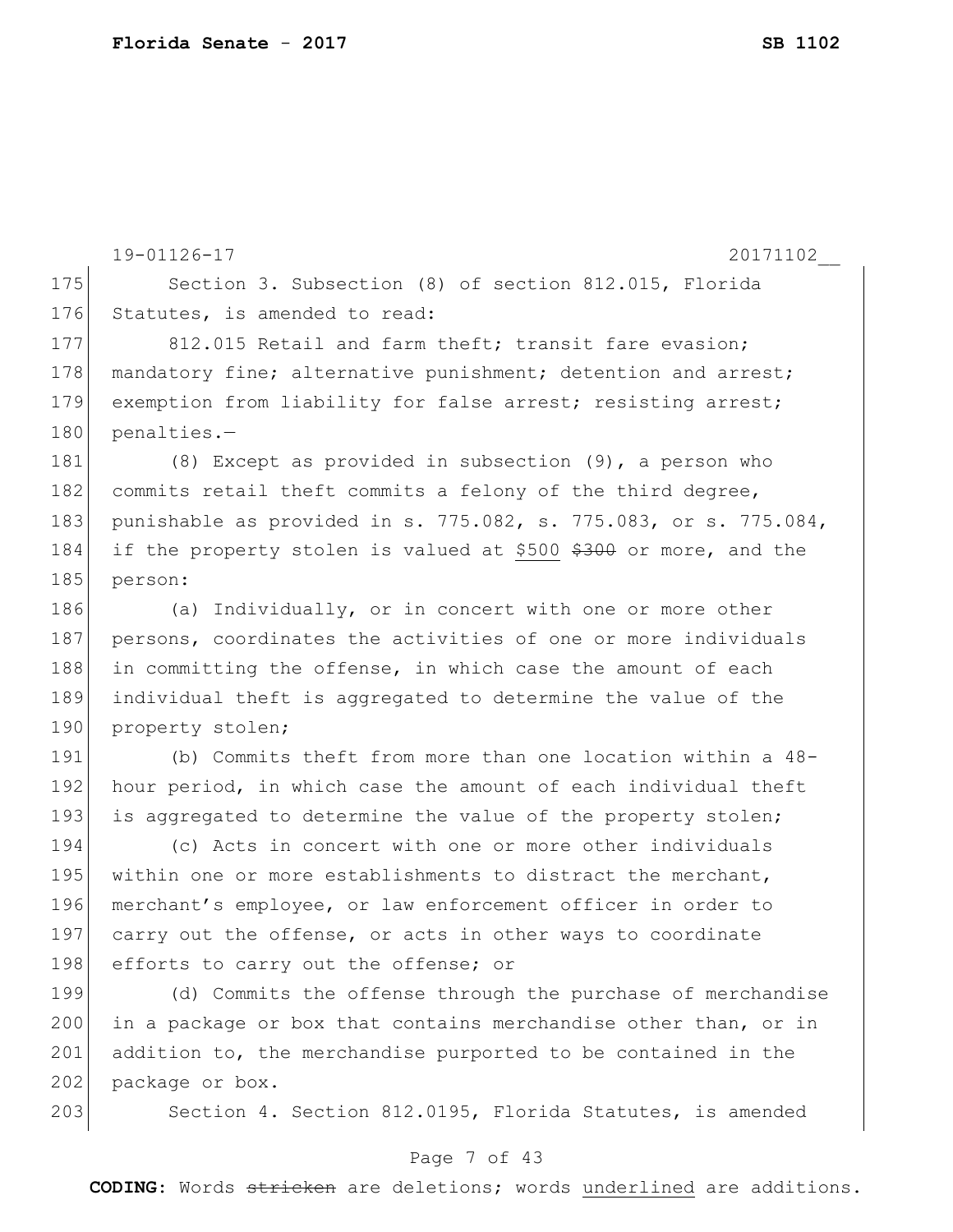|     | 20171102<br>19-01126-17                                          |  |  |  |  |  |  |
|-----|------------------------------------------------------------------|--|--|--|--|--|--|
| 204 | to read:                                                         |  |  |  |  |  |  |
| 205 | 812.0195 Dealing in stolen property by use of the                |  |  |  |  |  |  |
| 206 | Internet. Any person in this state who uses the Internet to sell |  |  |  |  |  |  |
| 207 | or offer for sale any merchandise or other property that the     |  |  |  |  |  |  |
| 208 | person knows, or has reasonable cause to believe, is stolen      |  |  |  |  |  |  |
| 209 | commits:                                                         |  |  |  |  |  |  |
| 210 | (1) A misdemeanor of the second degree, punishable as            |  |  |  |  |  |  |
| 211 | provided in s. 775.082 or s. 775.083, if the value of the        |  |  |  |  |  |  |
| 212 | property is less than \$500 \$300; or                            |  |  |  |  |  |  |
| 213 | (2) A felony of the third degree, punishable as provided in      |  |  |  |  |  |  |
| 214 | s. 775.082, s. 775.083, or s. 775.084, if the value of the       |  |  |  |  |  |  |
| 215 | property is \$500 \$300 or more.                                 |  |  |  |  |  |  |
| 216 | Section 5. Subsection (1) of section 832.04, Florida             |  |  |  |  |  |  |
| 217 | Statutes, is amended to read:                                    |  |  |  |  |  |  |
| 218 | 832.04 Stopping payment; purchase of farm or grove               |  |  |  |  |  |  |
| 219 | products.-                                                       |  |  |  |  |  |  |
| 220 | (1) Whoever, with intent to defraud any producer of farm or      |  |  |  |  |  |  |
| 221 | grove products or product of such products or product shall, in  |  |  |  |  |  |  |
| 222 | person or by agent, make, draw, utter, deliver, or give to such  |  |  |  |  |  |  |
| 223 | producer any check, draft, or written order for the payment of   |  |  |  |  |  |  |
| 224 | money upon any bank, person, or corporation and secure from such |  |  |  |  |  |  |
| 225 | producer such products or product for or on account of such      |  |  |  |  |  |  |
| 226 | check, draft, or written order, whether such products or product |  |  |  |  |  |  |
| 227 | are valued at the amount of such check, draft, or written order  |  |  |  |  |  |  |
| 228 | or at a greater or lesser value, and who shall, pursuant to and  |  |  |  |  |  |  |
| 229 | in furtherance of such intent to defraud, stop payment on such   |  |  |  |  |  |  |
| 230 | check, draft, or written order, commits shall be deemed to be    |  |  |  |  |  |  |
| 231 | guilty of a misdemeanor of the first degree, punishable as       |  |  |  |  |  |  |
| 232 | provided in s. 775.082 or s. 775.083, if the value of the        |  |  |  |  |  |  |
|     |                                                                  |  |  |  |  |  |  |

# Page 8 of 43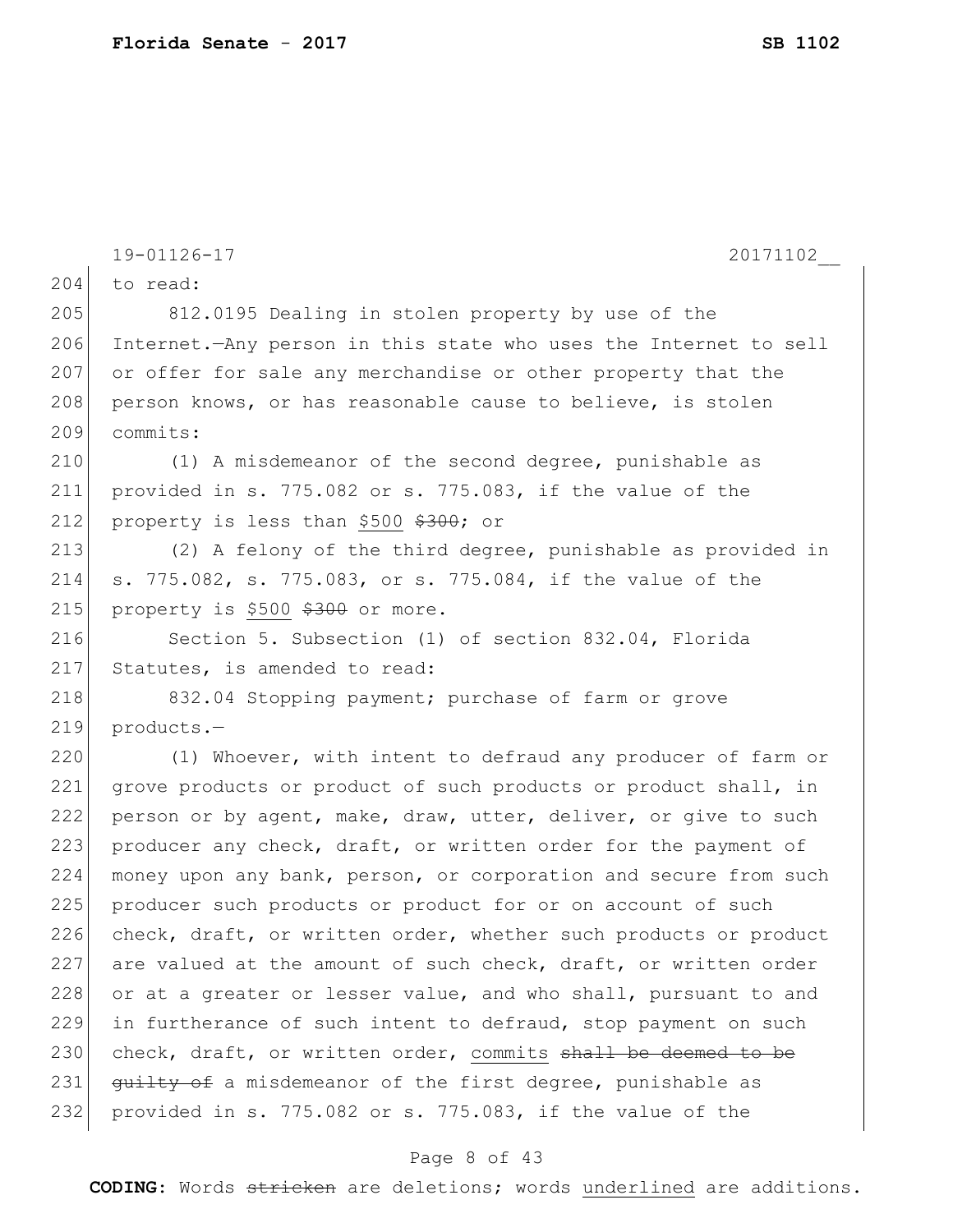|     | 19-01126-17<br>20171102                                                          |
|-----|----------------------------------------------------------------------------------|
| 233 | products or product secured for or on account of such check,                     |
| 234 | draft, or written order is \$500 \$150 or more; and if the value                 |
| 235 | of the products or product secured for or on account of such                     |
| 236 | check, draft, or written order is less than \$500 $\frac{2150}{100}$ , he or she |
| 237 | commits shall be quilty of a misdemeanor of the second degree,                   |
| 238 | punishable as provided in s. 775.082 or s. 775.083.                              |
| 239 | Section 6. Subsection (1) of section 832.041, Florida                            |
| 240 | Statutes, is amended to read:                                                    |
| 241 | 832.041 Stopping payment with intent to defraud.-                                |
| 242 | (1) Whoever, with intent to defraud any person shall, in                         |
| 243 | person or by agent, make, draw, utter, deliver, or give any                      |
| 244 | check, draft, or written order for the payment of money upon any                 |
| 245 | bank, person, or corporation and secure from such person goods                   |
| 246 | or services for or on account of such check, draft, or written                   |
| 247 | order, whether such goods or services are valued at the amount                   |
| 248 | of such check, draft, or written order or at a greater or lesser                 |
| 249 | value, and who shall, pursuant to and in furtherance of such                     |
| 250 | intent to defraud, stop payment on such check, draft, or written                 |
| 251 | order, commits shall be deemed to be guilty of a felony of the                   |
| 252 | third degree, punishable as provided in s. 775.082, s. 775.083,                  |
| 253 | or s. 775.084, if the value of the goods or services secured for                 |
| 254 | or on account of such check, draft, or written order is \$500                    |
| 255 | \$150 or more; and if the value of the goods or services secured                 |
| 256 | for or on account of such check, draft, or written order is less                 |
| 257 | than \$500 \$150, he or she commits shall be guilty of a                         |
| 258 | misdemeanor of the second degree, punishable as provided in s.                   |
| 259 | 775.082 or s. 775.083.                                                           |
| 260 | Section 7. Paragraph (b) of subsection (2) and paragraph                         |
| 261 | (c) of subsection (4) of section 832.05, Florida Statutes, are                   |

# Page 9 of 43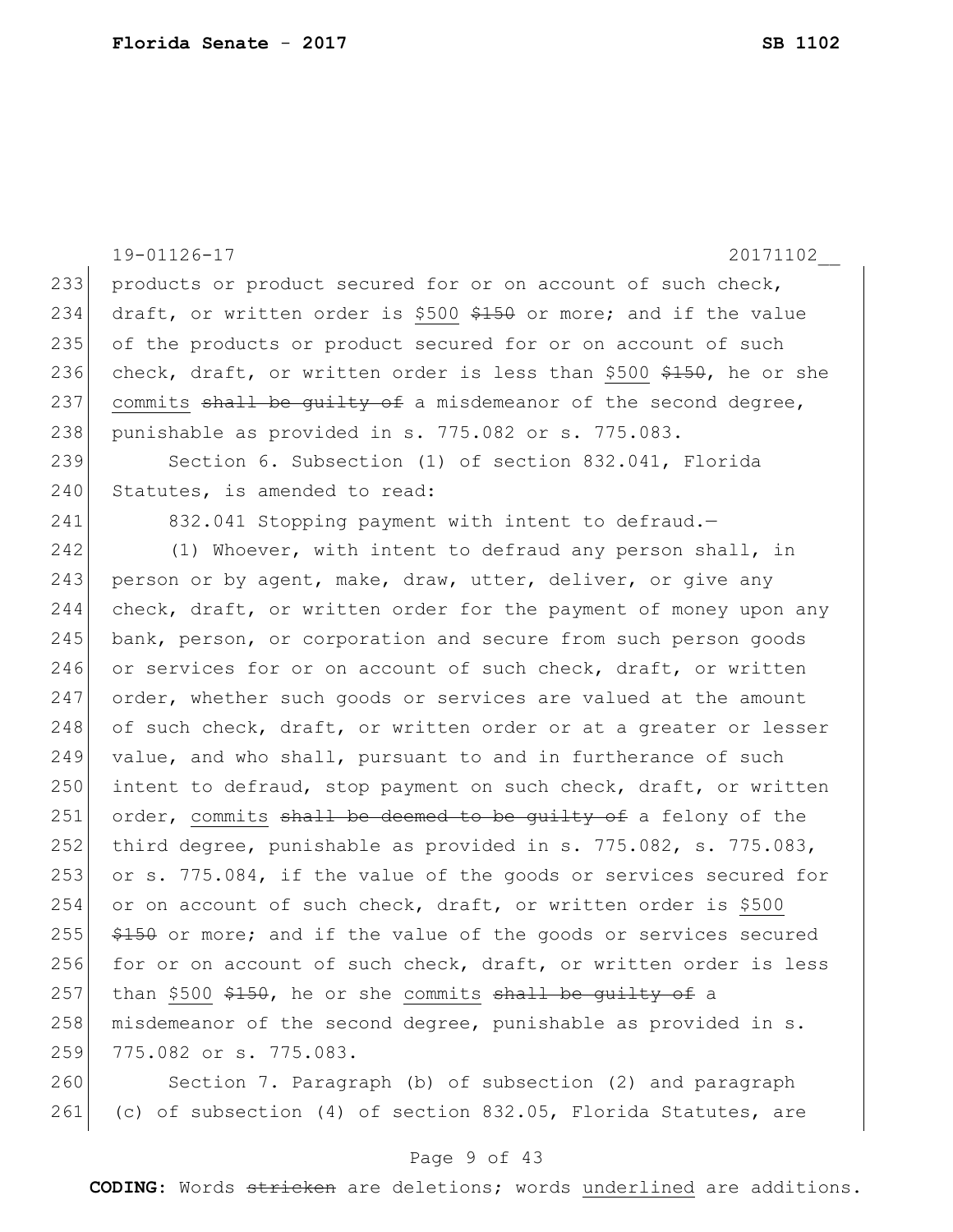262 amended to read:

290 republished, to read:

```
263 832.05 Giving worthless checks, drafts, and debit card
264 orders; penalty; duty of drawee; evidence; costs; complaint
265 form.
266 (2) WORTHLESS CHECKS, DRAFTS, OR DEBIT CARD ORDERS;
267 PENALTY. -268 (b) A violation of the provisions of this subsection
269 constitutes a misdemeanor of the first degree, punishable as 
270 provided in s. 775.082 or s. 775.083, unless the check, draft,
271 debit card order, or other written order drawn, made, uttered, 
272 issued, or delivered is in the amount of $500 $150, or its
273 equivalent, or more and the payee or a subsequent holder thereof
274 receives something of value therefor. In that event, the
275 violation constitutes a felony of the third degree, punishable
276 as provided in s. 775.082, s. 775.083, or s. 775.084.
277 (4) OBTAINING PROPERTY OR SERVICES IN RETURN FOR WORTHLESS 
278 CHECKS, DRAFTS, OR DEBIT CARD ORDERS; PENALTY.-
279 \vert (c) A violation of the provisions of this subsection, if
280 the check, draft, other written order, or debit card order is
281 for an amount less than $500 $150 or its equivalent, constitutes
282 a misdemeanor of the first degree, punishable as provided in s.
283 775.082 or s. 775.083. A violation of the provisions of this
284 subsection, if the check, draft, other written order, or debit
285 card order is in the amount of $500 $150, or its equivalent, or
286 more, constitutes a felony of the third degree, punishable as
287 provided in s. 775.082, s. 775.083, or s. 775.084.
288 Section 8. Subsection (2) of section 832.062, Florida
289 Statutes, is amended, and subsection (1) of that section is
```
19-01126-17 20171102\_\_

#### Page 10 of 43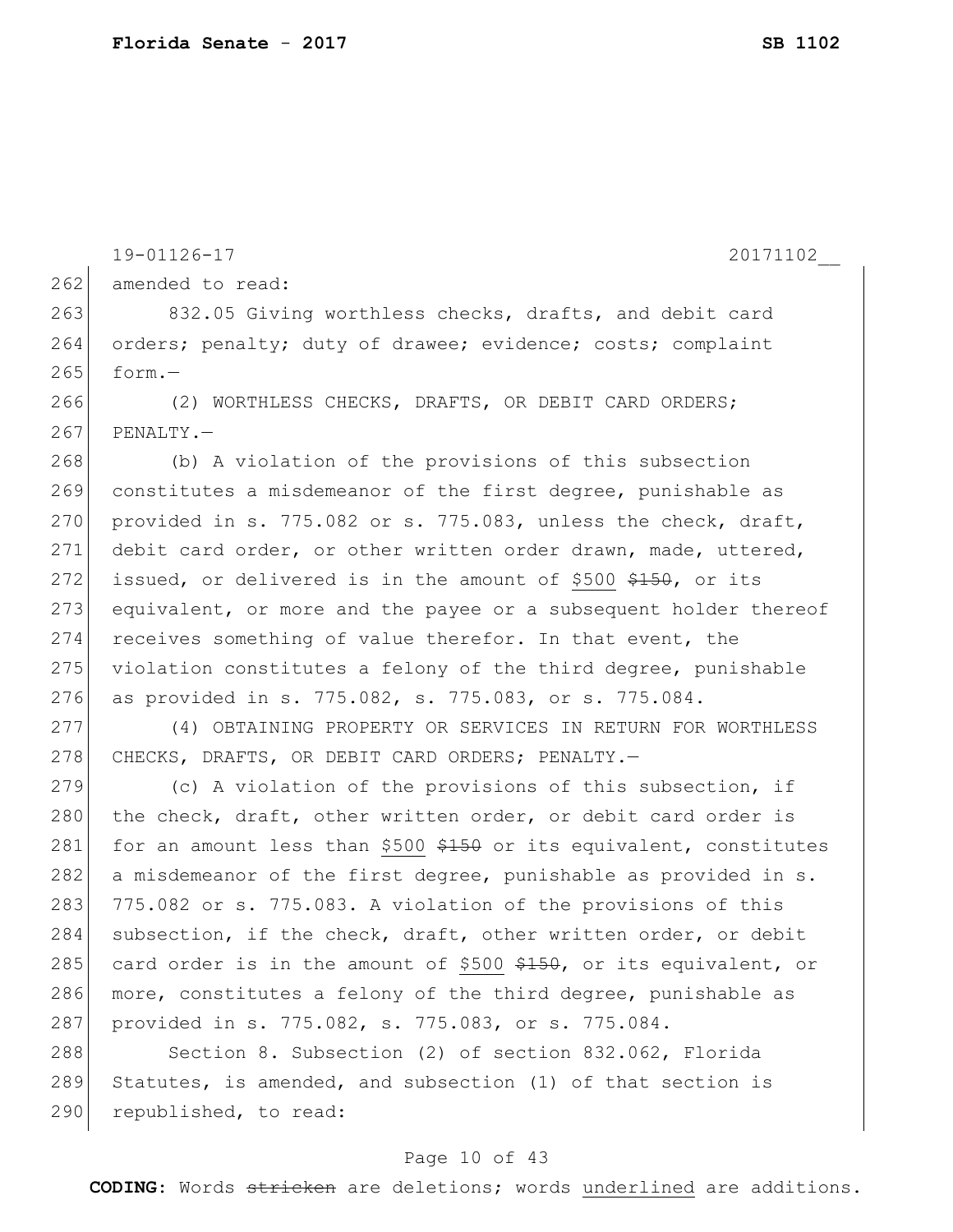19-01126-17 20171102\_\_ 291 832.062 Prosecution for worthless checks, drafts, debit 292 card orders, or electronic funds transfers made to pay any tax 293 or associated amount administered by the Department of Revenue.-294 (1) It is unlawful for any person, firm, or corporation to 295 draw, make, utter, issue, or deliver to the Department of 296 Revenue any check, draft, or other written order on any bank or 297 depository, to use a debit card, to make, send, instruct, order, 298 or initiate any electronic funds transfer, or to cause or direct 299 the making, sending, instructing, ordering, or initiating of any 300 electronic funds transfer, for the payment of any taxes, 301 penalties, interest, fees, or associated amounts administered by 302 the Department of Revenue, knowing at the time of the drawing, 303 making, uttering, issuing, or delivering such check, draft, or 304 other written order, at the time of using such debit card, at  $305$  the time of making, sending, instructing, ordering, or 306 initiating any electronic funds transfer, or at the time of 307 causing or directing the making, sending, instructing, ordering, 308 initiating, or executing of any electronic funds transfer, that 309 the maker, drawer, sender, or receiver thereof has not 310 sufficient funds on deposit in or credit with such bank or 311 depository with which to pay the same on presentation. This 312 section does not apply to any check or electronic funds transfer 313 when the Department of Revenue knows or has been expressly 314 notified prior to the drawing or uttering of the check or the 315 sending or initiating of the electronic funds transfer, or has 316 reason to believe, that the drawer, sender, or receiver did not 317 have on deposit or to the drawer's, sender's, or receiver's 318 credit with the drawee or receiving bank or depository 319 sufficient funds to ensure payment as aforesaid, and this

#### Page 11 of 43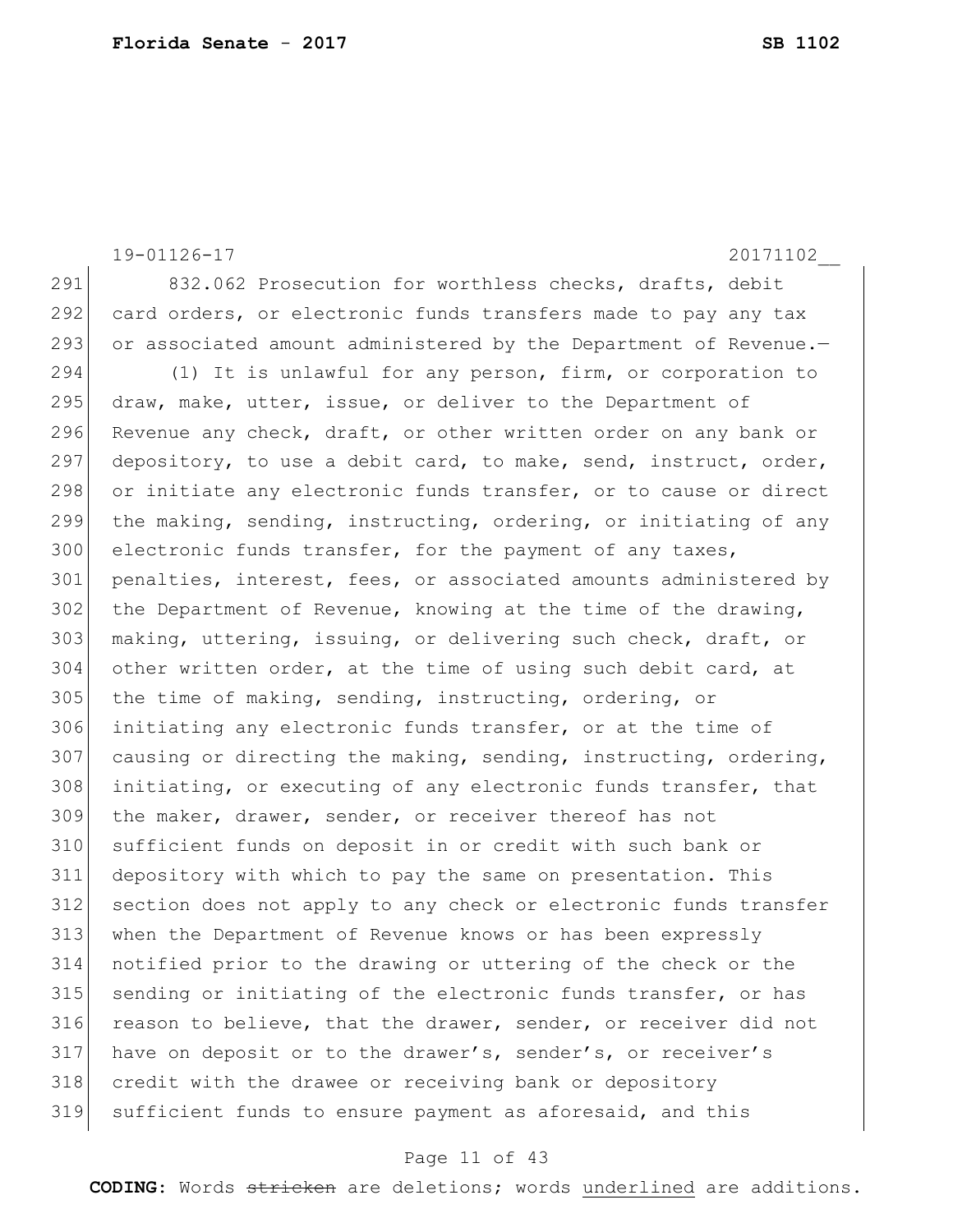|     | 19-01126-17                                               |        | 20171102                                                          |  |  |  |
|-----|-----------------------------------------------------------|--------|-------------------------------------------------------------------|--|--|--|
| 320 | section does not apply to any postdated check.            |        |                                                                   |  |  |  |
| 321 | (2) A violation of this section constitutes a misdemeanor |        |                                                                   |  |  |  |
| 322 |                                                           |        | of the second degree, punishable as provided in s. 775.082 or s.  |  |  |  |
| 323 |                                                           |        | 775.083, unless the check, draft, debit card order, or other      |  |  |  |
| 324 |                                                           |        | written order drawn, made, uttered, issued, or delivered, or      |  |  |  |
| 325 |                                                           |        | electronic funds transfer made, sent, instructed, ordered, or     |  |  |  |
| 326 |                                                           |        | initiated, or caused or directed to be made, sent, instructed,    |  |  |  |
| 327 |                                                           |        | ordered, or initiated is in the amount of \$500 \$150 or more. In |  |  |  |
| 328 |                                                           |        | that event, the violation constitutes a felony of the third       |  |  |  |
| 329 |                                                           |        | degree, punishable as provided in s. 775.082, s. 775.083, or s.   |  |  |  |
| 330 | 775.084.                                                  |        |                                                                   |  |  |  |
| 331 |                                                           |        | Section 9. Paragraphs (a), (b), (d), and (e) of subsection        |  |  |  |
| 332 |                                                           |        | (3) of section 921.0022, Florida Statutes, are amended to read:   |  |  |  |
| 333 |                                                           |        | 921.0022 Criminal Punishment Code; offense severity ranking       |  |  |  |
| 334 | $chart. -$                                                |        |                                                                   |  |  |  |
| 335 | (3) OFFENSE SEVERITY RANKING CHART                        |        |                                                                   |  |  |  |
| 336 | $(a)$ LEVEL 1                                             |        |                                                                   |  |  |  |
| 337 |                                                           |        |                                                                   |  |  |  |
| 338 |                                                           |        |                                                                   |  |  |  |
|     | Florida                                                   | Felony | Description                                                       |  |  |  |
|     | Statute                                                   | Degree |                                                                   |  |  |  |
| 339 |                                                           |        |                                                                   |  |  |  |
|     | 24.118(3)(a)                                              | 3rd    | Counterfeit or altered state                                      |  |  |  |
|     |                                                           |        | lottery ticket.                                                   |  |  |  |
| 340 |                                                           |        |                                                                   |  |  |  |
|     | 212.054(2)(b)                                             | 3rd    | Discretionary sales surtax;                                       |  |  |  |
|     |                                                           |        | limitations, administration,                                      |  |  |  |
|     |                                                           |        | and collection.                                                   |  |  |  |
| 341 |                                                           |        |                                                                   |  |  |  |
|     |                                                           |        |                                                                   |  |  |  |

# Page 12 of 43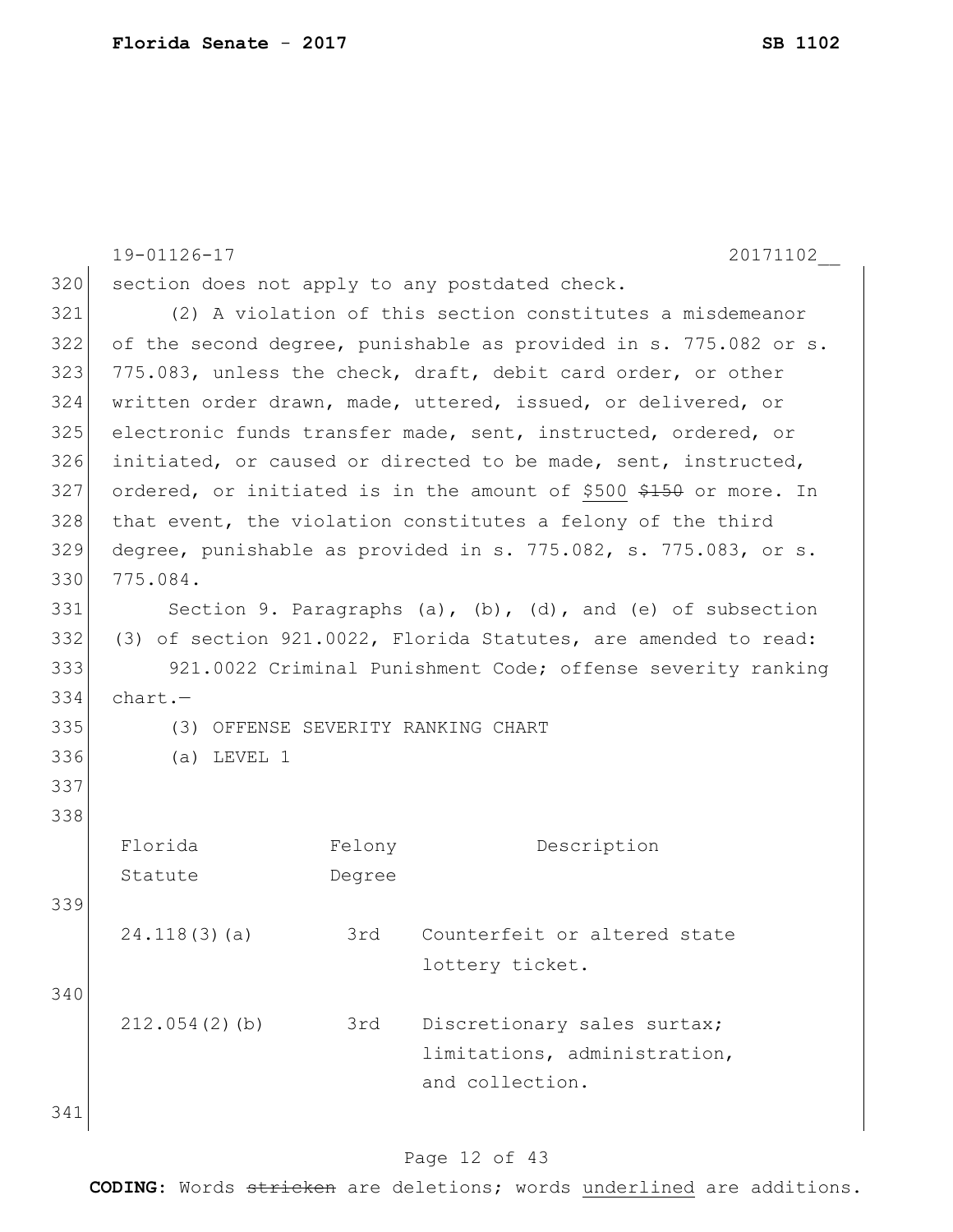|     | 19-01126-17       |     | 20171102                          |
|-----|-------------------|-----|-----------------------------------|
|     | $212.15(2)$ (b)   | 3rd | Failure to remit sales taxes,     |
|     |                   |     | amount greater than \$1,000 \$300 |
|     |                   |     | but less than \$20,000.           |
| 342 |                   |     |                                   |
|     | 316.1935(1)       | 3rd | Fleeing or attempting to elude    |
|     |                   |     | law enforcement officer.          |
| 343 |                   |     |                                   |
|     | 319.30(5)         | 3rd | Sell, exchange, give away         |
|     |                   |     | certificate of title or           |
|     |                   |     | identification number plate.      |
| 344 |                   |     |                                   |
|     |                   |     |                                   |
|     | 319.35(1)(a)      | 3rd | Tamper, adjust, change, etc.,     |
|     |                   |     | an odometer.                      |
| 345 |                   |     |                                   |
|     | 320.26(1)(a)      | 3rd | Counterfeit, manufacture, or      |
|     |                   |     | sell registration license         |
|     |                   |     | plates or validation stickers.    |
| 346 |                   |     |                                   |
|     | 322.212           | 3rd | Possession of forged, stolen,     |
|     | $(1)$ $(a) - (c)$ |     | counterfeit, or unlawfully        |
|     |                   |     | issued driver license;            |
|     |                   |     |                                   |
|     |                   |     | possession of simulated           |
|     |                   |     | identification.                   |
| 347 |                   |     |                                   |
|     | 322.212(4)        | 3rd | Supply or aid in supplying        |
|     |                   |     | unauthorized driver license or    |
|     |                   |     | identification card.              |
| 348 |                   |     |                                   |
|     | 322.212(5)(a)     | 3rd | False application for driver      |
|     |                   |     |                                   |
|     |                   |     |                                   |

#### Page 13 of 43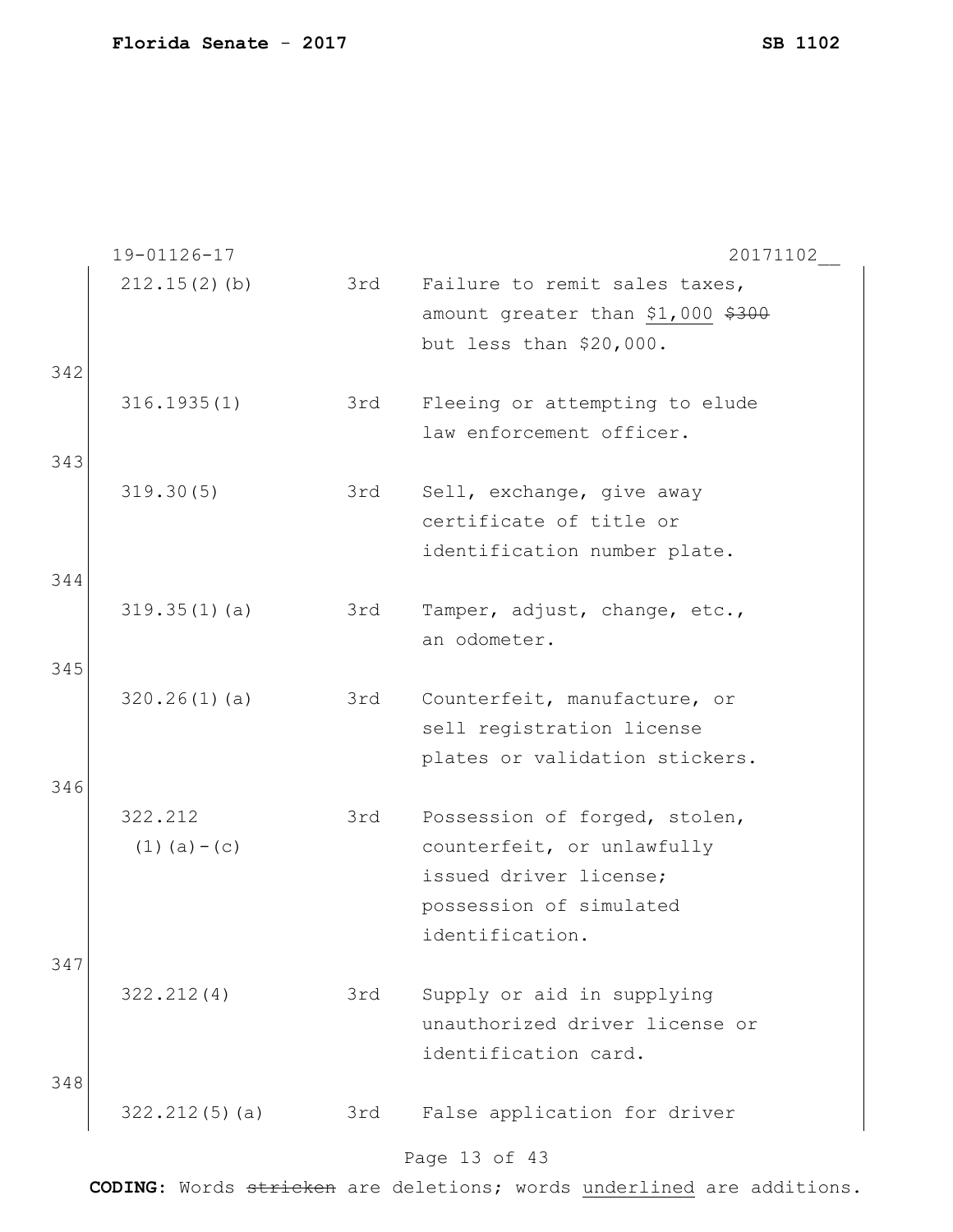|     | 19-01126-17   |     | 20171102                        |
|-----|---------------|-----|---------------------------------|
| 349 |               |     | license or identification card. |
|     | 414.39(3)(a)  | 3rd | Fraudulent misappropriation of  |
|     |               |     | public assistance funds by      |
|     |               |     | employee/official, value more   |
|     |               |     | than \$200.                     |
| 350 |               |     |                                 |
|     | 443.071(1)    | 3rd | False statement or              |
|     |               |     | representation to obtain or     |
|     |               |     | increase reemployment           |
|     |               |     | assistance benefits.            |
| 351 |               |     |                                 |
|     | 509.151(1)    | 3rd | Defraud an innkeeper, food or   |
|     |               |     | lodging value greater than      |
|     |               |     | \$300.                          |
| 352 |               |     |                                 |
|     | 517.302(1)    | 3rd | Violation of the Florida        |
|     |               |     | Securities and Investor         |
|     |               |     | Protection Act.                 |
| 353 |               |     |                                 |
|     | 562.27(1)     | 3rd | Possess still or still          |
|     |               |     | apparatus.                      |
| 354 |               |     |                                 |
|     | 713.69        | 3rd | Tenant removes property upon    |
|     |               |     | which lien has accrued, value   |
|     |               |     | more than \$50.                 |
| 355 |               |     |                                 |
|     | 812.014(3)(c) | 3rd | Petit theft (3rd conviction);   |
|     |               |     | theft of any property not       |
|     |               |     |                                 |

# Page 14 of 43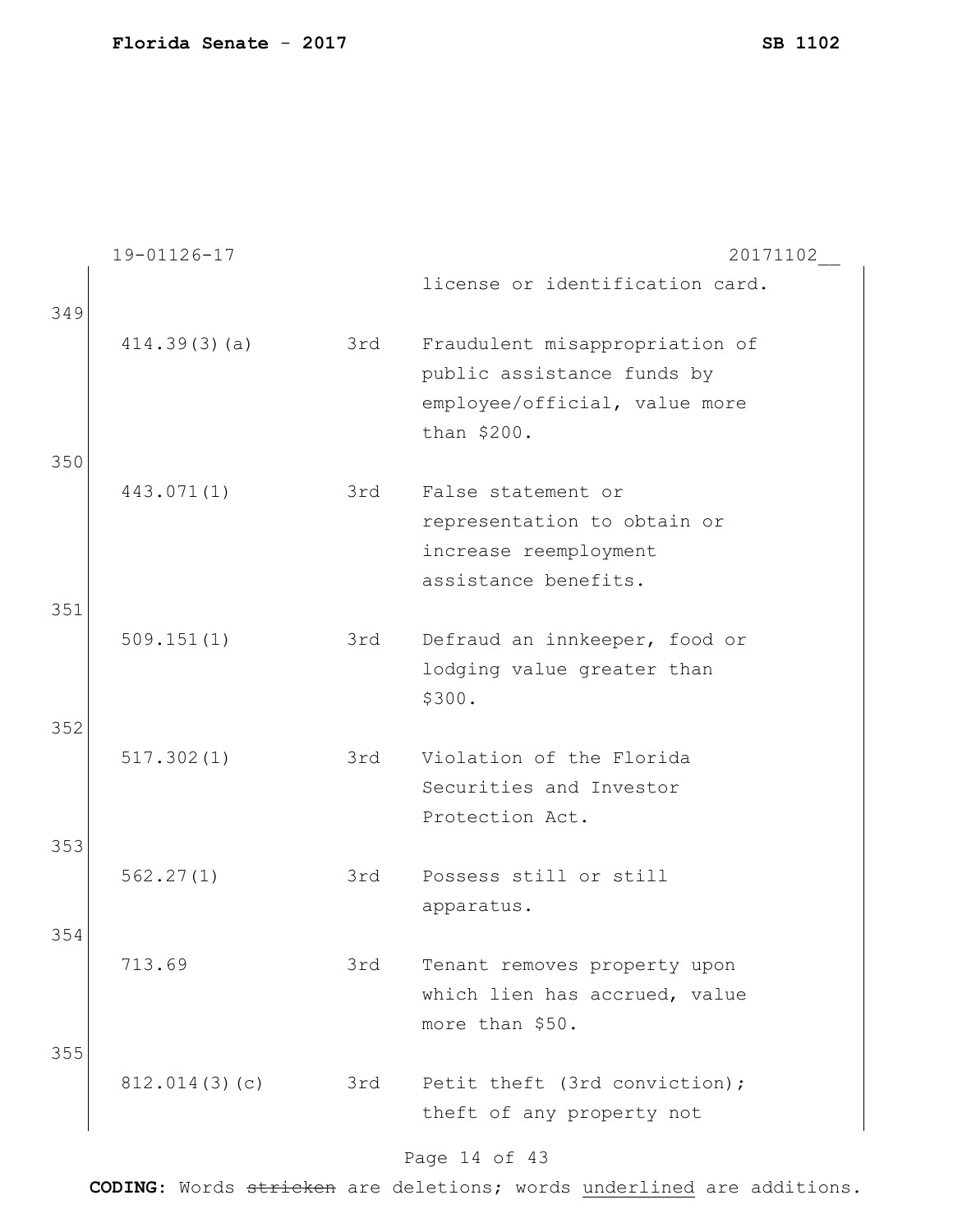|     | 19-01126-17  |     | 20171102                       |
|-----|--------------|-----|--------------------------------|
| 356 |              |     | specified in subsection (2).   |
|     | 812.081(2)   | 3rd | Unlawfully makes or causes to  |
|     |              |     | be made a reproduction of a    |
|     |              |     | trade secret.                  |
| 357 |              |     |                                |
|     | 815.04(5)(a) | 3rd | Offense against intellectual   |
|     |              |     | property (i.e., computer       |
|     |              |     | programs, data).               |
| 358 |              |     |                                |
|     | 817.52(2)    | 3rd | Hiring with intent to defraud, |
|     |              |     | motor vehicle services.        |
| 359 |              |     |                                |
|     | 817.569(2)   | 3rd | Use of public record or public |
|     |              |     | records information or         |
|     |              |     | providing false information to |
|     |              |     | facilitate commission of a     |
|     |              |     | felony.                        |
| 360 |              |     |                                |
|     | 826.01       | 3rd | Bigamy.                        |
| 361 |              |     |                                |
|     | 828.122(3)   | 3rd | Fighting or baiting animals.   |
| 362 |              |     |                                |
|     | 831.04(1)    | 3rd | Any erasure, alteration, etc., |
|     |              |     | of any replacement deed, map,  |
|     |              |     | plat, or other document listed |
|     |              |     | in s. 92.28.                   |
| 363 |              |     |                                |
|     | 831.31(1)(a) | 3rd | Sell, deliver, or possess      |
|     |              |     | Page 15 of 43                  |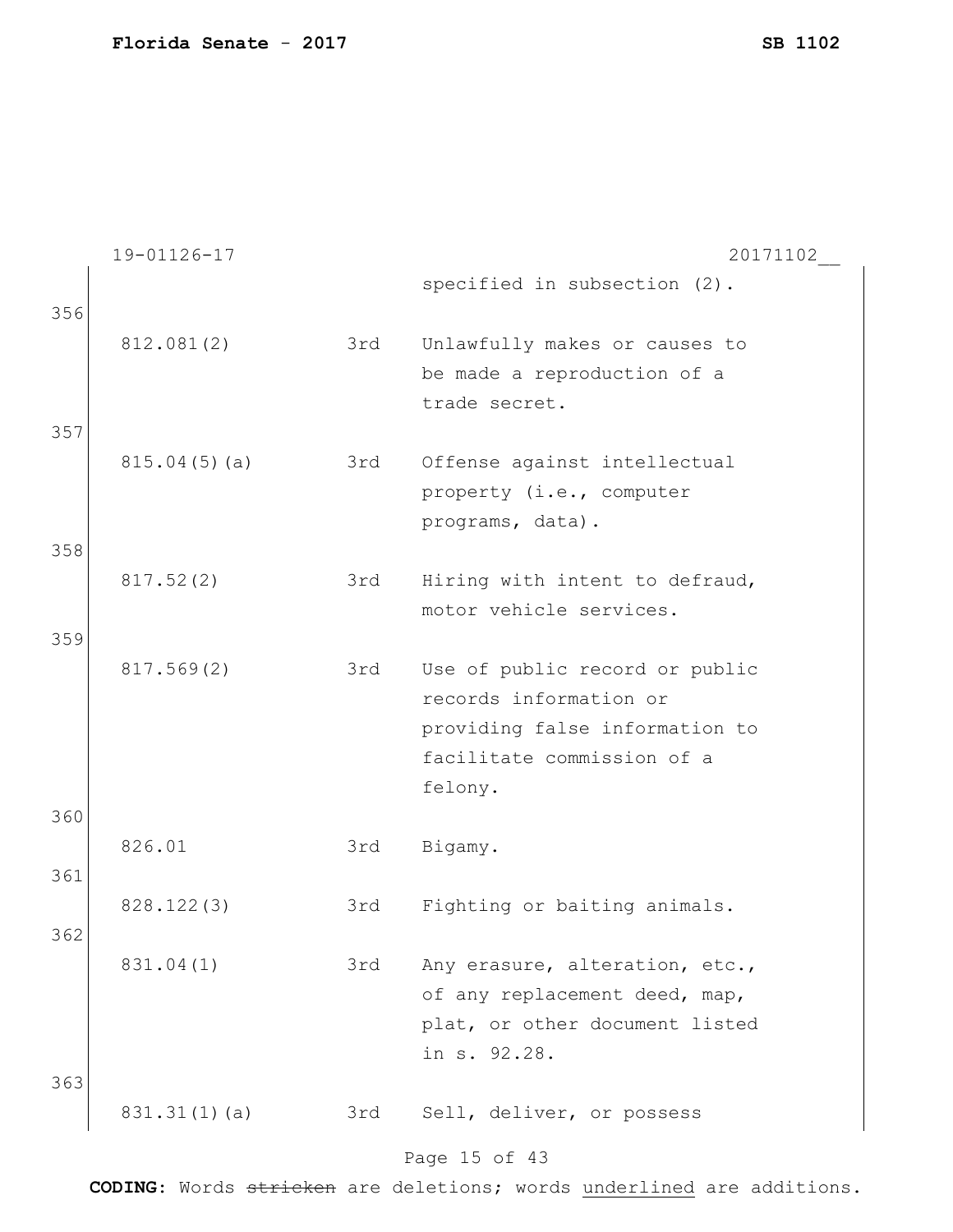|     | 19-01126-17          |     | 20171102                         |
|-----|----------------------|-----|----------------------------------|
|     |                      |     | counterfeit controlled           |
|     |                      |     | substances, all but s.           |
|     |                      |     | 893.03(5) drugs.                 |
| 364 |                      |     |                                  |
|     | 832.041(1)           | 3rd | Stopping payment with intent to  |
|     |                      |     | defraud \$500 \$150 or more.     |
| 365 |                      |     |                                  |
|     | $832.05(2)$ (b) &    | 3rd | Knowing, making, issuing         |
|     | (4)(c)               |     | worthless checks \$500 \$150 or  |
|     |                      |     | more or obtaining property in    |
|     |                      |     | return for worthless check \$500 |
|     |                      |     | $$150$ or more.                  |
| 366 |                      |     |                                  |
|     | 838.15(2)            | 3rd | Commercial bribe receiving.      |
| 367 |                      |     |                                  |
|     | 838.16               | 3rd | Commercial bribery.              |
| 368 |                      |     |                                  |
|     | 843.18               | 3rd | Fleeing by boat to elude a law   |
|     |                      |     | enforcement officer.             |
| 369 |                      |     |                                  |
|     | 847.011(1)(a)        | 3rd | Sell, distribute, etc.,          |
|     |                      |     | obscene, lewd, etc., material    |
|     |                      |     | (2nd conviction).                |
| 370 |                      |     |                                  |
|     | 849.01               | 3rd | Keeping gambling house.          |
| 371 |                      |     |                                  |
|     | $849.09(1)(a) - (d)$ | 3rd | Lottery; set up, promote, etc.,  |
|     |                      |     | or assist therein, conduct or    |
|     |                      |     | advertise drawing for prizes,    |

# Page 16 of 43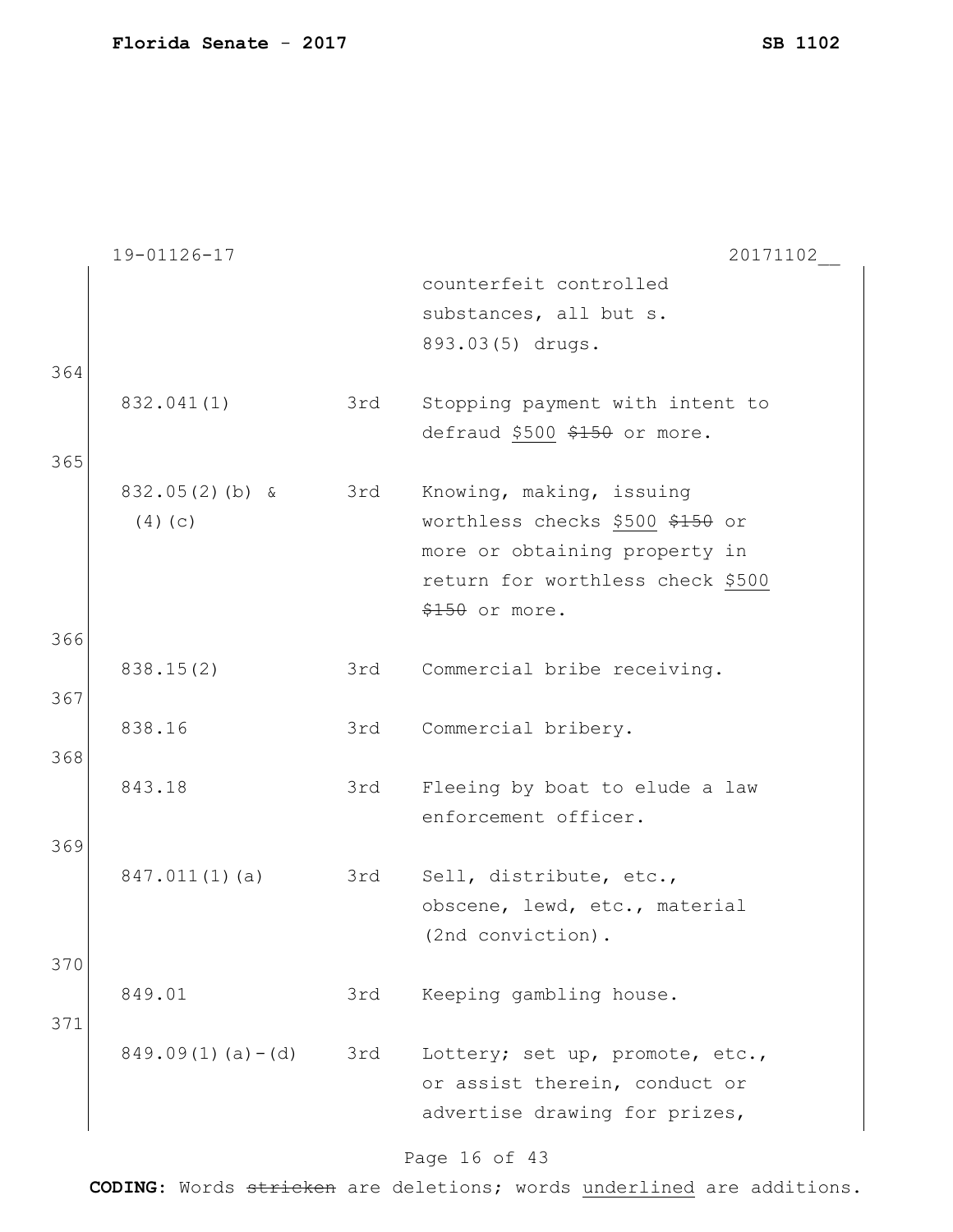|     | 19-01126-17    |                  | 20171102                        |
|-----|----------------|------------------|---------------------------------|
|     |                |                  | or dispose of property or money |
|     |                |                  | by means of lottery.            |
| 372 |                |                  |                                 |
|     | 849.23         | 3rd              | Gambling-related machines;      |
|     |                |                  | "common offender" as to         |
|     |                |                  | property rights.                |
| 373 |                |                  |                                 |
|     | 849.25(2)      | 3rd              | Engaging in bookmaking.         |
| 374 |                |                  |                                 |
|     | 860.08         | 3rd              | Interfere with a railroad       |
|     |                |                  | signal.                         |
| 375 |                |                  |                                 |
|     | 860.13(1)(a)   | 3rd              | Operate aircraft while under    |
|     |                |                  | the influence.                  |
| 376 |                |                  |                                 |
|     | 893.13(2)(a)2. | 3rd              | Purchase of cannabis.           |
| 377 |                |                  |                                 |
|     | 893.13(6)(a)   | 3rd              | Possession of cannabis (more    |
|     |                |                  | than 20 grams).                 |
| 378 |                |                  |                                 |
|     | 934.03(1)(a)   | 3rd              | Intercepts, or procures any     |
|     |                |                  | other person to intercept, any  |
|     |                |                  | wire or oral communication.     |
| 379 |                |                  |                                 |
| 380 | $(b)$ LEVEL 2  |                  |                                 |
| 381 |                |                  |                                 |
| 382 |                |                  |                                 |
|     | Florida        |                  | Description                     |
|     | Statute        | Felony<br>Degree |                                 |
|     |                |                  |                                 |

# Page 17 of 43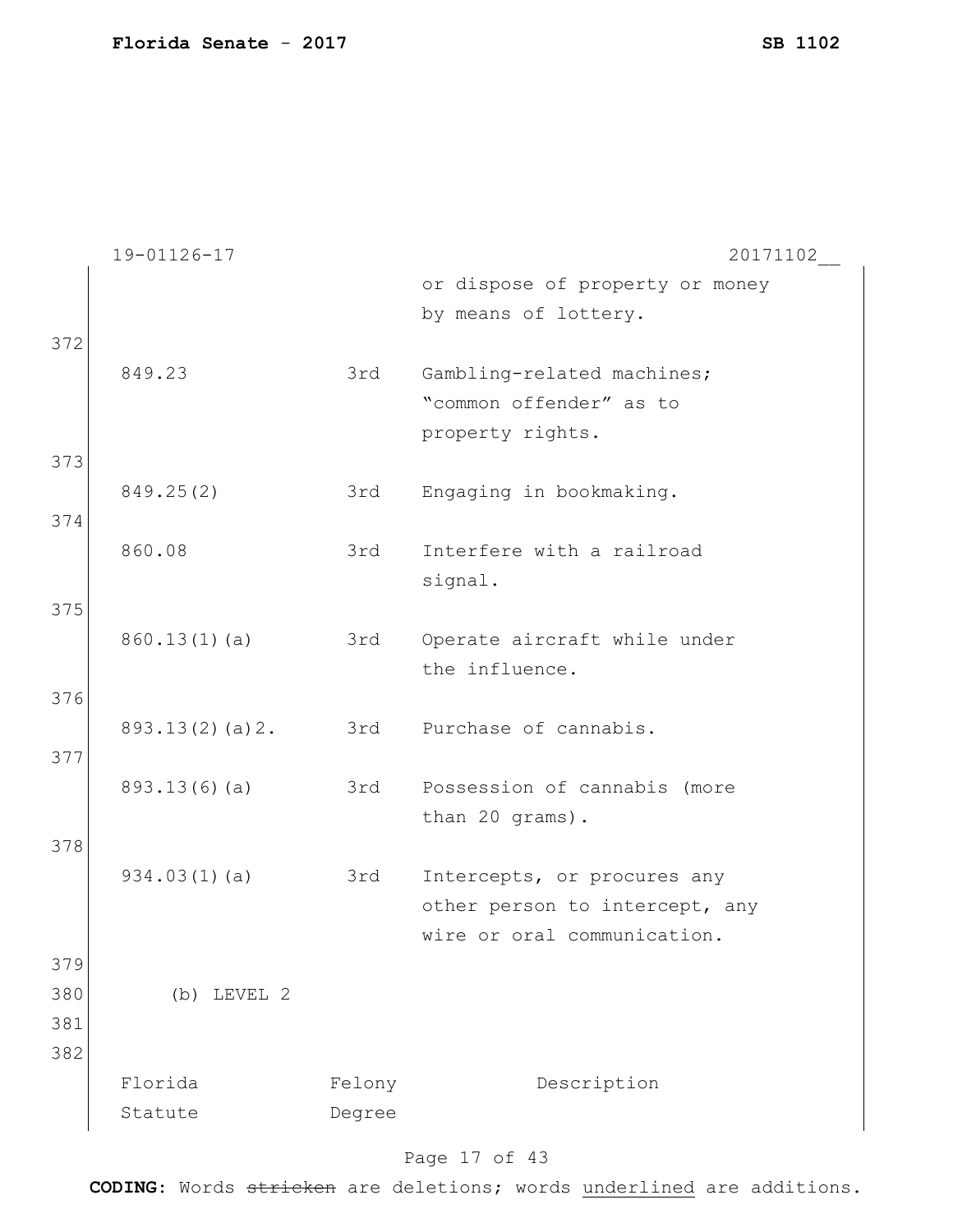|     | 19-01126-17     |     | 20171102                        |
|-----|-----------------|-----|---------------------------------|
| 383 |                 |     |                                 |
|     | 379.2431        | 3rd | Possession of 11 or fewer       |
|     | $(1)$ (e) $3$ . |     | marine turtle eggs in violation |
|     |                 |     | of the Marine Turtle Protection |
|     |                 |     | Act.                            |
| 384 |                 |     |                                 |
|     | 379.2431        | 3rd | Possession of more than 11      |
|     | $(1)$ (e) 4.    |     | marine turtle eggs in violation |
|     |                 |     | of the Marine Turtle Protection |
|     |                 |     | Act.                            |
| 385 |                 |     |                                 |
|     | 403.413(6)(c)   | 3rd | Dumps waste litter exceeding    |
|     |                 |     | 500 lbs. in weight or 100 cubic |
|     |                 |     | feet in volume or any quantity  |
|     |                 |     | for commercial purposes, or     |
|     |                 |     | hazardous waste.                |
| 386 |                 |     |                                 |
|     | 517.07(2)       | 3rd | Failure to furnish a prospectus |
|     |                 |     | meeting requirements.           |
| 387 |                 |     |                                 |
|     | 590.28(1)       | 3rd | Intentional burning of lands.   |
| 388 |                 |     |                                 |
|     | 784.05(3)       | 3rd | Storing or leaving a loaded     |
|     |                 |     | firearm within reach of minor   |
|     |                 |     | who uses it to inflict injury   |
|     |                 |     | or death.                       |
| 389 |                 |     |                                 |
|     | 787.04(1)       | 3rd | In violation of court order,    |
|     |                 |     | take, entice, etc., minor       |
|     |                 |     |                                 |

#### Page 18 of 43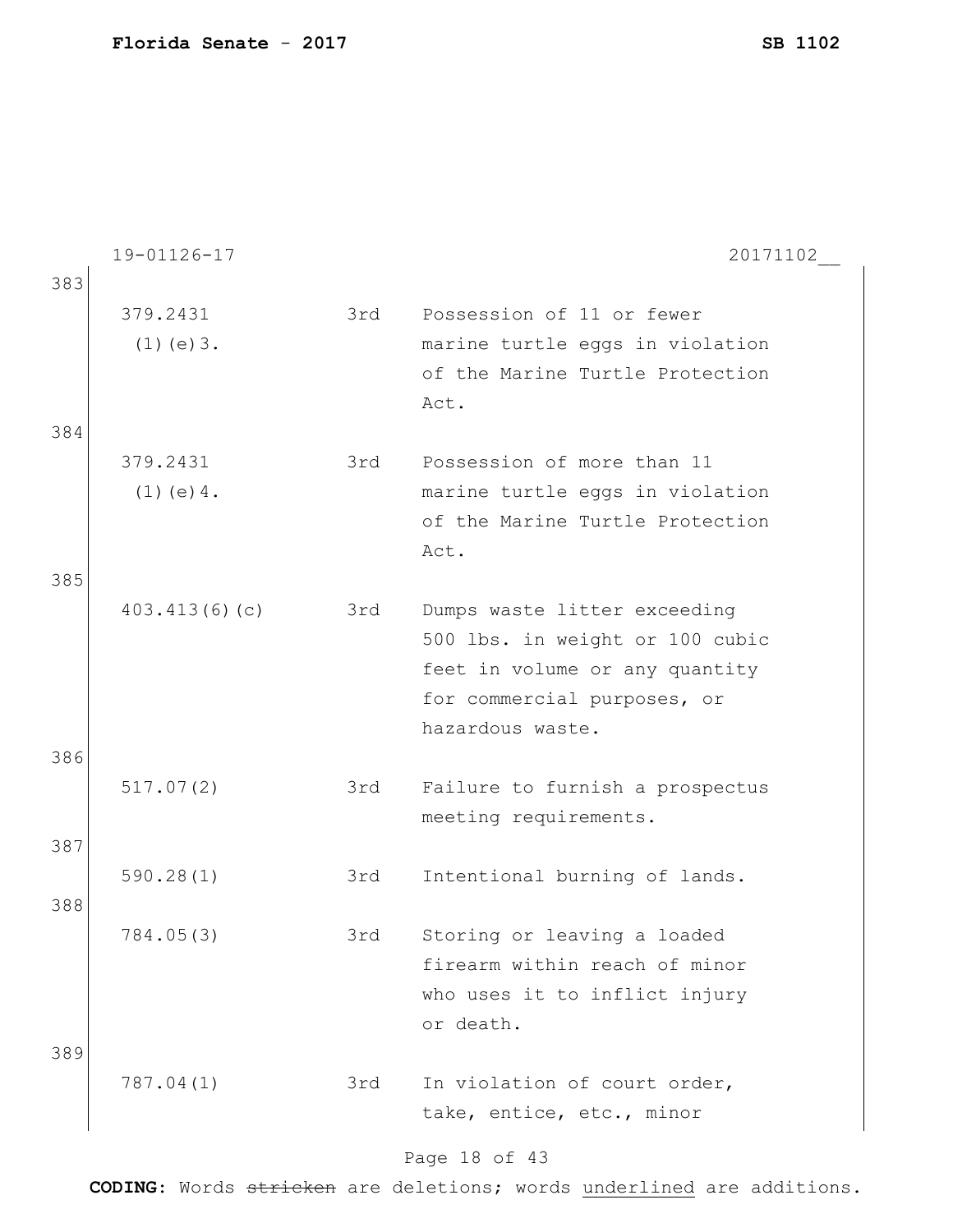|     | 19-01126-17     |     | 20171102                         |
|-----|-----------------|-----|----------------------------------|
| 390 |                 |     | beyond state limits.             |
|     | 806.13(1)(b)3.  | 3rd | Criminal mischief; damage        |
|     |                 |     | \$1,000 or more to public        |
|     |                 |     | communication or any other       |
|     |                 |     | public service.                  |
| 391 |                 |     |                                  |
|     | 810.061(2)      | 3rd | Impairing or impeding telephone  |
|     |                 |     | or power to a dwelling;          |
|     |                 |     | facilitating or furthering       |
|     |                 |     | burglary.                        |
| 392 |                 |     |                                  |
|     | 810.09(2)(e)    | 3rd | Trespassing on posted            |
|     |                 |     | commercial horticulture          |
|     |                 |     | property.                        |
| 393 |                 |     |                                  |
|     | 812.014(2)(c)1. | 3rd | Grand theft, 3rd degree; \$1,000 |
|     |                 |     | \$300 or more but less than      |
|     |                 |     | \$5,000.                         |
| 394 |                 |     |                                  |
|     | 812.014(2)(d)   | 3rd | Grand theft, 3rd degree; \$300   |
|     |                 |     | \$100 or more but less than      |
|     |                 |     | \$1,000 \$300, taken from        |
|     |                 |     | unenclosed curtilage of          |
|     |                 |     | dwelling.                        |
| 395 |                 |     |                                  |
|     | 812.015(7)      | 3rd | Possession, use, or attempted    |
|     |                 |     | use of an antishoplifting or     |
|     |                 |     | inventory control device         |
|     |                 |     |                                  |

# Page 19 of 43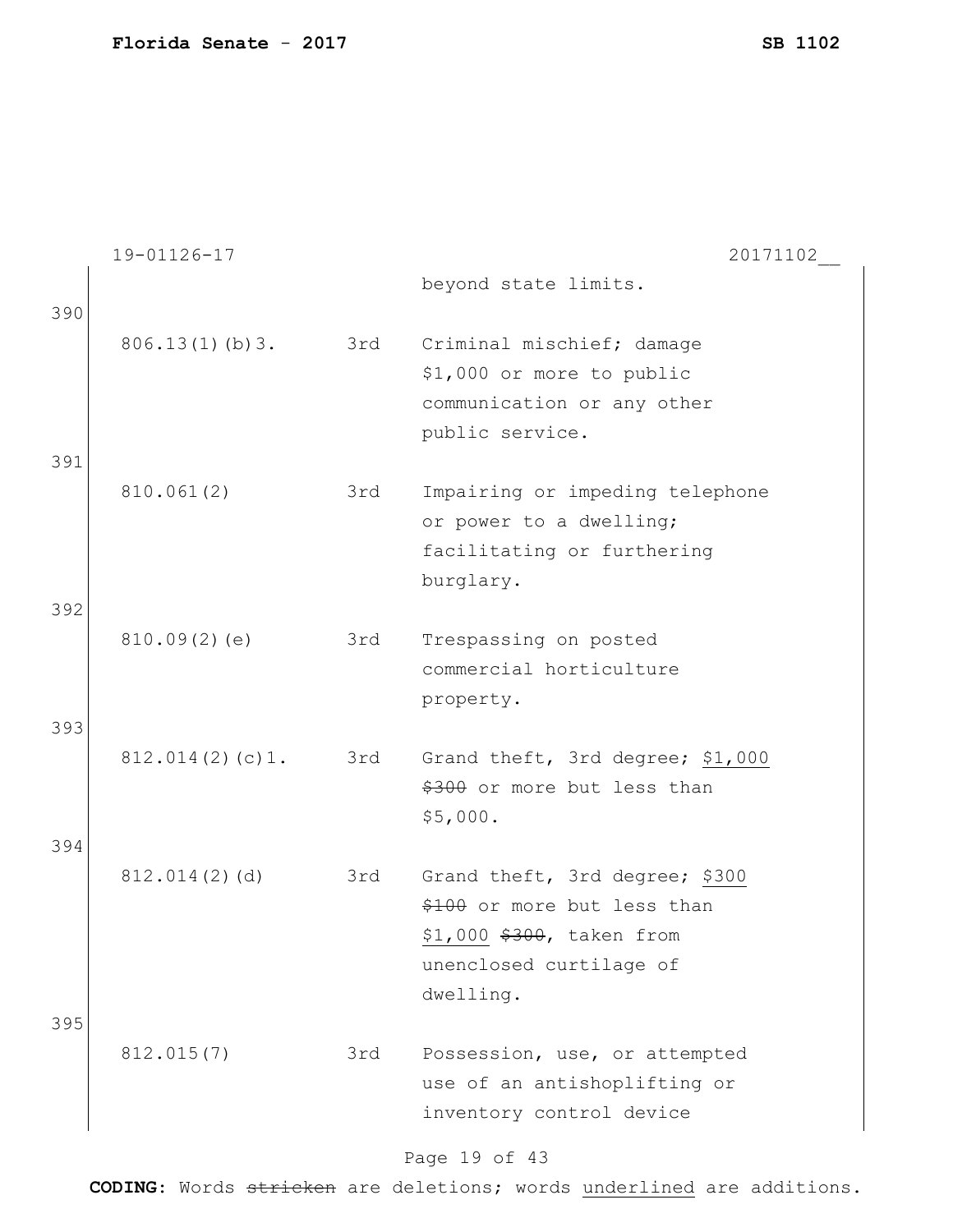|     | 19-01126-17     |     | 20171102                                                                                                  |
|-----|-----------------|-----|-----------------------------------------------------------------------------------------------------------|
| 396 |                 |     | countermeasure.                                                                                           |
| 397 | 817.234(1)(a)2. | 3rd | False statement in support of<br>insurance claim.                                                         |
|     | 817.481(3)(a)   | 3rd | Obtain credit or purchase with<br>false, expired, counterfeit,<br>etc., credit card, value over<br>\$300. |
| 398 |                 |     |                                                                                                           |
|     | 817.52(3)       | 3rd | Failure to redeliver hired<br>vehicle.                                                                    |
| 399 | 817.54          | 3rd | With intent to defraud, obtain<br>mortgage note, etc., by false<br>representation.                        |
| 400 |                 |     |                                                                                                           |
|     | 817.60(5)       | 3rd | Dealing in credit cards of<br>another.                                                                    |
| 401 |                 |     |                                                                                                           |
|     | 817.60(6)(a)    | 3rd | Forgery; purchase goods,<br>services with false card.                                                     |
| 402 | 817.61          | 3rd | Fraudulent use of credit cards<br>over \$100 or more within 6<br>months.                                  |
| 403 | 826.04          | 3rd | Knowingly marries or has sexual<br>intercourse with person to whom                                        |

# Page 20 of 43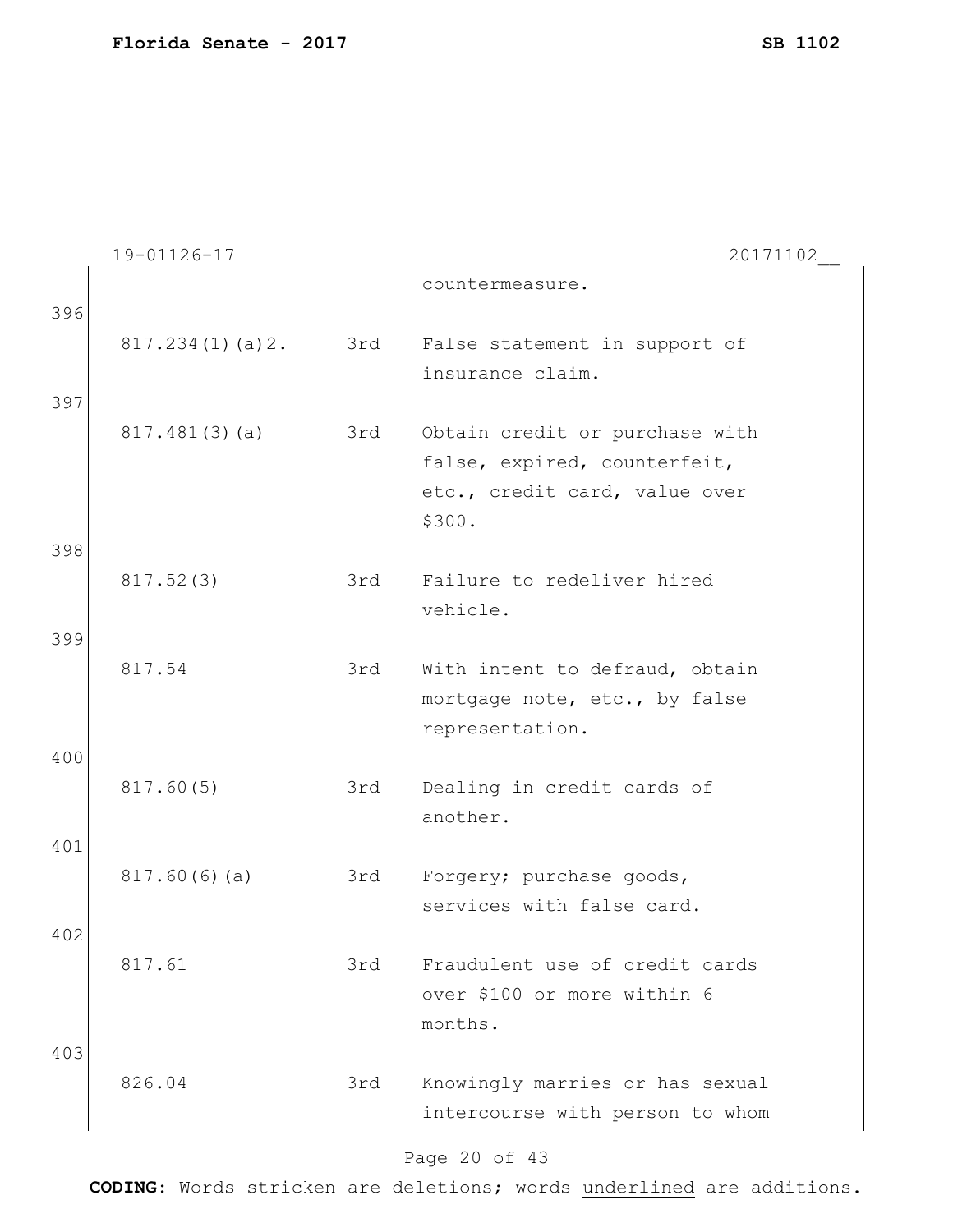|            | 19-01126-17    |     | 20171102                                                                                 |
|------------|----------------|-----|------------------------------------------------------------------------------------------|
|            |                |     | related.                                                                                 |
| 404        |                |     |                                                                                          |
| 405        | 831.01         | 3rd | Forgery.                                                                                 |
|            | 831.02         | 3rd | Uttering forged instrument;<br>utters or publishes alteration<br>with intent to defraud. |
| 406        |                |     |                                                                                          |
|            | 831.07         | 3rd | Forging bank bills, checks,<br>drafts, or promissory notes.                              |
| 407        |                |     |                                                                                          |
|            | 831.08         | 3rd | Possessing 10 or more forged<br>notes, bills, checks, or<br>drafts.                      |
| 408        |                |     |                                                                                          |
|            | 831.09         | 3rd | Uttering forged notes, bills,<br>checks, drafts, or promissory<br>notes.                 |
| 409        | 831.11         | 3rd | Bringing into the state forged<br>bank bills, checks, drafts, or<br>notes.               |
| 410        | 832.05(3)(a)   | 3rd | Cashing or depositing item with<br>intent to defraud.                                    |
| 411<br>412 | 843.08         | 3rd | False personation.                                                                       |
|            | 893.13(2)(a)2. | 3rd | Purchase of any s.                                                                       |

# Page 21 of 43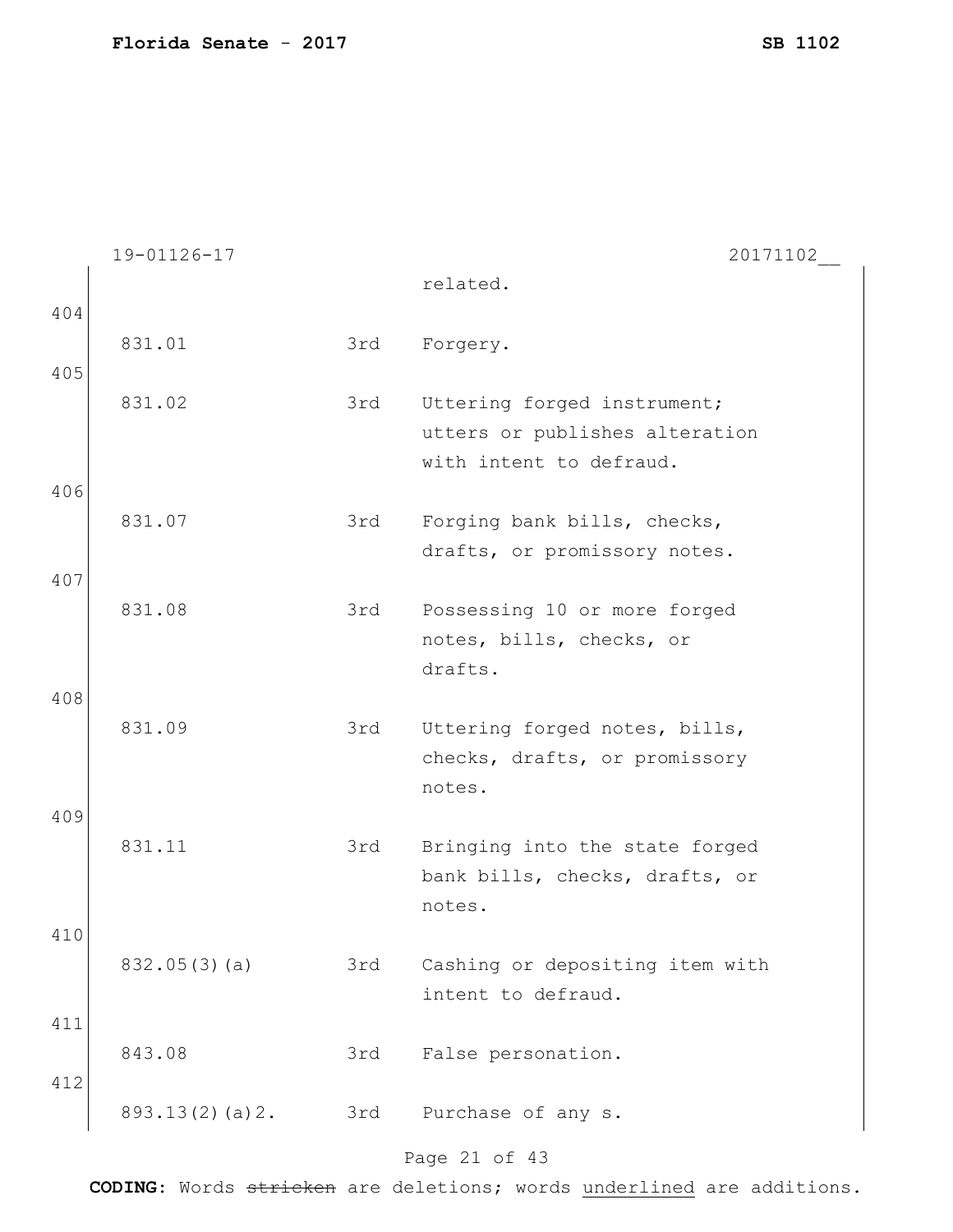|     | 19-01126-17    |        | 20171102                                                                                                                                                                                          |
|-----|----------------|--------|---------------------------------------------------------------------------------------------------------------------------------------------------------------------------------------------------|
|     |                |        | $893.03(1)(c)$ , $(2)(c)1.$                                                                                                                                                                       |
|     |                |        | $(2)$ (c) 2., (2) (c) 3., (2) (c) 5.,                                                                                                                                                             |
|     |                |        | $(2)$ (c) 6., (2) (c) 7., (2) (c) 8.,                                                                                                                                                             |
|     |                |        | $(2)$ (c) 9., $(3)$ , or $(4)$ drugs                                                                                                                                                              |
|     |                |        |                                                                                                                                                                                                   |
|     |                |        | other than cannabis.                                                                                                                                                                              |
| 413 |                |        |                                                                                                                                                                                                   |
|     | 893.147(2)     | 3rd    | Manufacture or delivery of drug                                                                                                                                                                   |
|     |                |        | paraphernalia.                                                                                                                                                                                    |
| 414 |                |        |                                                                                                                                                                                                   |
| 415 | $(d)$ LEVEL 4  |        |                                                                                                                                                                                                   |
| 416 |                |        |                                                                                                                                                                                                   |
| 417 |                |        |                                                                                                                                                                                                   |
|     | Florida        | Felony | Description                                                                                                                                                                                       |
|     | Statute        | Degree |                                                                                                                                                                                                   |
| 418 |                |        |                                                                                                                                                                                                   |
|     | 316.1935(3)(a) | 2nd    | Driving at high speed or with<br>wanton disregard for safety<br>while fleeing or attempting to<br>elude law enforcement officer<br>who is in a patrol vehicle with<br>siren and lights activated. |
| 419 |                |        |                                                                                                                                                                                                   |
|     | 499.0051(1)    | 3rd    | Failure to maintain or deliver<br>transaction history,<br>transaction information, or<br>transaction statements.                                                                                  |
| 420 |                |        |                                                                                                                                                                                                   |
|     | 499.0051(5)    | 2nd    | Knowing sale or delivery, or                                                                                                                                                                      |
|     |                |        | possession with intent to sell,                                                                                                                                                                   |
|     |                |        | Page 22 of 43                                                                                                                                                                                     |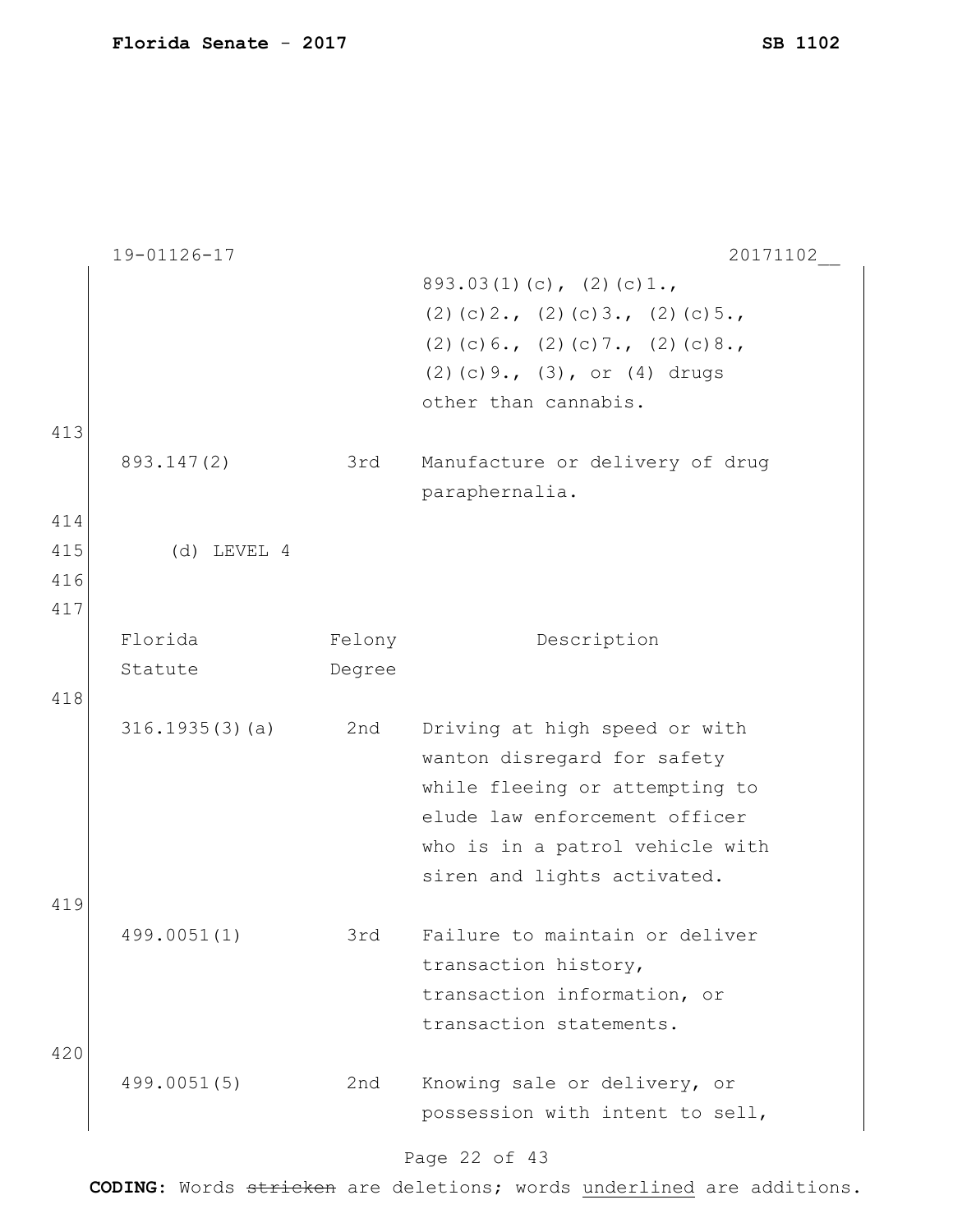|     | 19-01126-17     |     | 20171102                        |
|-----|-----------------|-----|---------------------------------|
|     |                 |     | contraband prescription drugs.  |
| 421 |                 |     |                                 |
|     | 517.07(1)       | 3rd | Failure to register securities. |
| 422 |                 |     |                                 |
|     | 517.12(1)       | 3rd | Failure of dealer, associated   |
|     |                 |     | person, or issuer of securities |
|     |                 |     | to register.                    |
| 423 |                 |     |                                 |
|     | $784.07(2)$ (b) | 3rd | Battery of law enforcement      |
|     |                 |     | officer, firefighter, etc.      |
| 424 |                 |     |                                 |
|     |                 |     |                                 |
|     | 784.074(1)(c)   | 3rd | Battery of sexually violent     |
|     |                 |     | predators facility staff.       |
| 425 |                 |     |                                 |
|     | 784.075         | 3rd | Battery on detention or         |
|     |                 |     | commitment facility staff.      |
| 426 |                 |     |                                 |
|     | 784.078         | 3rd | Battery of facility employee by |
|     |                 |     | throwing, tossing, or expelling |
|     |                 |     | certain fluids or materials.    |
| 427 |                 |     |                                 |
|     | 784.08(2)(c)    | 3rd | Battery on a person 65 years of |
|     |                 |     | age or older.                   |
| 428 |                 |     |                                 |
|     | 784.081(3)      | 3rd | Battery on specified official   |
|     |                 |     | or employee.                    |
| 429 |                 |     |                                 |
|     | 784.082(3)      | 3rd | Battery by detained person on   |
|     |                 |     | visitor or other detainee.      |
|     |                 |     |                                 |
|     |                 |     | Page 23 of 43                   |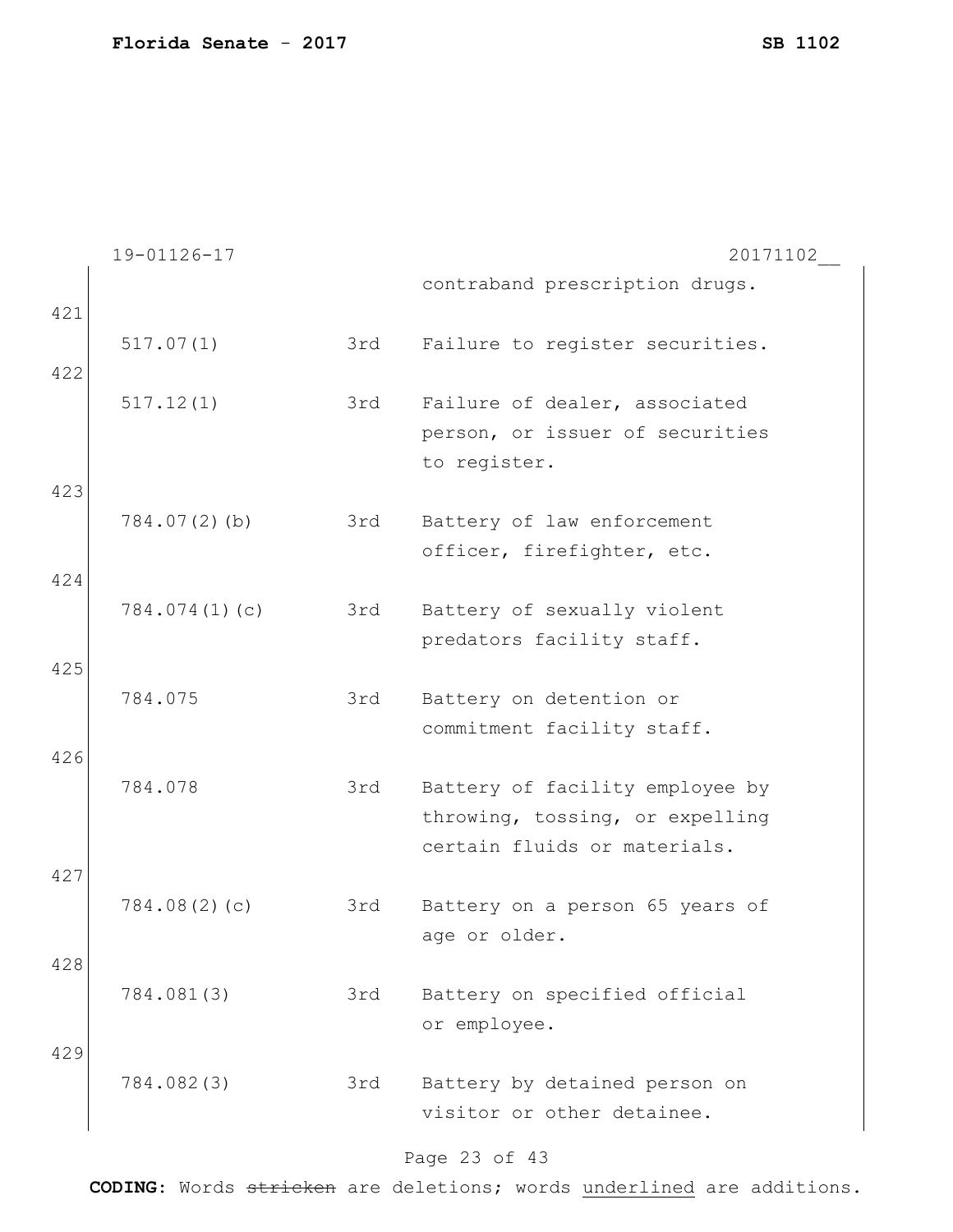19-01126-17 20171102\_\_ Page 24 of 43 430 784.083(3) 3rd Battery on code inspector. 431 784.085 3rd Battery of child by throwing, tossing, projecting, or expelling certain fluids or materials. 432 787.03(1) 3rd Interference with custody; wrongly takes minor from appointed guardian. 433 787.04(2) 3rd Take, entice, or remove child beyond state limits with criminal intent pending custody proceedings. 434 787.04(3) 3rd Carrying child beyond state lines with criminal intent to avoid producing child at custody hearing or delivering to designated person. 435 787.07 3rd Human smuggling. 436 790.115(1) 3rd Exhibiting firearm or weapon within 1,000 feet of a school. 437 790.115(2)(b) 3rd Possessing electric weapon or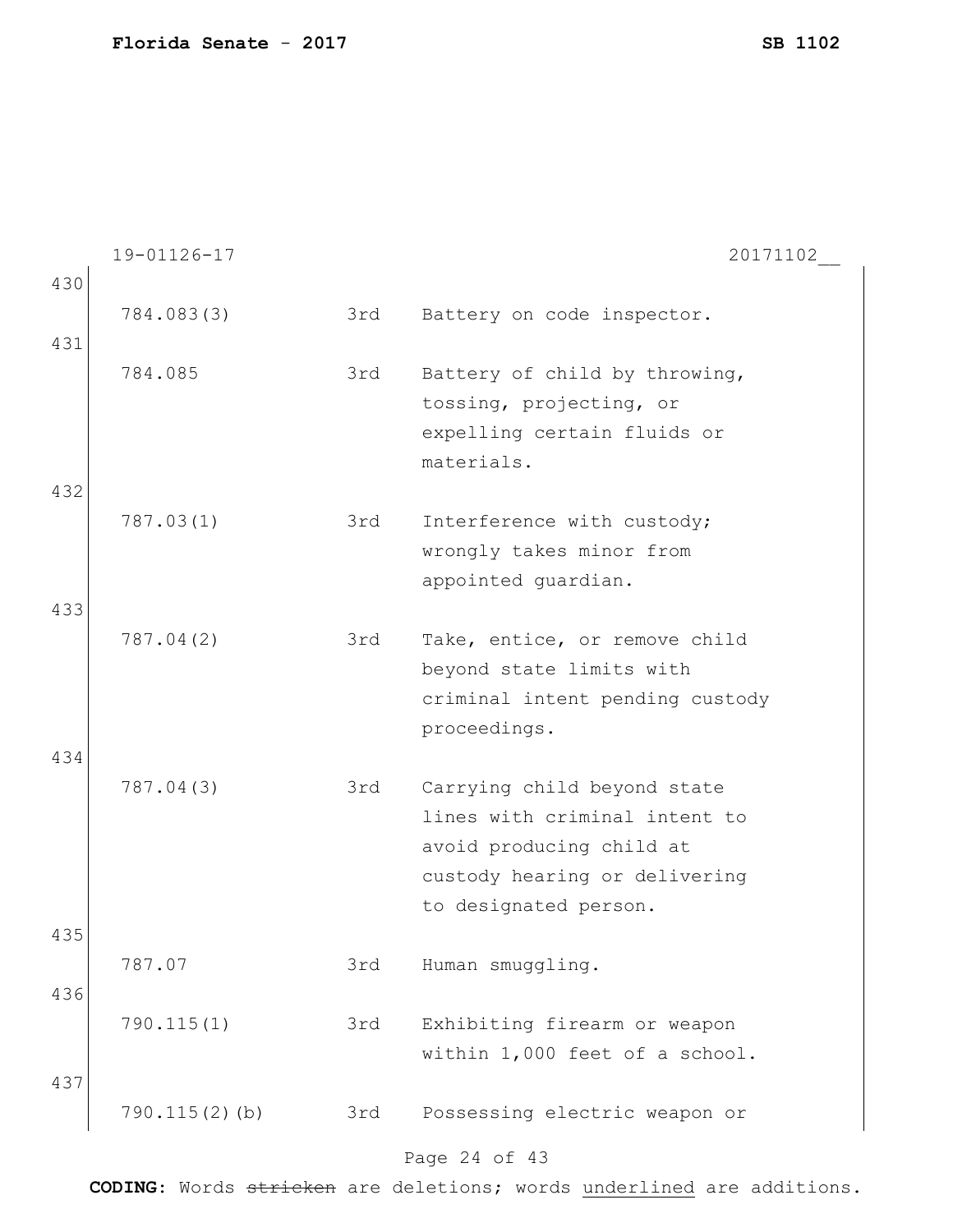|     | 19-01126-17     |     | 20171102                                                 |
|-----|-----------------|-----|----------------------------------------------------------|
|     |                 |     | device, destructive device, or<br>other weapon on school |
|     |                 |     |                                                          |
|     |                 |     | property.                                                |
| 438 |                 |     |                                                          |
|     | 790.115(2)(c)   | 3rd | Possessing firearm on school                             |
|     |                 |     | property.                                                |
| 439 |                 |     |                                                          |
|     | 800.04(7)(c)    | 3rd | Lewd or lascivious exhibition;                           |
|     |                 |     | offender less than 18 years.                             |
|     |                 |     |                                                          |
| 440 |                 |     |                                                          |
|     | 810.02(4)(a)    | 3rd | Burglary, or attempted                                   |
|     |                 |     | burglary, of an unoccupied                               |
|     |                 |     | structure; unarmed; no assault                           |
|     |                 |     | or battery.                                              |
| 441 |                 |     |                                                          |
|     | 810.02(4)(b)    | 3rd | Burglary, or attempted                                   |
|     |                 |     | burglary, of an unoccupied                               |
|     |                 |     |                                                          |
|     |                 |     | conveyance; unarmed; no assault                          |
|     |                 |     | or battery.                                              |
| 442 |                 |     |                                                          |
|     | 810.06          | 3rd | Burglary; possession of tools.                           |
| 443 |                 |     |                                                          |
|     | 810.08(2)(c)    | 3rd | Trespass on property, armed                              |
|     |                 |     | with firearm or dangerous                                |
|     |                 |     | weapon.                                                  |
|     |                 |     |                                                          |
| 444 |                 |     |                                                          |
|     | 812.014(2)(c)3. | 3rd | Grand theft, 3rd degree \$10,000                         |
|     |                 |     | or more but less than \$20,000.                          |
| 445 |                 |     |                                                          |
|     |                 |     |                                                          |

# Page 25 of 43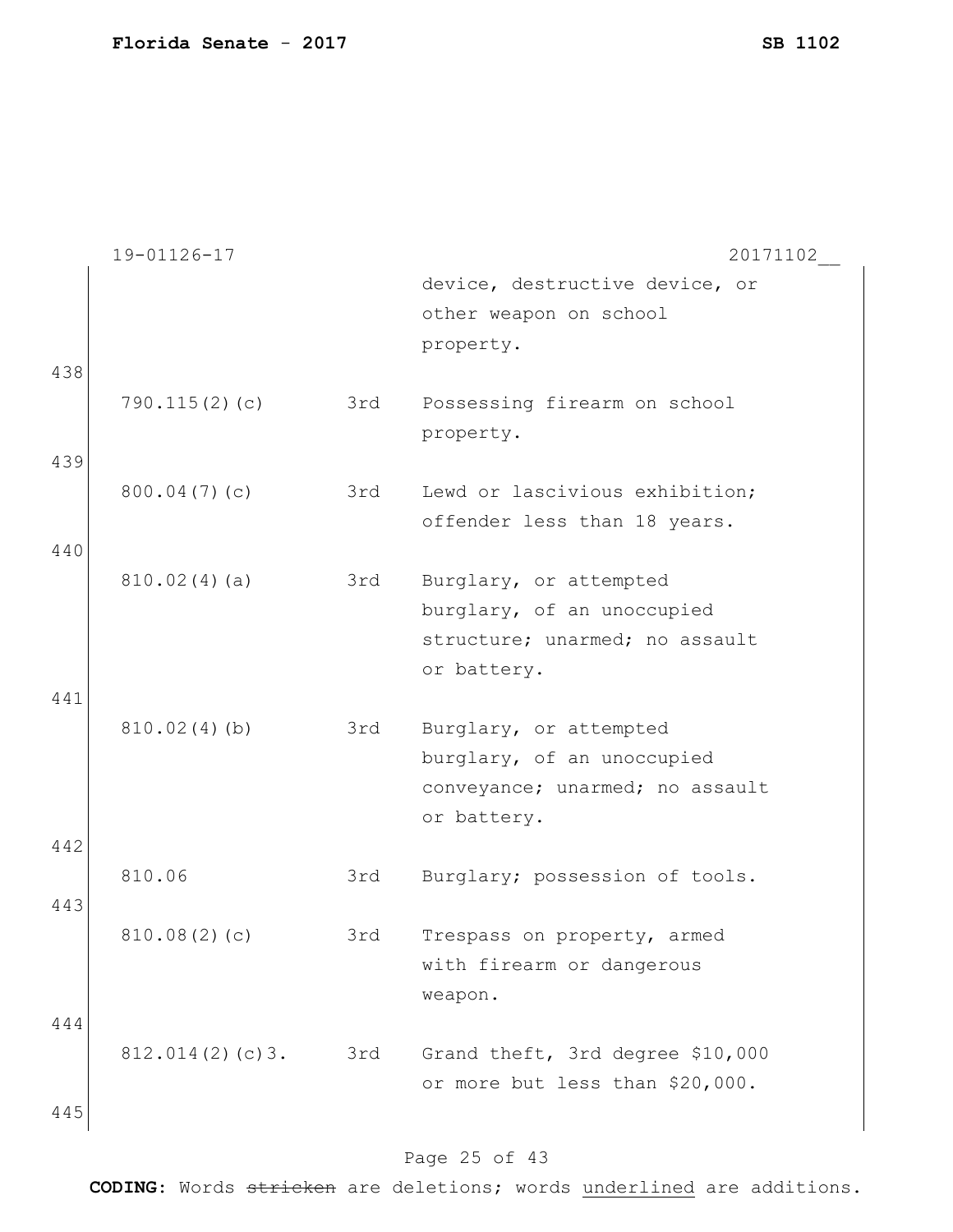|     | 19-01126-17       |     | 20171102                                                  |
|-----|-------------------|-----|-----------------------------------------------------------|
|     | 812.014           | 3rd | Grand theft, 3rd degree, a                                |
|     | $(2)$ (c) 4. -10. |     | will, firearm, motor vehicle,                             |
|     |                   |     | livestock, etc.                                           |
| 446 |                   |     |                                                           |
|     | 812.0195(2)       | 3rd | Dealing in stolen property by                             |
|     |                   |     | use of the Internet; property                             |
|     |                   |     | stolen \$500 \$300 or more.                               |
| 447 |                   |     |                                                           |
|     | 817.563(1)        | 3rd | Sell or deliver substance other                           |
|     |                   |     | than controlled substance                                 |
|     |                   |     | agreed upon, excluding s.                                 |
|     |                   |     | 893.03(5) drugs.                                          |
| 448 |                   |     |                                                           |
|     | 817.568(2)(a)     | 3rd | Fraudulent use of personal<br>identification information. |
| 449 |                   |     |                                                           |
|     | 817.625(2)(a)     | 3rd | Fraudulent use of scanning                                |
|     |                   |     | device or reencoder.                                      |
| 450 |                   |     |                                                           |
|     | 828.125(1)        | 2nd | Kill, maim, or cause great                                |
|     |                   |     | bodily harm or permanent                                  |
|     |                   |     | breeding disability to any                                |
|     |                   |     | registered horse or cattle.                               |
| 451 |                   |     |                                                           |
|     | 837.02(1)         | 3rd | Perjury in official                                       |
|     |                   |     | proceedings.                                              |
| 452 |                   |     |                                                           |
|     | 837.021(1)        | 3rd | Make contradictory statements                             |
|     |                   |     | in official proceedings.                                  |
|     |                   |     |                                                           |

#### Page 26 of 43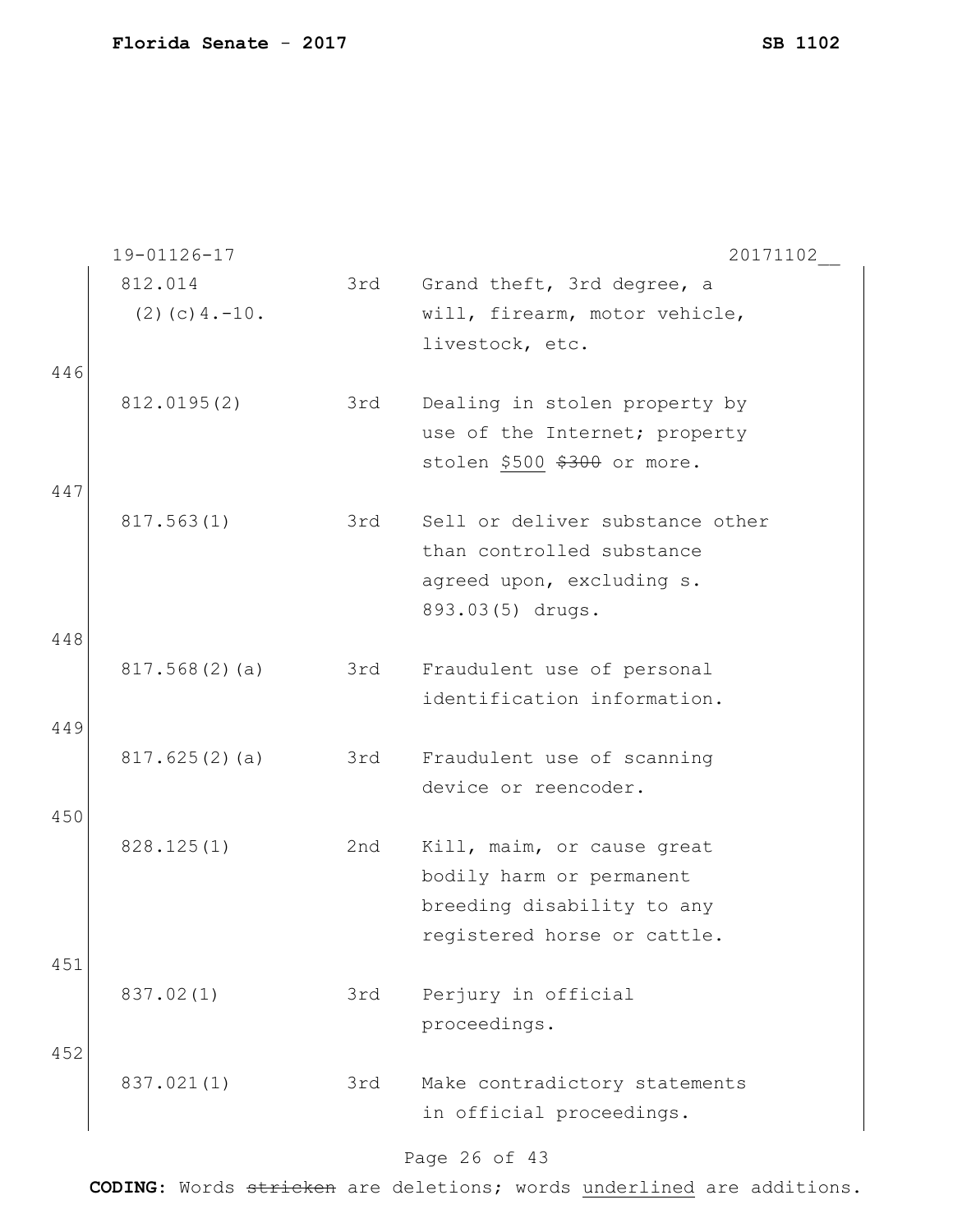19-01126-17 20171102\_\_ 453 838.022 3rd Official misconduct. 454 839.13(2)(a) 3rd Falsifying records of an individual in the care and custody of a state agency. 455 839.13(2)(c) 3rd Falsifying records of the Department of Children and Families. 456 843.021 3rd Possession of a concealed handcuff key by a person in custody. 457 843.025 3rd Deprive law enforcement, correctional, or correctional probation officer of means of protection or communication. 458 843.15(1)(a) 3rd Failure to appear while on bail for felony (bond estreature or bond jumping). 459 847.0135(5)(c) 3rd Lewd or lascivious exhibition using computer; offender less than 18 years. 460 874.05(1)(a) 3rd Encouraging or recruiting

#### Page 27 of 43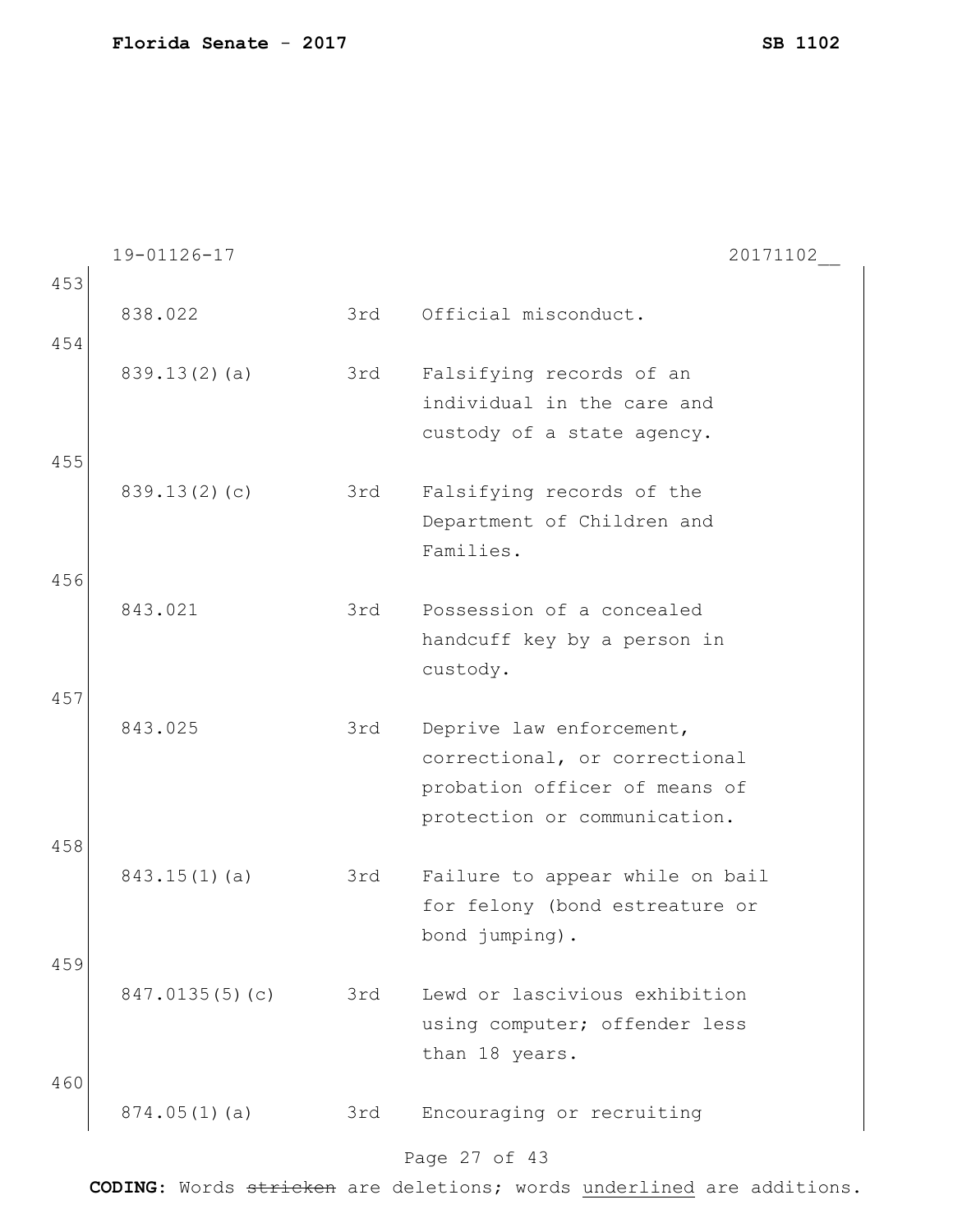|     | 19-01126-17    |        | 20171102                              |
|-----|----------------|--------|---------------------------------------|
|     |                |        | another to join a criminal            |
|     |                |        | gang.                                 |
| 461 |                |        |                                       |
|     | 893.13(2)(a)1. | 2nd    | Purchase of cocaine (or other         |
|     |                |        | s. $893.03(1)(a)$ , (b), or (d),      |
|     |                |        | $(2)$ (a), $(2)$ (b), or $(2)$ (c) 4. |
|     |                |        | drugs).                               |
| 462 |                |        |                                       |
|     | 914.14(2)      | 3rd    | Witnesses accepting bribes.           |
| 463 |                |        |                                       |
|     | 914.22(1)      | 3rd    | Force, threaten, etc., witness,       |
|     |                |        | victim, or informant.                 |
| 464 |                |        |                                       |
|     | 914.23(2)      | 3rd    | Retaliation against a witness,        |
|     |                |        | victim, or informant, no bodily       |
|     |                |        | injury.                               |
| 465 |                |        |                                       |
|     | 918.12         | 3rd    | Tampering with jurors.                |
| 466 |                |        |                                       |
|     | 934.215        | 3rd    | Use of two-way communications         |
|     |                |        | device to facilitate commission       |
|     |                |        | of a crime.                           |
| 467 |                |        |                                       |
| 468 | $(e)$ LEVEL 5  |        |                                       |
| 469 |                |        |                                       |
| 470 |                |        |                                       |
|     | Florida        |        | Description                           |
|     |                | Felony |                                       |
|     | Statute        | Degree |                                       |
| 471 |                |        |                                       |

# Page 28 of 43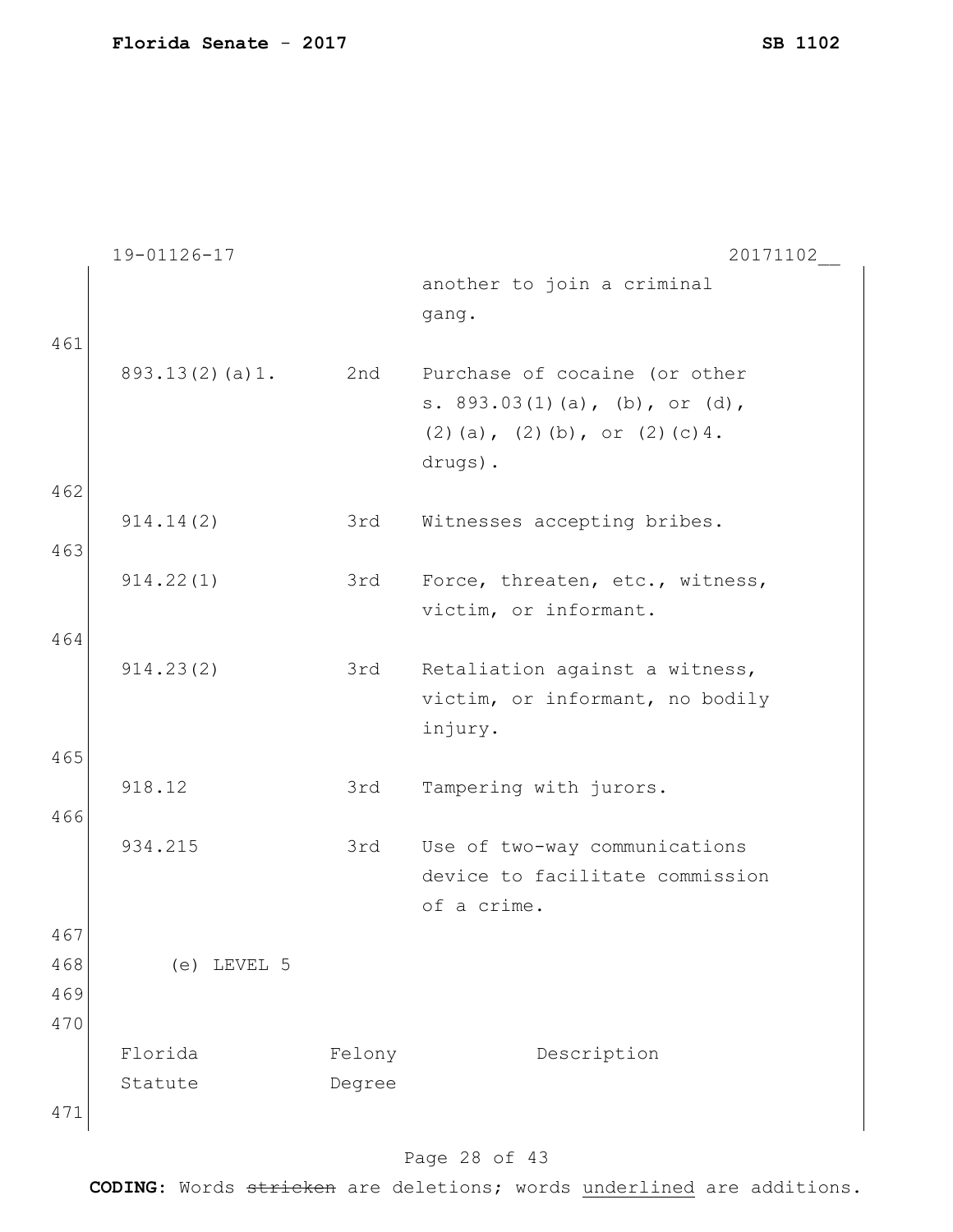|            | 19-01126-17     |     | 20171102                                                                                                                                                                                                                                                                                                                                                                    |
|------------|-----------------|-----|-----------------------------------------------------------------------------------------------------------------------------------------------------------------------------------------------------------------------------------------------------------------------------------------------------------------------------------------------------------------------------|
|            | 316.027(2)(a)   | 3rd | Accidents involving personal<br>injuries other than serious                                                                                                                                                                                                                                                                                                                 |
|            |                 |     | bodily injury, failure to stop;<br>leaving scene.                                                                                                                                                                                                                                                                                                                           |
| 472        |                 |     |                                                                                                                                                                                                                                                                                                                                                                             |
| 473        | 316.1935(4)(a)  | 2nd | Aggravated fleeing or eluding.                                                                                                                                                                                                                                                                                                                                              |
| 474        | 316.80(2)       | 2nd | Unlawful conveyance of fuel;<br>obtaining fuel fraudulently.                                                                                                                                                                                                                                                                                                                |
|            | 322.34(6)       | 3rd | Careless operation of motor<br>vehicle with suspended license,<br>resulting in death or serious<br>bodily injury.                                                                                                                                                                                                                                                           |
| 475<br>476 | 327.30(5)       | 3rd | Vessel accidents involving<br>personal injury; leaving scene.                                                                                                                                                                                                                                                                                                               |
|            | 379.365(2)(c)1. | 3rd | Violation of rules relating to:<br>willful molestation of stone<br>crab traps, lines, or buoys;<br>illegal bartering, trading, or<br>sale, conspiring or aiding in<br>such barter, trade, or sale, or<br>supplying, agreeing to supply,<br>aiding in supplying, or giving<br>away stone crab trap tags or<br>certificates; making, altering,<br>forging, counterfeiting, or |

# Page 29 of 43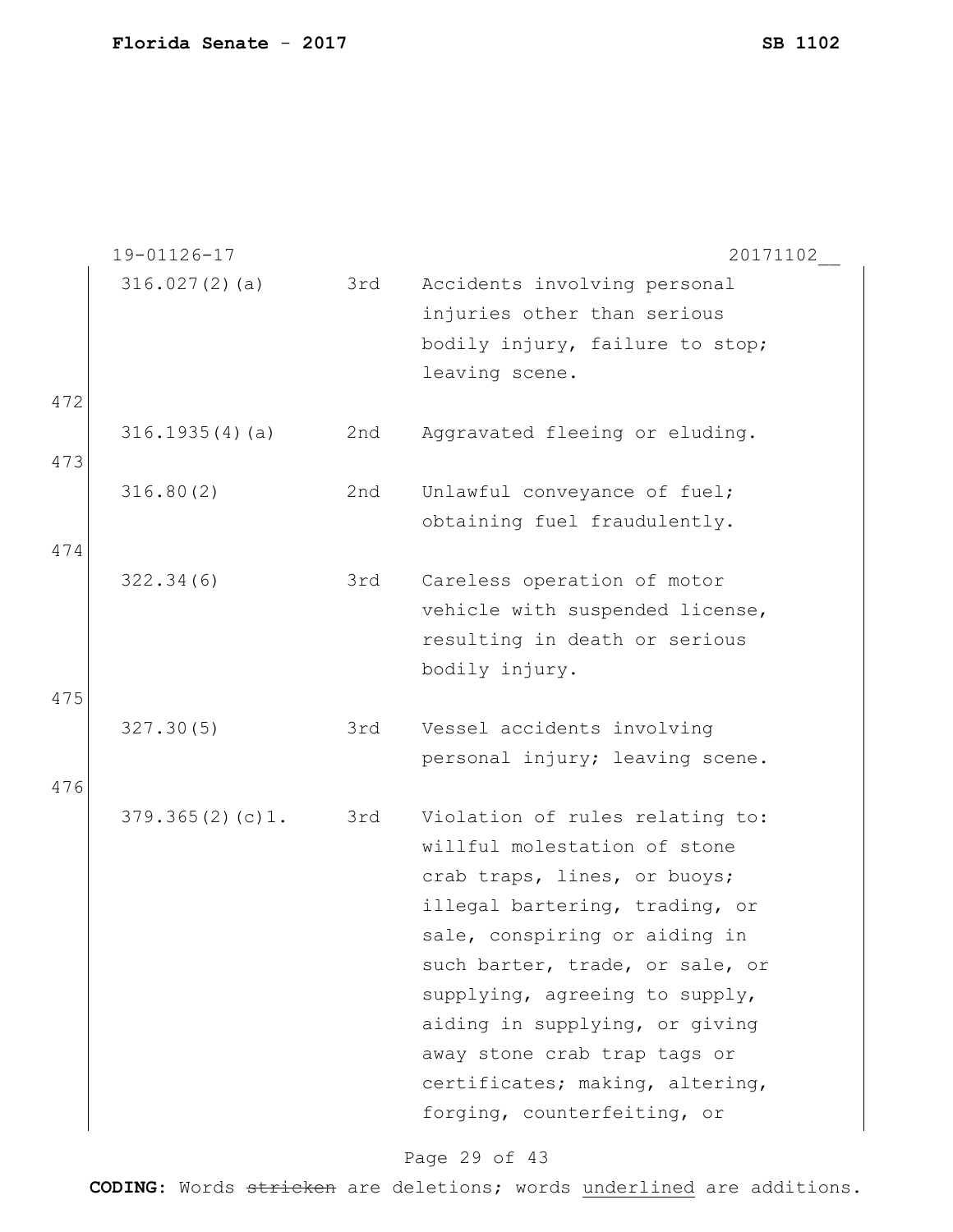|     | 19-01126-17     |     | 20171102                        |
|-----|-----------------|-----|---------------------------------|
|     |                 |     | reproducing stone crab trap     |
|     |                 |     | tags; possession of forged,     |
|     |                 |     | counterfeit, or imitation stone |
|     |                 |     | crab trap tags; and engaging in |
|     |                 |     | the commercial harvest of stone |
|     |                 |     | crabs while license is          |
|     |                 |     | suspended or revoked.           |
| 477 |                 |     |                                 |
|     | 379.367(4)      | 3rd | Willful molestation of a        |
|     |                 |     | commercial harvester's spiny    |
|     |                 |     | lobster trap, line, or buoy.    |
| 478 |                 |     |                                 |
|     | 379.407(5)(b)3. | 3rd | Possession of 100 or more       |
|     |                 |     | undersized spiny lobsters.      |
| 479 |                 |     |                                 |
|     | 381.0041(11)(b) | 3rd | Donate blood, plasma, or organs |
|     |                 |     | knowing HIV positive.           |
| 480 |                 |     |                                 |
|     | 440.10(1)(q)    | 2nd | Failure to obtain workers'      |
|     |                 |     | compensation coverage.          |
| 481 |                 |     |                                 |
|     | 440.105(5)      | 2nd | Unlawful solicitation for the   |
|     |                 |     | purpose of making workers'      |
|     |                 |     | compensation claims.            |
| 482 |                 |     |                                 |
|     | 440.381(2)      | 2nd | Submission of false,            |
|     |                 |     | misleading, or incomplete       |
|     |                 |     | information with the purpose of |
|     |                 |     | avoiding or reducing workers'   |

# Page 30 of 43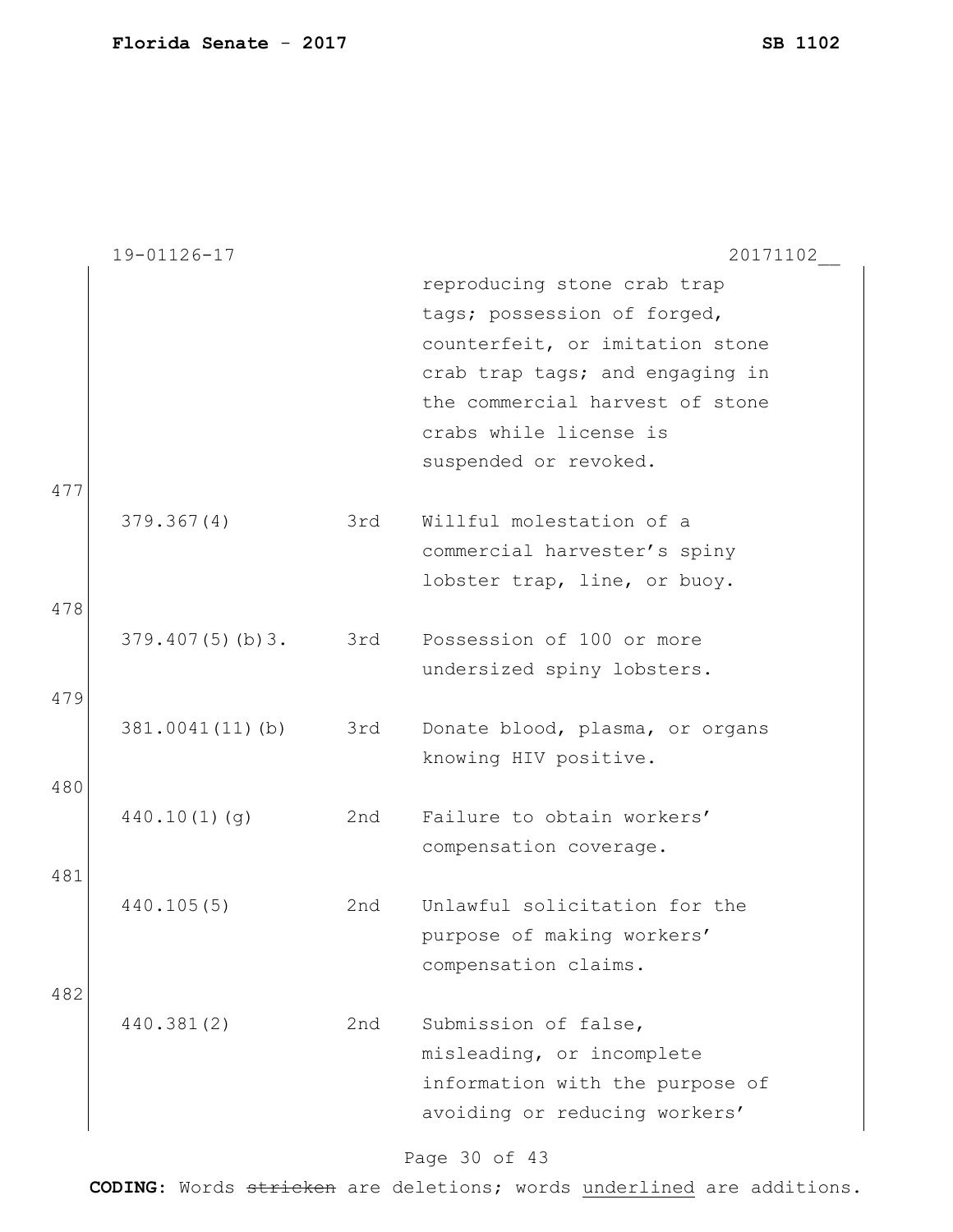|            | 19-01126-17     |     | 20171102                                                                                                                       |
|------------|-----------------|-----|--------------------------------------------------------------------------------------------------------------------------------|
| 483        |                 |     | compensation premiums.                                                                                                         |
| 484        | 624.401(4)(b)2. | 2nd | Transacting insurance without a<br>certificate or authority;<br>premium collected \$20,000 or<br>more but less than \$100,000. |
|            | 626.902(1)(c)   | 2nd | Representing an unauthorized<br>insurer; repeat offender.                                                                      |
| 485        |                 |     |                                                                                                                                |
| 486        | 790.01(2)       | 3rd | Carrying a concealed firearm.                                                                                                  |
|            | 790.162         | 2nd | Threat to throw or discharge<br>destructive device.                                                                            |
| 487        | 790.163(1)      | 2nd | False report of bomb,<br>explosive, weapon of mass<br>destruction, or use of firearms<br>in violent manner.                    |
| 488        |                 |     |                                                                                                                                |
|            | 790.221(1)      | 2nd | Possession of short-barreled<br>shotgun or machine gun.                                                                        |
| 489<br>490 | 790.23          | 2nd | Felons in possession of<br>firearms, ammunition, or<br>electronic weapons or devices.                                          |
|            | 796.05(1)       | 2nd | Live on earnings of a<br>prostitute; 1st offense.                                                                              |

#### Page 31 of 43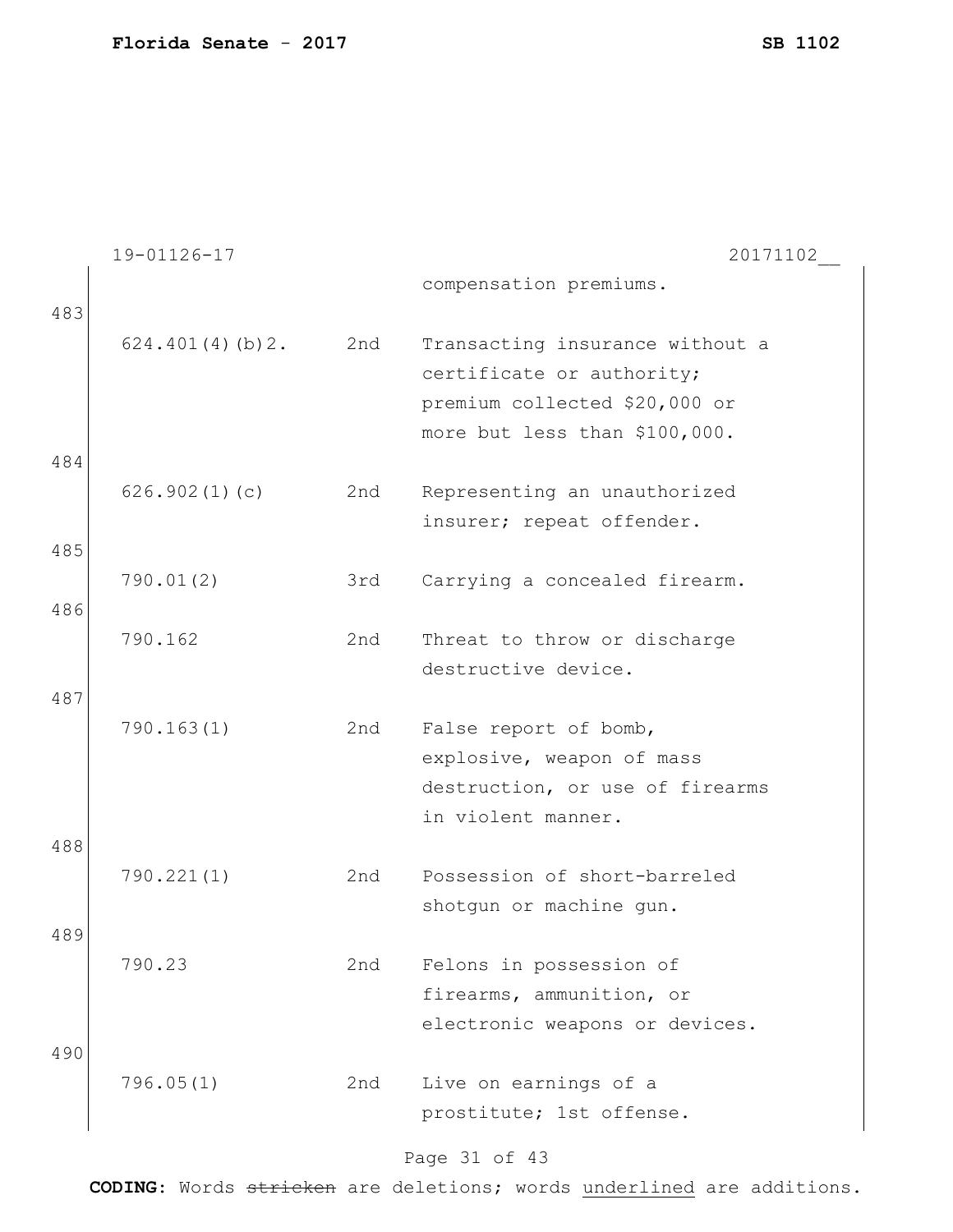|     | 19-01126-17       |     | 20171102                                                      |
|-----|-------------------|-----|---------------------------------------------------------------|
| 491 |                   |     |                                                               |
|     | 800.04(6)(c)      | 3rd | Lewd or lascivious conduct;                                   |
|     |                   |     | offender less than 18 years of                                |
|     |                   |     | age.                                                          |
| 492 |                   | 2nd |                                                               |
|     | 800.04(7)(b)      |     | Lewd or lascivious exhibition;<br>offender 18 years of age or |
|     |                   |     | older.                                                        |
| 493 |                   |     |                                                               |
|     | 806.111(1)        | 3rd | Possess, manufacture, or                                      |
|     |                   |     | dispense fire bomb with intent                                |
|     |                   |     | to damage any structure or                                    |
|     |                   |     | property.                                                     |
| 494 |                   |     |                                                               |
|     | $812.0145(2)$ (b) | 2nd | Theft from person 65 years of                                 |
|     |                   |     | age or older; \$10,000 or more                                |
|     |                   |     | but less than \$50,000.                                       |
| 495 |                   |     |                                                               |
|     | 812.015(8)        | 3rd | Retail theft; property stolen                                 |
|     |                   |     | is valued at \$500 \$300 or more                              |
| 496 |                   |     | and one or more specified acts.                               |
|     | 812.019(1)        | 2nd | Stolen property; dealing in or                                |
|     |                   |     | trafficking in.                                               |
| 497 |                   |     |                                                               |
|     | $812.131(2)$ (b)  | 3rd | Robbery by sudden snatching.                                  |
| 498 |                   |     |                                                               |
|     | 812.16(2)         | 3rd | Owning, operating, or                                         |
|     |                   |     | conducting a chop shop.                                       |
|     |                   |     |                                                               |

# Page 32 of 43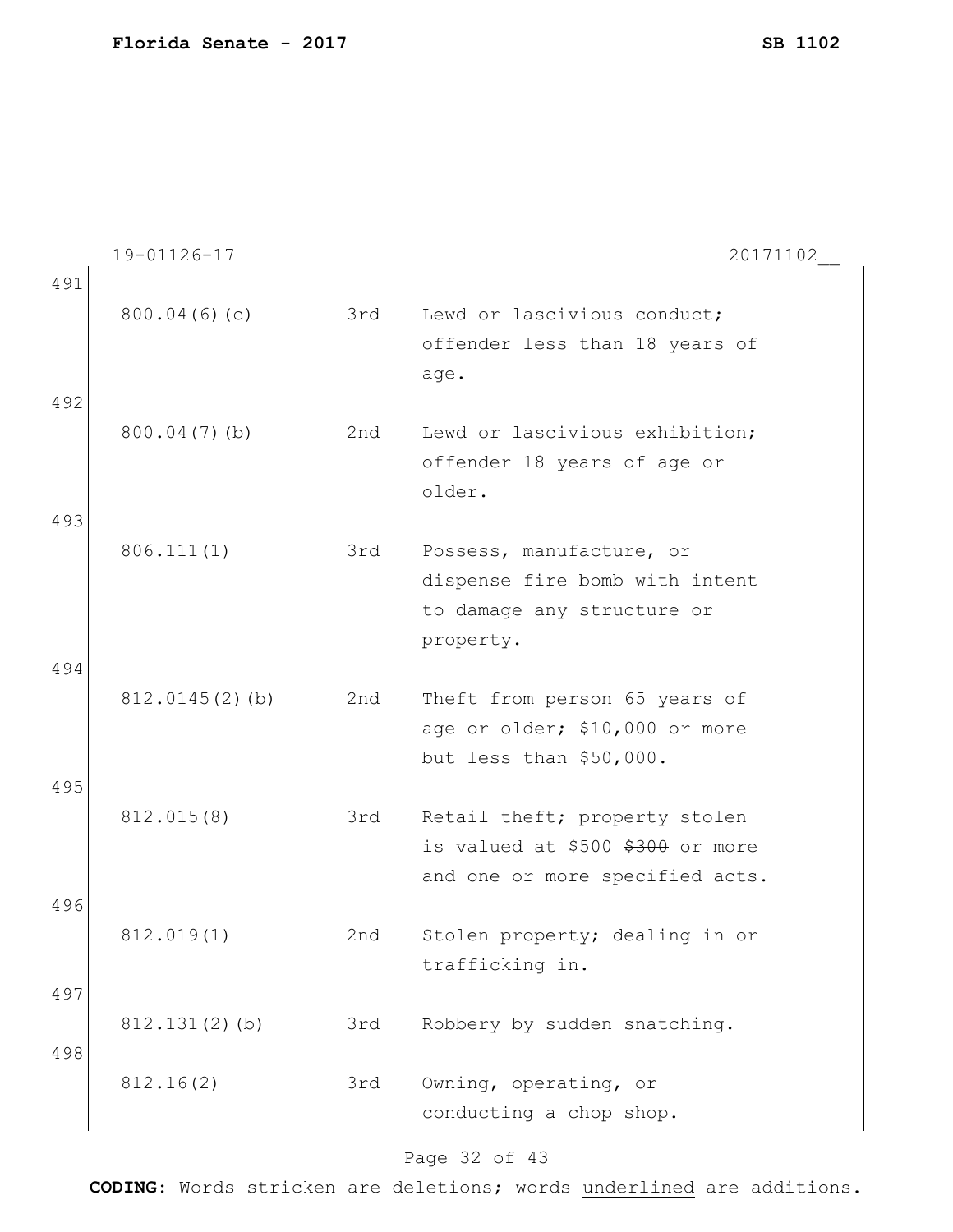19-01126-17 20171102\_\_ 499 817.034(4)(a)2. 2nd Communications fraud, value \$20,000 to \$50,000. 500 817.234(11)(b) 2nd Insurance fraud; property value \$20,000 or more but less than \$100,000. 501 817.2341(1), (2)(a) & (3)(a) 3rd Filing false financial statements, making false entries of material fact or false statements regarding property values relating to the solvency of an insuring entity. 502 817.568(2)(b) 2nd Fraudulent use of personal identification information; value of benefit, services received, payment avoided, or amount of injury or fraud, \$5,000 or more or use of personal identification information of 10 or more persons. 503 817.611(2)(a) 2nd Traffic in or possess 5 to 14 counterfeit credit cards or related documents. 504

#### Page 33 of 43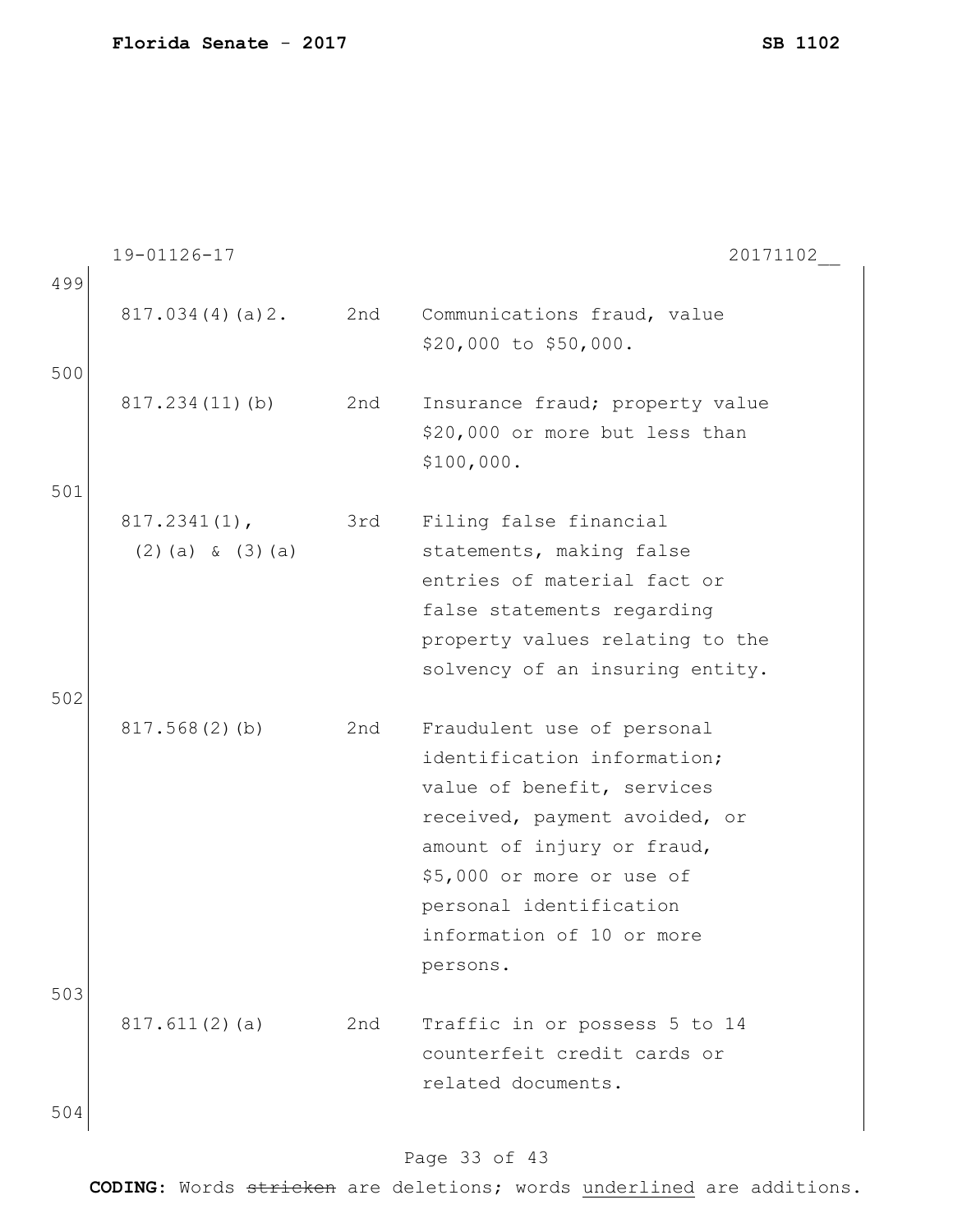|     | 19-01126-17   |     | 20171102                        |
|-----|---------------|-----|---------------------------------|
|     | 817.625(2)(b) | 2nd | Second or subsequent fraudulent |
|     |               |     | use of scanning device or       |
|     |               |     | reencoder.                      |
| 505 |               |     |                                 |
|     | 825.1025(4)   | 3rd | Lewd or lascivious exhibition   |
|     |               |     | in the presence of an elderly   |
|     |               |     | person or disabled adult.       |
| 506 |               |     |                                 |
|     | 827.071(4)    | 2nd | Possess with intent to promote  |
|     |               |     | any photographic material,      |
|     |               |     | motion picture, etc., which     |
|     |               |     | includes sexual conduct by a    |
|     |               |     | child.                          |
| 507 |               |     |                                 |
|     | 827.071(5)    | 3rd | Possess, control, or            |
|     |               |     | intentionally view any          |
|     |               |     | photographic material, motion   |
|     |               |     | picture, etc., which includes   |
|     |               |     | sexual conduct by a child.      |
| 508 |               |     |                                 |
|     | 839.13(2)(b)  | 2nd | Falsifying records of an        |
|     |               |     | individual in the care and      |
|     |               |     | custody of a state agency       |
|     |               |     | involving great bodily harm or  |
|     |               |     | death.                          |
| 509 |               |     |                                 |
|     | 843.01        | 3rd | Resist officer with violence to |
|     |               |     | person; resist arrest with      |
|     |               |     | violence.                       |
|     |               |     |                                 |

# Page 34 of 43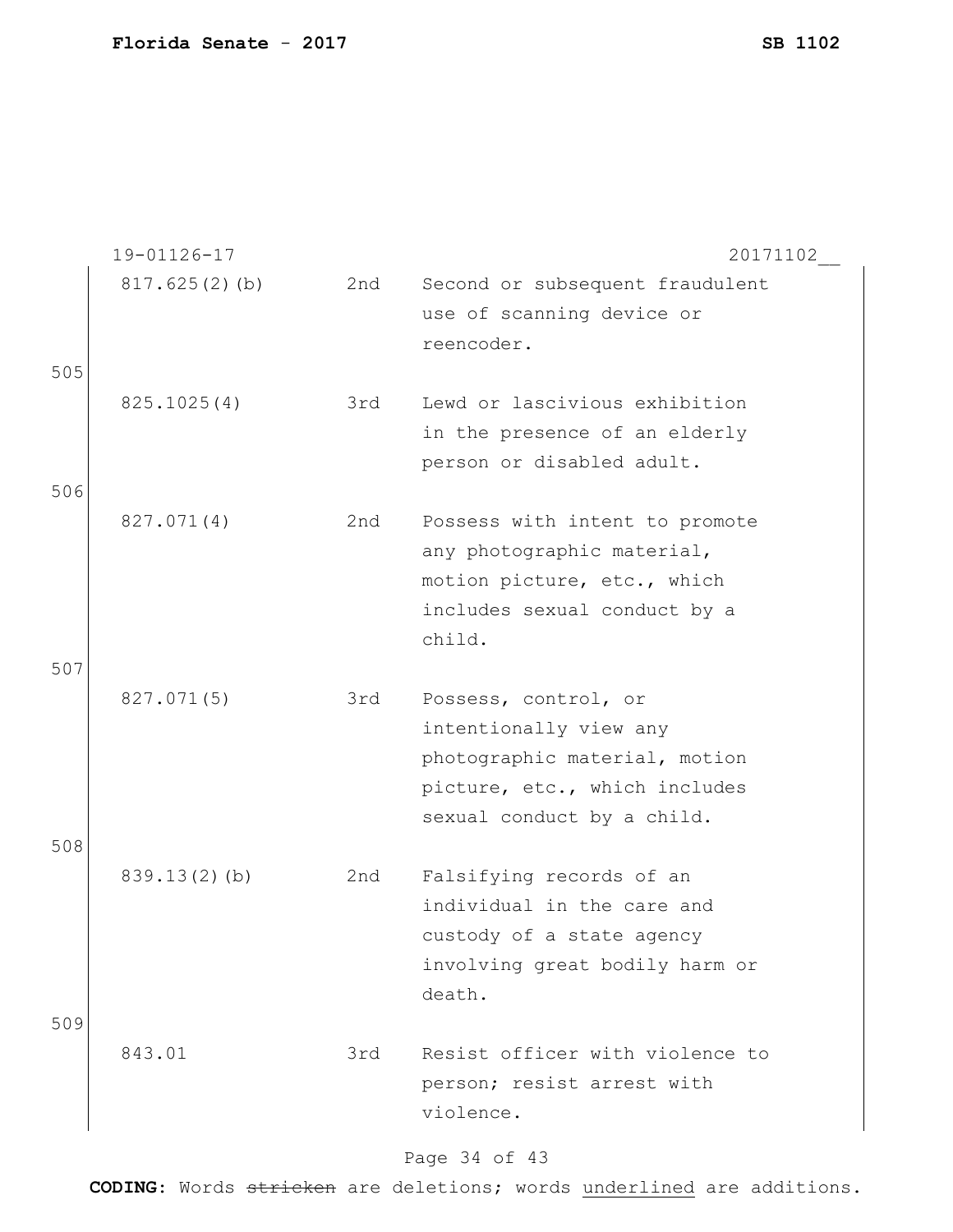|     | 19-01126-17    |     | 20171102                               |
|-----|----------------|-----|----------------------------------------|
| 510 |                |     |                                        |
|     | 847.0135(5)(b) | 2nd | Lewd or lascivious exhibition          |
|     |                |     | using computer; offender 18            |
|     |                |     | years or older.                        |
| 511 |                |     |                                        |
|     | 847.0137       | 3rd | Transmission of pornography by         |
|     | $(2)$ & $(3)$  |     | electronic device or equipment.        |
| 512 |                |     |                                        |
|     | 847.0138       | 3rd | Transmission of material               |
|     | $(2)$ & $(3)$  |     | harmful to minors to a minor by        |
|     |                |     | electronic device or equipment.        |
| 513 |                |     |                                        |
|     | 874.05(1)(b)   | 2nd | Encouraging or recruiting              |
|     |                |     | another to join a criminal             |
|     |                |     | gang; second or subsequent             |
|     |                |     | offense.                               |
| 514 |                |     |                                        |
|     | 874.05(2)(a)   | 2nd | Encouraging or recruiting              |
|     |                |     | person under 13 years of age to        |
|     |                |     | join a criminal gang.                  |
| 515 |                |     |                                        |
|     | 893.13(1)(a)1. | 2nd | Sell, manufacture, or deliver          |
|     |                |     | cocaine (or other s.                   |
|     |                |     | $893.03(1)(a)$ , $(1)(b)$ , $(1)(d)$ , |
|     |                |     | $(2)$ (a), $(2)$ (b), or $(2)$ (c) 4.  |
|     |                |     | drugs).                                |
| 516 |                |     |                                        |
|     | 893.13(1)(c)2. | 2nd | Sell, manufacture, or deliver          |
|     |                |     | cannabis (or other s.                  |
|     |                |     |                                        |

# Page 35 of 43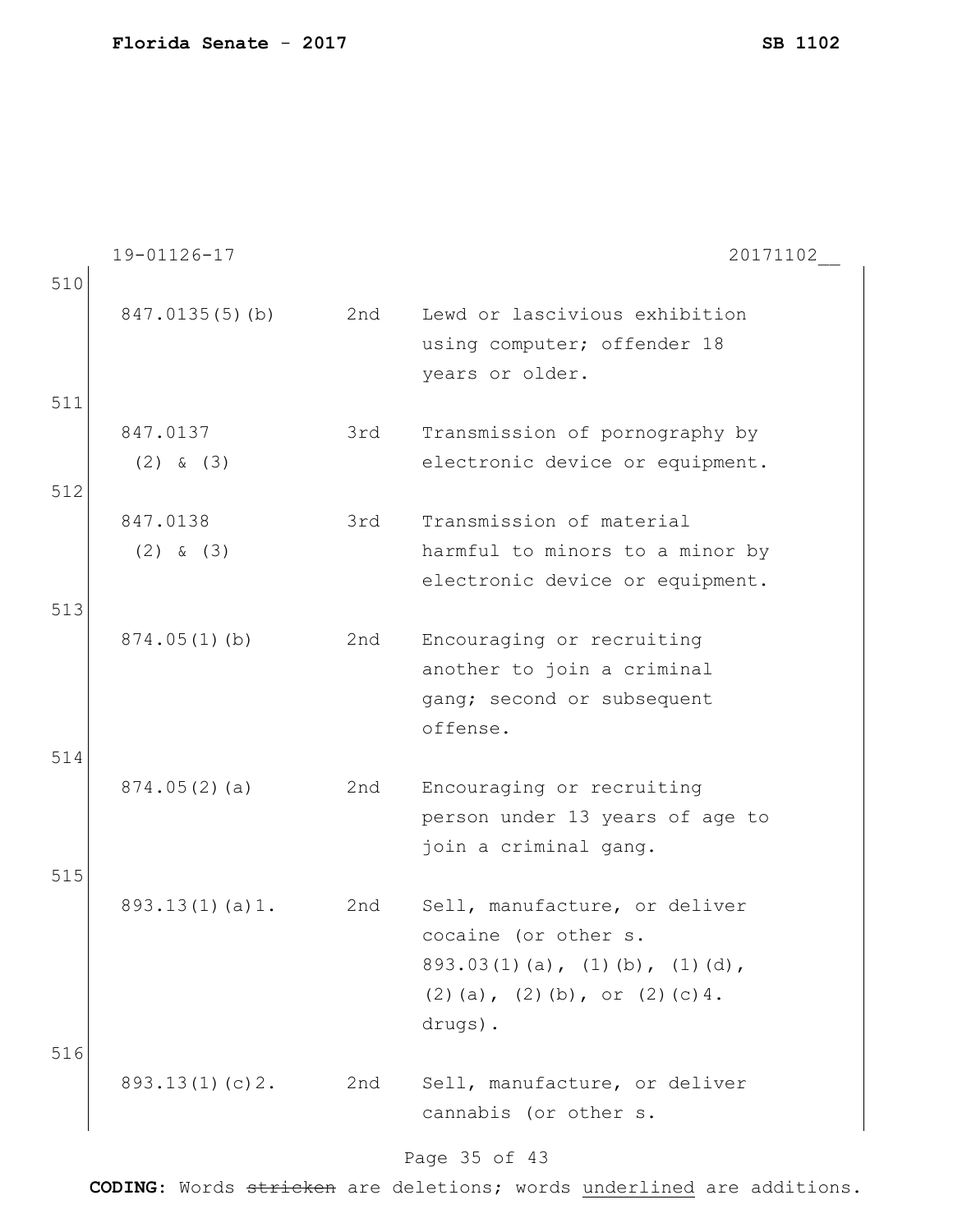|            | 19-01126-17    |     | 20171102                                                                                                                                                                                                                                                                                                                      |
|------------|----------------|-----|-------------------------------------------------------------------------------------------------------------------------------------------------------------------------------------------------------------------------------------------------------------------------------------------------------------------------------|
|            |                |     | $893.03(1)(c)$ , $(2)(c)1.$<br>$(2)$ (c) 2., (2) (c) 3., (2) (c) 5.,<br>$(2)$ (c) 6., (2) (c) 7., (2) (c) 8.,<br>$(2)$ (c) 9., $(3)$ , or $(4)$ drugs)<br>within 1,000 feet of a child<br>care facility, school, or<br>state, county, or municipal<br>park or publicly owned<br>recreational facility or<br>community center. |
| 517        | 893.13(1)(d)1. | 1st | Sell, manufacture, or deliver<br>cocaine (or other s.<br>$893.03(1)(a)$ , $(1)(b)$ , $(1)(d)$ ,<br>$(2)$ (a), $(2)$ (b), or $(2)$ (c) 4.<br>drugs) within 1,000 feet of<br>university.                                                                                                                                        |
| 518<br>519 | 893.13(1)(e)2. | 2nd | Sell, manufacture, or deliver<br>cannabis or other drug<br>prohibited under s.<br>$893.03(1)(c)$ , $(2)(c)1.$<br>$(2)$ (c) 2., (2) (c) 3., (2) (c) 5.,<br>$(2)$ (c) 6., (2) (c) 7., (2) (c) 8.,<br>$(2)$ (c) 9., (3), or (4) within<br>1,000 feet of property used for<br>religious services or a<br>specified business site. |

519

# Page 36 of 43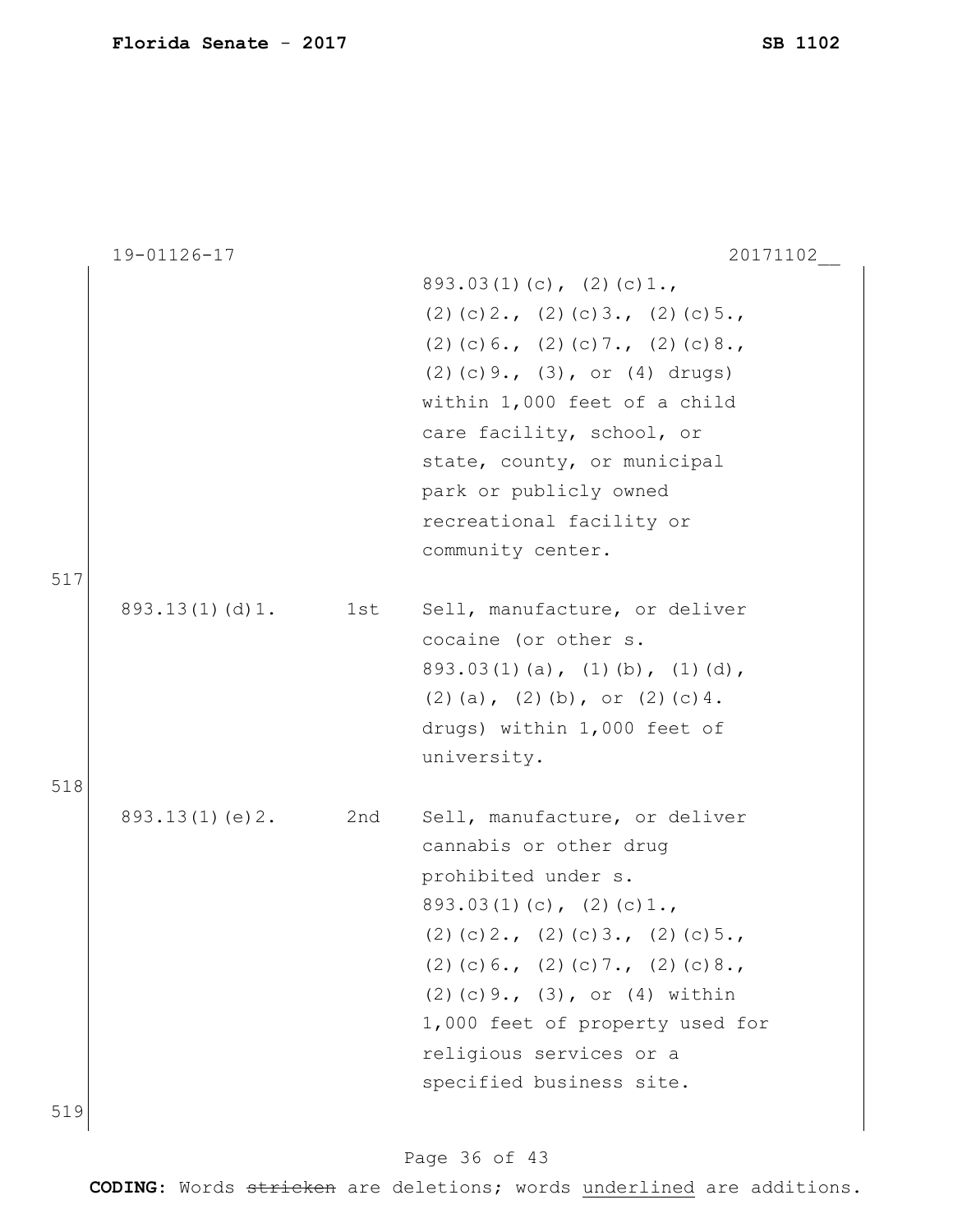|     | 19-01126-17        |     | 20171102                                                         |
|-----|--------------------|-----|------------------------------------------------------------------|
|     | 893.13(1)(f)1.     | 1st | Sell, manufacture, or deliver                                    |
|     |                    |     | cocaine (or other s.                                             |
|     |                    |     | $893.03(1)(a)$ , $(1)(b)$ , $(1)(d)$ ,                           |
|     |                    |     | or $(2)$ $(a)$ , $(2)$ $(b)$ , or $(2)$ $(c)$ 4.                 |
|     |                    |     | drugs) within 1,000 feet of                                      |
|     |                    |     | public housing facility.                                         |
| 520 |                    |     |                                                                  |
|     | 893.13(4)(b)       | 2nd | Use or hire of minor; deliver                                    |
|     |                    |     | to minor other controlled                                        |
|     |                    |     | substance.                                                       |
| 521 |                    |     |                                                                  |
|     | 893.1351(1)        | 3rd | Ownership, lease, or rental for                                  |
|     |                    |     | trafficking in or manufacturing                                  |
|     |                    |     | of controlled substance.                                         |
| 522 |                    |     |                                                                  |
| 523 |                    |     | Section 10. For the purpose of incorporating the amendment       |
| 524 |                    |     | made by this act to section 812.014, Florida Statutes, in a      |
| 525 |                    |     | reference thereto, section 634.319, Florida Statutes, is         |
| 526 | reenacted to read: |     |                                                                  |
| 527 |                    |     | 634.319 Reporting and accounting for funds.-                     |
| 528 |                    |     | (1) All funds belonging to insurers, home warranty               |
| 529 |                    |     | associations, or others received by a sales representative in    |
| 530 |                    |     | transactions under her or his license and appointment are trust  |
| 531 |                    |     | funds so received by the sales representative in a fiduciary     |
| 532 |                    |     | capacity; and the sales representative, in the applicable        |
| 533 |                    |     | regular course of business, shall account for and pay such funds |
| 534 |                    |     | to the insurer, association, warranty holder, or other person    |
| 535 | entitled thereto.  |     |                                                                  |
| 536 |                    |     | (2) Any sales representative who, not being entitled             |
|     |                    |     |                                                                  |

#### Page 37 of 43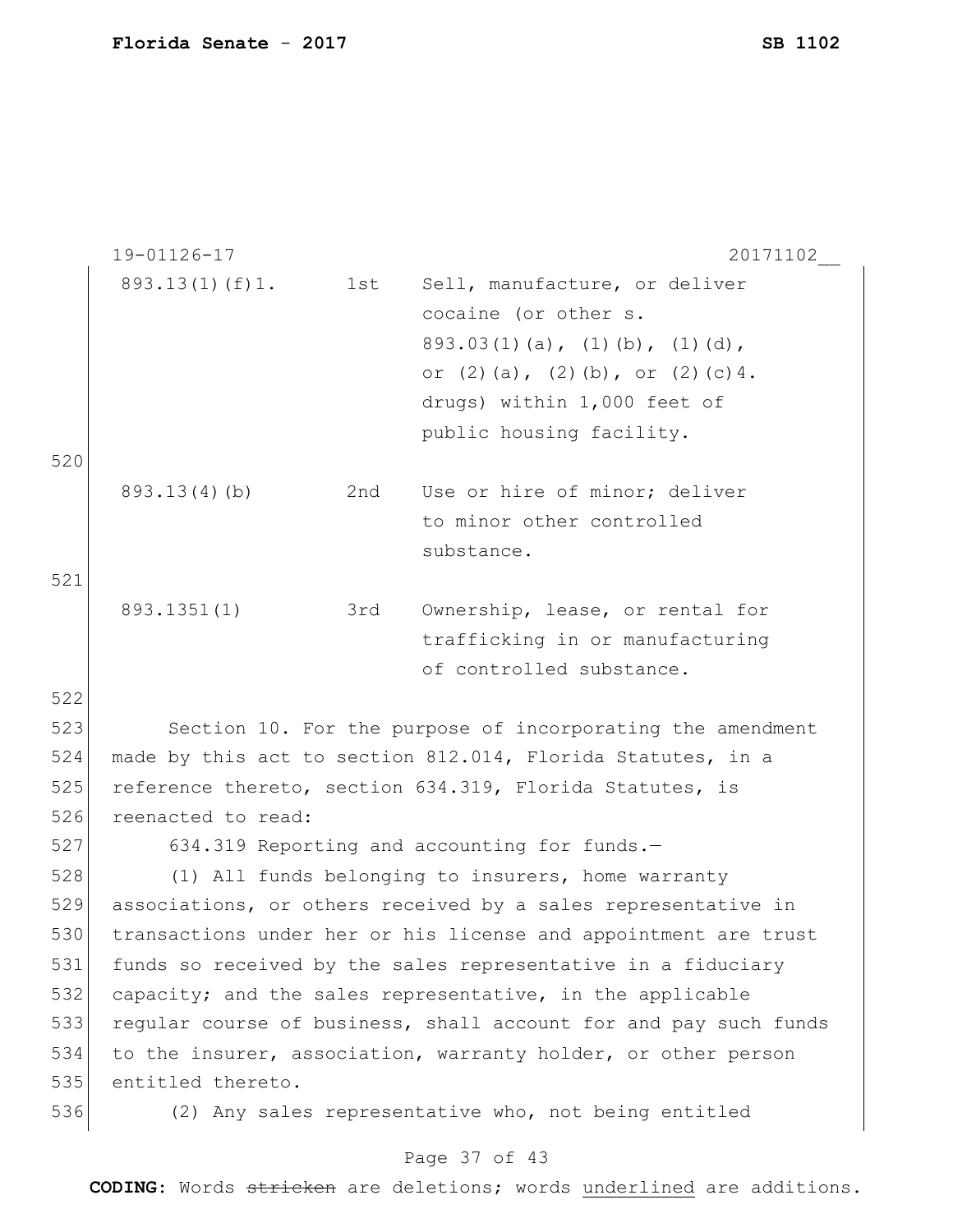|     | 20171102<br>19-01126-17                                          |
|-----|------------------------------------------------------------------|
| 537 | thereto, diverts or appropriates such funds or any portion       |
| 538 | thereof to her or his own use is, upon conviction, quilty of     |
| 539 | theft, punishable as provided in s. 812.014.                     |
| 540 | Section 11. For the purpose of incorporating the amendment       |
| 541 | made by this act to section 812.014, Florida Statutes, in a      |
| 542 | reference thereto, section 634.421, Florida Statutes, is         |
| 543 | reenacted to read:                                               |
| 544 | 634.421 Reporting and accounting for funds.-                     |
| 545 | (1) All funds belonging to insurers, service warranty            |
| 546 | associations, or others received by a sales representative in    |
| 547 | transactions under her or his license or appointment are trust   |
| 548 | funds so received by the sales representative or agent in a      |
| 549 | fiduciary capacity; and the sales representative or agent, in    |
| 550 | the applicable regular course of business, shall account for and |
| 551 | pay such funds to the insurer, association, warranty holder, or  |
| 552 | other person entitled thereto.                                   |
| 553 | (2) Any sales representative who, not being entitled             |
| 554 | thereto, diverts or appropriates funds or any portion thereof to |
| 555 | her or his own use commits theft as provided in s. 812.014.      |
| 556 | Section 12. For the purpose of incorporating the amendment       |
| 557 | made by this act to section 812.014, Florida Statutes, in a      |
| 558 | reference thereto, subsection (3) of section 636.238, Florida    |
| 559 | Statutes, is reenacted to read:                                  |
| 560 | 636.238 Penalties for violation of this part.-                   |
| 561 | (3) A person who collects fees for purported membership in       |
| 562 | a discount medical plan but purposefully fails to provide the    |
| 563 | promised benefits commits a theft, punishable as provided in s.  |
| 564 | 812.014.                                                         |
| 565 | Section 13. For the purpose of incorporating the amendment       |
|     | Page 38 of 43                                                    |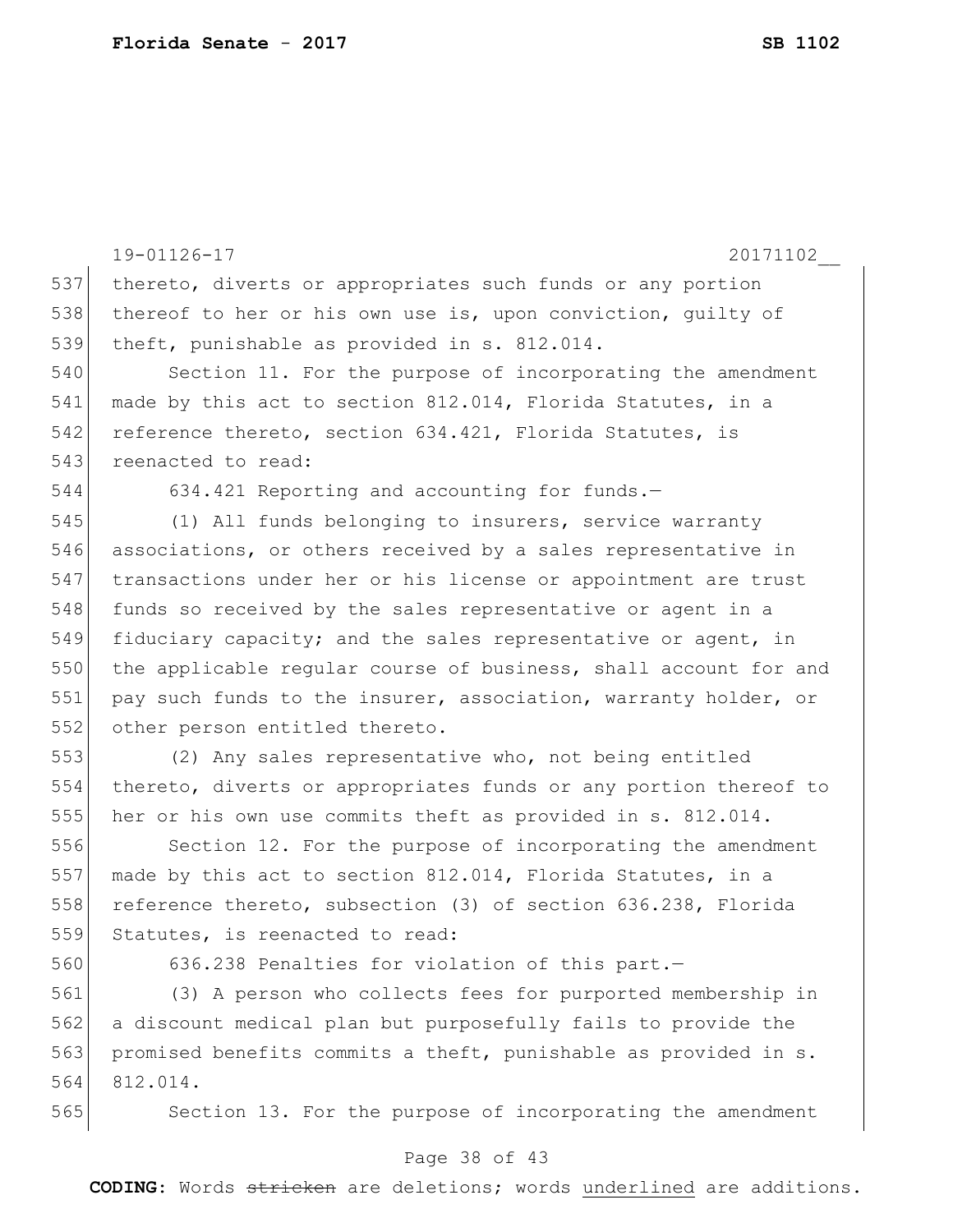|     | 19-01126-17<br>20171102                                          |
|-----|------------------------------------------------------------------|
| 566 | made by this act to section 812.014, Florida Statutes, in a      |
| 567 | reference thereto, subsection (2) of section 642.038, Florida    |
| 568 | Statutes, is reenacted to read:                                  |
| 569 | 642.038 Reporting and accounting for funds.-                     |
| 570 | (2) Any sales representative who, not being entitled             |
| 571 | thereto, diverts or appropriates such funds or any portion       |
| 572 | thereof to his or her own use commits theft as provided in s.    |
| 573 | 812.014.                                                         |
| 574 | Section 14. For the purpose of incorporating the amendment       |
| 575 | made by this act to section 812.014, Florida Statutes, in a      |
| 576 | reference thereto, subsection (4) of section 705.102, Florida    |
| 577 | Statutes, is reenacted to read:                                  |
| 578 | 705.102 Reporting lost or abandoned property.-                   |
| 579 | (4) Any person who unlawfully appropriates such lost or          |
| 580 | abandoned property to his or her own use or refuses to deliver   |
| 581 | such property when required commits theft as defined in s.       |
| 582 | 812.014, punishable as provided in s. 775.082, s. 775.083, or s. |
| 583 | 775.084.                                                         |
| 584 | Section 15. For the purpose of incorporating the amendment       |
| 585 | made by this act to section 812.014, Florida Statutes, in a      |
| 586 | reference thereto, subsection (1) of section 812.0155, Florida   |
| 587 | Statutes, is reenacted to read:                                  |
| 588 | 812.0155 Suspension of driver license following an               |
| 589 | adjudication of quilt for theft.-                                |
| 590 | (1) Except as provided in subsections (2) and $(3)$ , the        |
| 591 | court may order the suspension of the driver license of each     |
| 592 | person adjudicated quilty of any misdemeanor violation of s.     |
| 593 | 812.014 or s. 812.015, regardless of the value of the property   |
| 594 | stolen. Upon ordering the suspension of the driver license of    |

# Page 39 of 43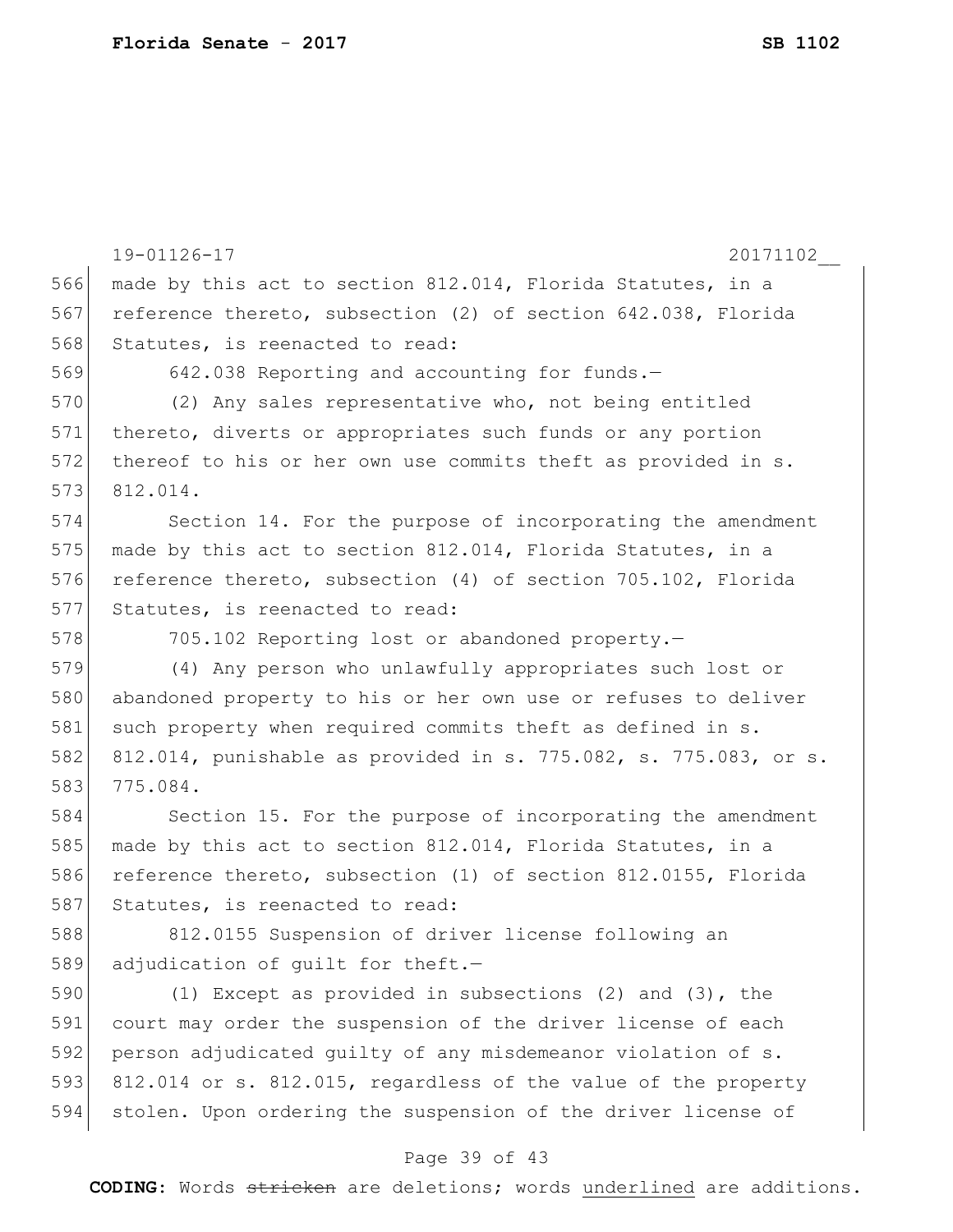```
19-01126-17 20171102__
                             Page 40 of 43
595 the person adjudicated guilty, the court shall forward the
596 driver license of the person adjudicated guilty to the 
597 Department of Highway Safety and Motor Vehicles in accordance 
598 with s. 322.25.
599 (a) The first suspension of a driver license under this 
600 subsection shall be for a period of up to 6 months.
601 (b) A second or subsequent suspension of a driver license 
602 under this subsection shall be for 1 year.
603 Section 16. For the purpose of incorporating the amendment 
604 made by this act to section 812.014, Florida Statutes, in a 
605 reference thereto, paragraph (b) of subsection (1) of section
606 985.11, Florida Statutes, is reenacted to read:
607 985.11 Fingerprinting and photographing.-
608 (1)
609 (b) Unless the child is issued a civil citation or is 
610 participating in a similar diversion program pursuant to s.
611 985.12, a child who is charged with or found to have committed 
612 one of the following offenses shall be fingerprinted, and the
613 fingerprints shall be submitted to the Department of Law 
614 Enforcement as provided in s. 943.051(3)(b):
615 1. Assault, as defined in s. 784.011.
616 \vert 2. Battery, as defined in s. 784.03.
617 3. Carrying a concealed weapon, as defined in s. 790.01(1).
618 4. Unlawful use of destructive devices or bombs, as defined
619 in s. 790.1615(1).
620 \vert 5. Neglect of a child, as defined in s. 827.03(1)(e).
621 6. Assault on a law enforcement officer, a firefighter, or 
622 other specified officers, as defined in s. 784.07(2)(a).
623 7. Open carrying of a weapon, as defined in s. 790.053.
```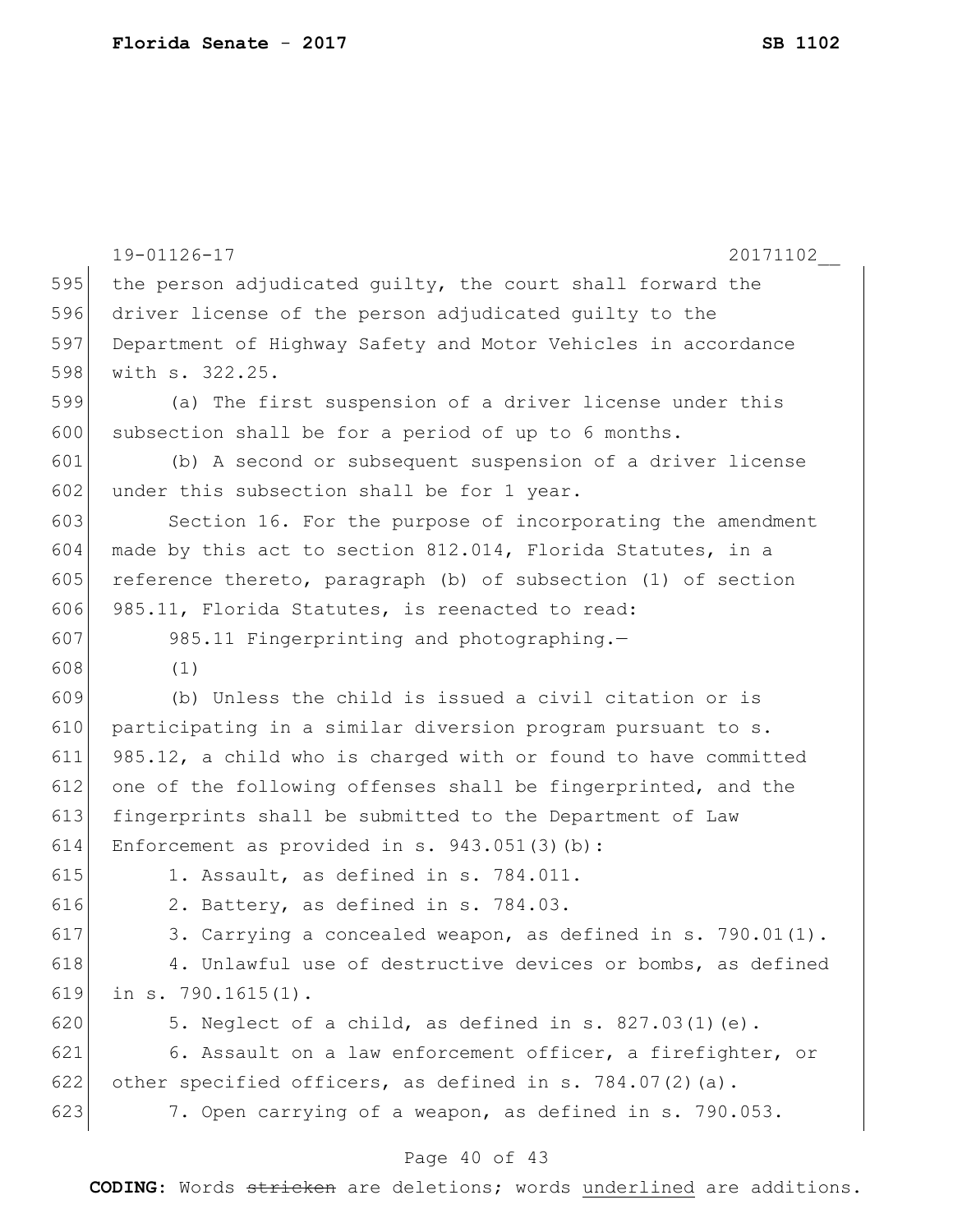19-01126-17 20171102\_\_ 624 8. Exposure of sexual organs, as defined in s. 800.03. 625 9. Unlawful possession of a firearm, as defined in s.  $626$  790.22(5). 627 10. Petit theft, as defined in s. 812.014. 628 11. Cruelty to animals, as defined in s.  $828.12(1)$ .  $629$  12. Arson, resulting in bodily harm to a firefighter, as 630 defined in s. 806.031(1). 631 13. Unlawful possession or discharge of a weapon or firearm 632 at a school-sponsored event or on school property as defined in 633 s. 790.115. 634 635 A law enforcement agency may fingerprint and photograph a child 636 taken into custody upon probable cause that such child has 637 committed any other violation of law, as the agency deems 638 appropriate. Such fingerprint records and photographs shall be 639 retained by the law enforcement agency in a separate file, and 640 these records and all copies thereof must be marked "Juvenile 641 Confidential." These records are not available for public 642 disclosure and inspection under s. 119.07(1) except as provided 643 in ss. 943.053 and 985.04(2), but shall be available to other 644 law enforcement agencies, criminal justice agencies, state 645 attorneys, the courts, the child, the parents or legal 646 custodians of the child, their attorneys, and any other person 647 authorized by the court to have access to such records. In 648 addition, such records may be submitted to the Department of Law 649 Enforcement for inclusion in the state criminal history records 650 and used by criminal justice agencies for criminal justice 651 purposes. These records may, in the discretion of the court, be 652 open to inspection by anyone upon a showing of cause. The

#### Page 41 of 43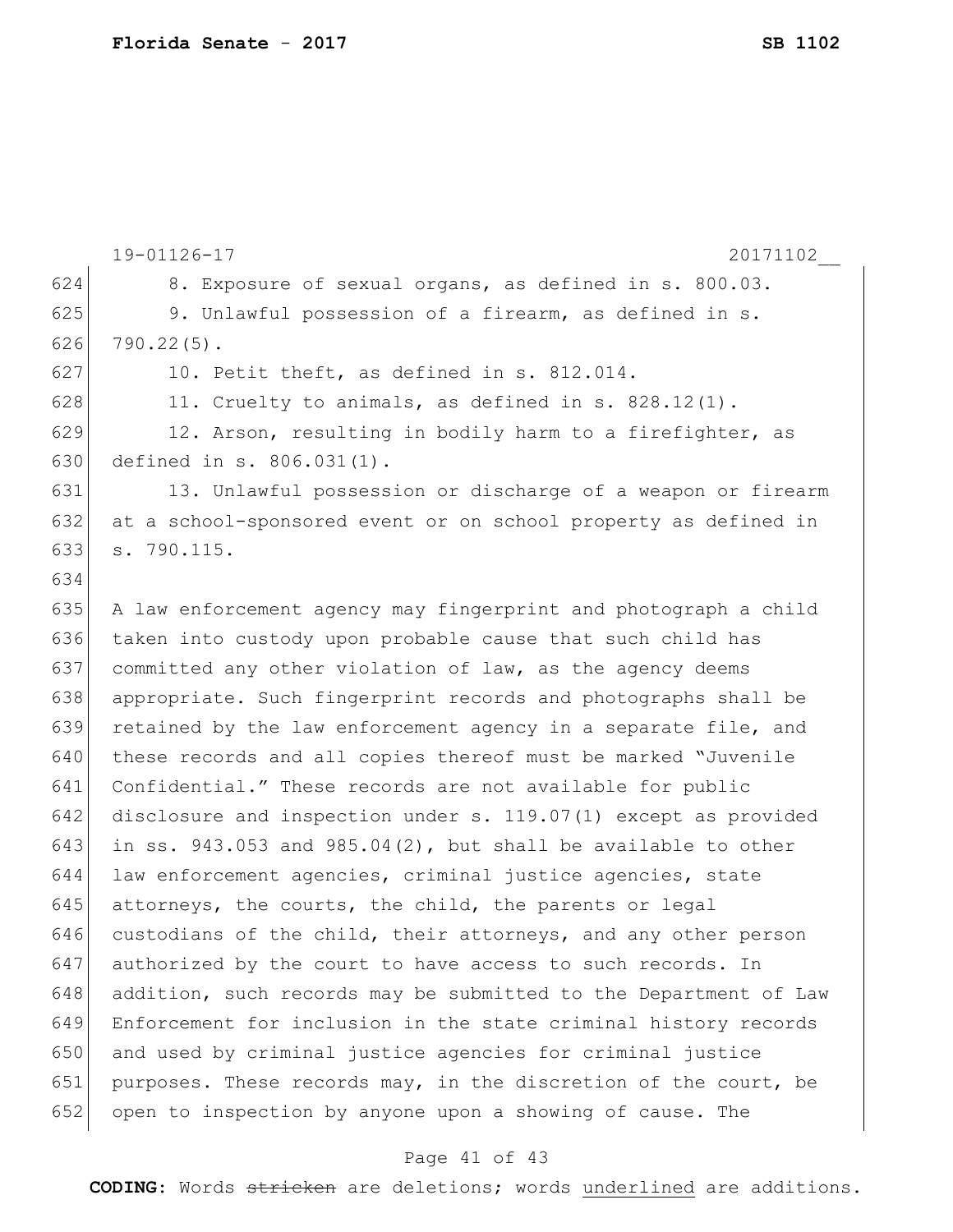|     | 19-01126-17<br>20171102                                         |
|-----|-----------------------------------------------------------------|
| 653 | fingerprint and photograph records shall be produced in the     |
| 654 | court whenever directed by the court. Any photograph taken      |
| 655 | pursuant to this section may be shown by a law enforcement      |
| 656 | officer to any victim or witness of a crime for the purpose of  |
| 657 | identifying the person who committed such crime.                |
| 658 | Section 17. For the purpose of incorporating the amendment      |
| 659 | made by this act to section 812.014, Florida Statutes, in a     |
| 660 | reference thereto, paragraph (a) of subsection (1) of section   |
| 661 | 985.557, Florida Statutes, is reenacted to read:                |
| 662 | 985.557 Direct filing of an information; discretionary and      |
| 663 | mandatory criteria.-                                            |
| 664 | (1) DISCRETIONARY DIRECT FILE.-                                 |
| 665 | (a) With respect to any child who was 14 or 15 years of age     |
| 666 | at the time the alleged offense was committed, the state        |
| 667 | attorney may file an information when in the state attorney's   |
| 668 | judgment and discretion the public interest requires that adult |
| 669 | sanctions be considered or imposed and when the offense charged |
| 670 | is for the commission of, attempt to commit, or conspiracy to   |
| 671 | commit:                                                         |
| 672 | 1. Arson;                                                       |
| 673 | 2. Sexual battery;                                              |
| 674 | 3. Robbery;                                                     |
| 675 | 4. Kidnapping;                                                  |
| 676 | 5. Aggravated child abuse;                                      |
| 677 | 6. Aggravated assault;                                          |
| 678 | 7. Aggravated stalking;                                         |
| 679 | 8. Murder;                                                      |
| 680 | 9. Manslaughter;                                                |
| 681 | 10. Unlawful throwing, placing, or discharging of a             |

# Page 42 of 43